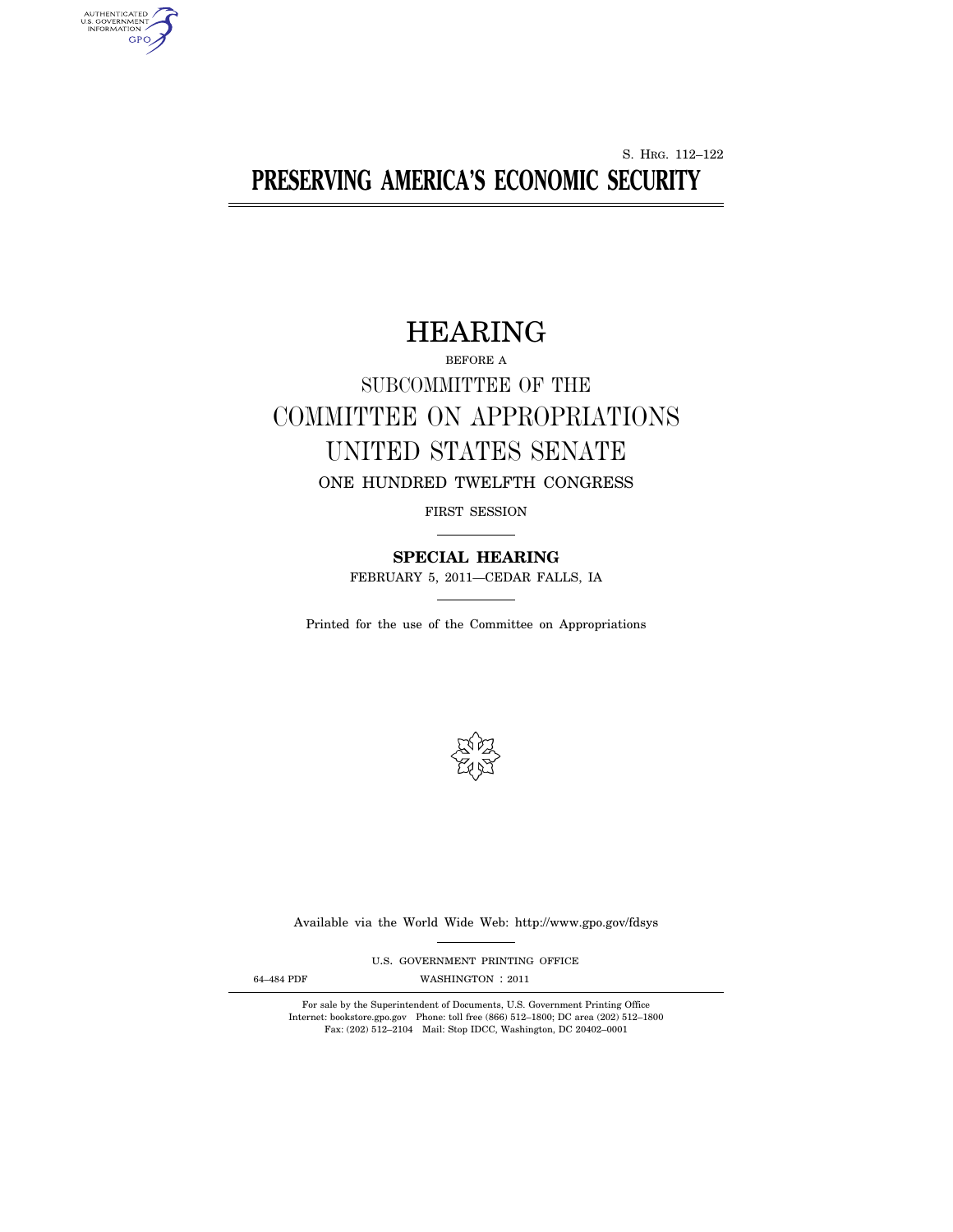# COMMITTEE ON APPROPRIATIONS

DANIEL K. INOUYE, Hawaii, *Chairman* 

PATRICK J. LEAHY, Vermont TOM HARKIN, Iowa BARBARA A. MIKULSKI, Maryland HERB KOHL, Wisconsin PATTY MURRAY, Washington DIANNE FEINSTEIN, California RICHARD J. DURBIN, Illinois TIM JOHNSON, South Dakota MARY L. LANDRIEU, Louisiana JACK REED, Rhode Island FRANK R. LAUTENBERG, New Jersey BEN NELSON, Nebraska MARK PRYOR, Arkansas JON TESTER, Montana SHERROD BROWN, Ohio

THAD COCHRAN, *Mississippi,* Ranking MITCH MCCONNELL, *Kentucky*  RICHARD C. SHELBY, *Alabama*  KAY BAILEY HUTCHISON, *Texas*  LAMAR ALEXANDER, *Tennessee*  SUSAN COLLINS, *Maine*  LISA MURKOWSKI, *Alaska*  LINDSEY GRAHAM, *South Carolina*  MARK KIRK, *Illinois*  DANIEL COATS, *Indiana*  ROY BLUNT, *Missouri*  JERRY MORAN, *Kansas*  JOHN HOEVEN, *North Dakota*  RON JOHNSON, *Wisconsin* 

CHARLES J. HOUY, *Staff Director*  BRUCE EVANS, *Minority Staff Director* 

SUBCOMMITTEE ON DEPARTMENTS OF LABOR, HEALTH AND HUMAN SERVICES, AND EDUCATION, AND RELATED AGENCIES

TOM HARKIN, Iowa, *Chairman* 

DANIEL K. INOUYE, Hawaii HERB KOHL, Wisconsin PATTY MURRAY, Washington MARY L. LANDRIEU, Louisiana RICHARD J. DURBIN, Illinois JACK REED, Rhode Island MARK PRYOR, Arkansas BARBARA A. MIKULSKI, Maryland SHERROD BROWN, Ohio

RICHARD C. SHELBY, Alabama THAD COCHRAN, Mississippi KAY BAILEY HUTCHISON, Texas LAMAR ALEXANDER, Tennessee RON JOHNSON, *Wisconsin*  MARK KIRK, *Illinois*  LINDSEY GRAHAM, *South Carolina*  JERRY MORAN, *Kansas* 

*Professional Staff* 

ERIK FATEMI MARK LAISCH ADRIENNE HALLETT LISA BERNHARDT MICHAEL GENTILE ALISON PERKINS-COHEN LAURA FRIEDEL *(Minority)*  SARA LOVE RAWLINGS *(Minority)*  JENNIFER CASTAGNA *(Minority)* 

> *Administrative Support*  TERI CURTIN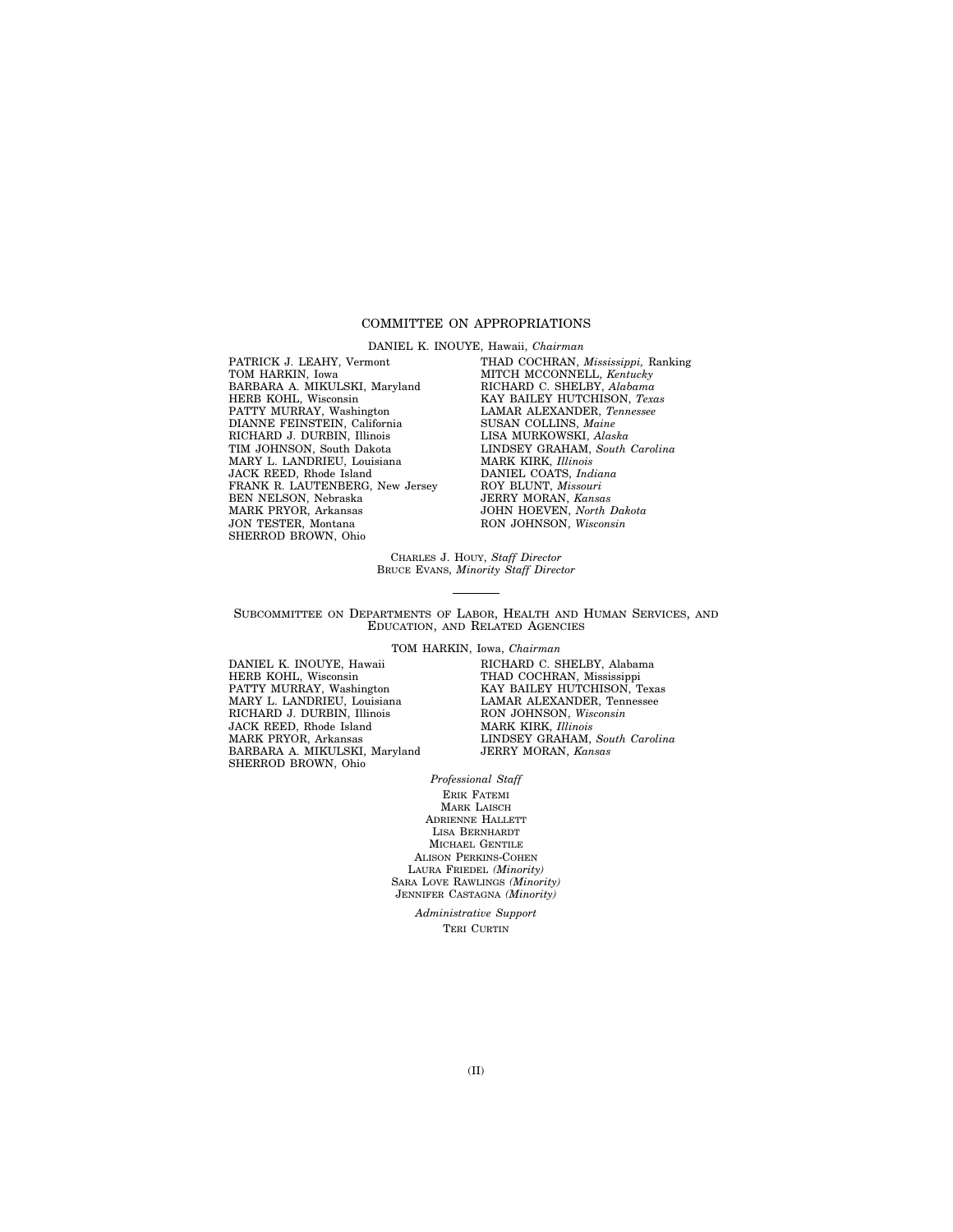# C O N T E N T S  $\begin{tabular}{l} \multicolumn{2}{c} {\textbf{1}}\\ \multicolumn{2}{c} {\textbf{2}}\\ \multicolumn{2}{c} {\textbf{3}}\\ \multicolumn{2}{c} {\textbf{4}}\\ \multicolumn{2}{c} {\textbf{5}}\\ \multicolumn{2}{c} {\textbf{6}}\\ \multicolumn{2}{c} {\textbf{6}}\\ \multicolumn{2}{c} {\textbf{7}}\\ \multicolumn{2}{c} {\textbf{8}}\\ \multicolumn{2}{c} {\textbf{9}}\\ \multicolumn{2}{c} {\textbf{1}}\\ \multicolumn{2}{c} {\textbf{1}}\\ \multicolumn{2}{c} {\textbf{1}}\\ \multicolumn$

|                                                                              | Page |
|------------------------------------------------------------------------------|------|
|                                                                              | 1    |
|                                                                              | 4    |
| Statement of Benjamin J. Allen, Ph.D., President, University of Northern     |      |
|                                                                              | 5    |
|                                                                              | 8    |
|                                                                              | 8    |
| Federal Programs to Prepare Students for Success in College and Life         | 10   |
|                                                                              | 11   |
|                                                                              | 13   |
|                                                                              | 13   |
|                                                                              | 13   |
|                                                                              | 13   |
|                                                                              | 15   |
| Statement of William Dotzler, Iowa State Senator, 11th District              | 18   |
|                                                                              | 20   |
| Statement of Jerry Nelson, Field Office Manager, Social Security Administra- | 22   |
|                                                                              | 23   |
| Statement of Kim Young-Kent, Executive Director, Tri-County Child and        |      |
|                                                                              | 25   |
|                                                                              | 27   |
|                                                                              |      |
|                                                                              | 30   |
|                                                                              | 32   |
| Statement of Mark A. Anderson, Assistant to the Bishop, Northeastern Iowa    |      |
| Synod, Evangelical Lutheran Church in America, Waverly, Iowa                 | 33   |
|                                                                              | 35   |
| Statement of Jonathan Keniston, Student, Hawkeye Community College, Wa-      |      |
|                                                                              | 36   |
|                                                                              | 38   |
|                                                                              |      |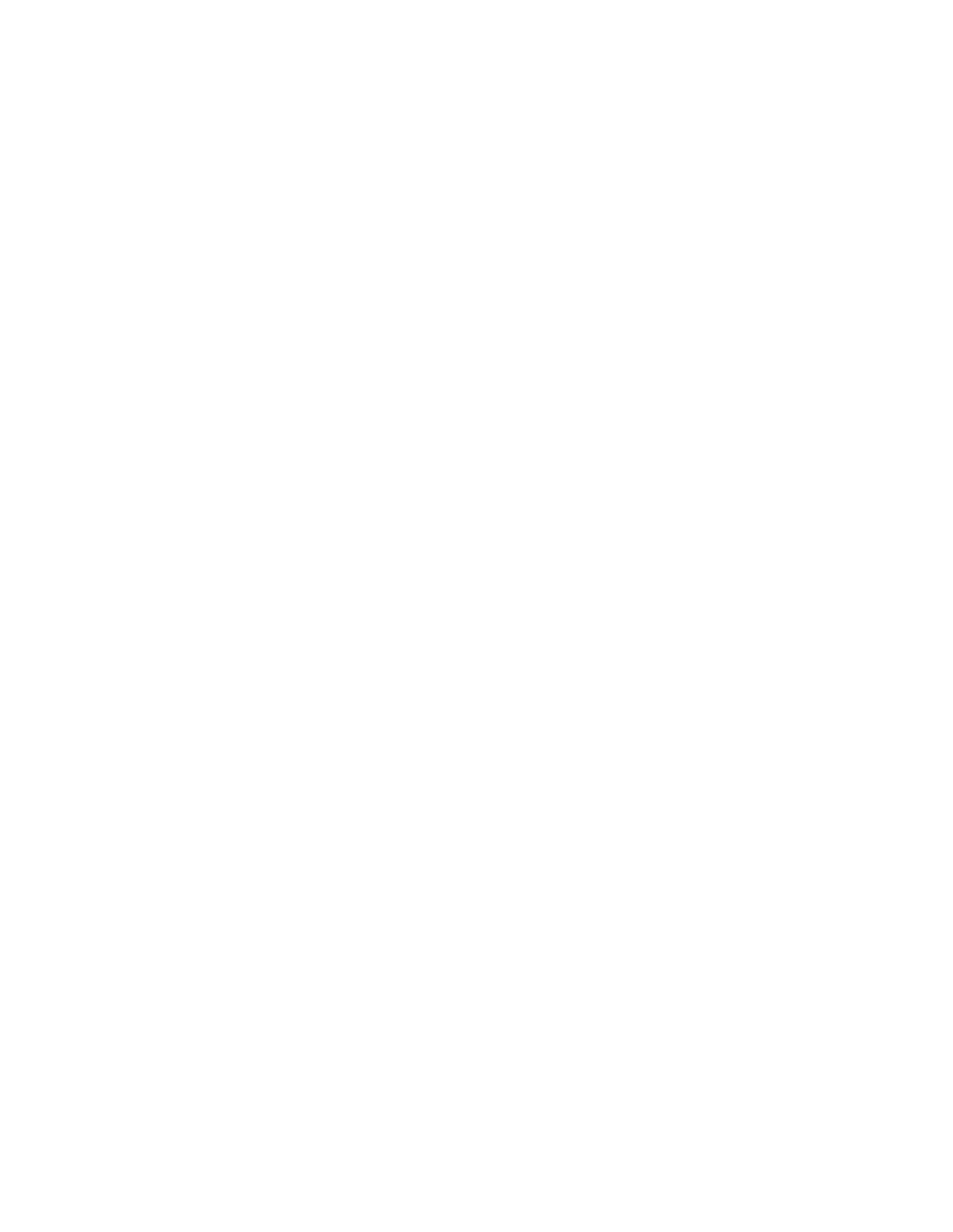# **PRESERVING AMERICA'S ECONOMIC SECURITY**

# **SATURDAY, FEBRUARY 5, 2011**

U.S. SENATE,

SUBCOMMITTEE ON LABOR, HEALTH AND HUMAN SERVICES, AND EDUCATION, AND RELATED AGENCIES, COMMITTEE ON APPROPRIATIONS,

*Cedar Falls, Iowa.* 

The subcommittee met at 12:33 p.m., in the Gallagher-Bluedorn Performing Arts Center, University of Northern Iowa, Cedar Falls, Iowa, Hon. Tom Harkin (chairman) presiding.

Present: Senator Harkin.

# OPENING STATEMENT OF SENATOR TOM HARKIN

Senator HARKIN. The Senate Subcommittee on Labor, Health and Human Services, and Education, and Related Agencies will now come to order.

Good afternoon everyone, and welcome. This subcommittee normally meets, of course, in Washington, DC. But from time to time, I like to hold field hearings in Iowa on matters of critical importance to the State and the Nation, and this is one such occasion.

I might just again, as a way of putting it out, we have a Committee on Appropriations in both the House and the Senate, and on the Committee on Appropriations in the Senate, we have different subcommittees. For example, there is a Subcommittee on Defense that handles armed services, all our defense needs. There is, obviously, a Subcommittee on the Judiciary that handles our court systems and things like that.

Then we have the subcommittee that I chair, which is the Subcommittee on Labor, Health and Human Services, and Education, and Related Agencies. It has jurisdiction over the Department of Health and Human Services, the Department of Education, the Department of Labor, and the National Institutes of Health, and the Centers for Disease Control and Prevention, and a number of other things like libraries.

So I just wanted to set the stage for that so you know where this is coming from.

Here in Cedar Falls and across America, there is serious concern about our record-high deficits. And we all understand that these deficits ultimately are unaffordable and unacceptable. We know that in the years immediately ahead, we must take aggressive and painful and unpopular steps to bring this deficit under control, both by cutting unnecessary spending and by raising revenues.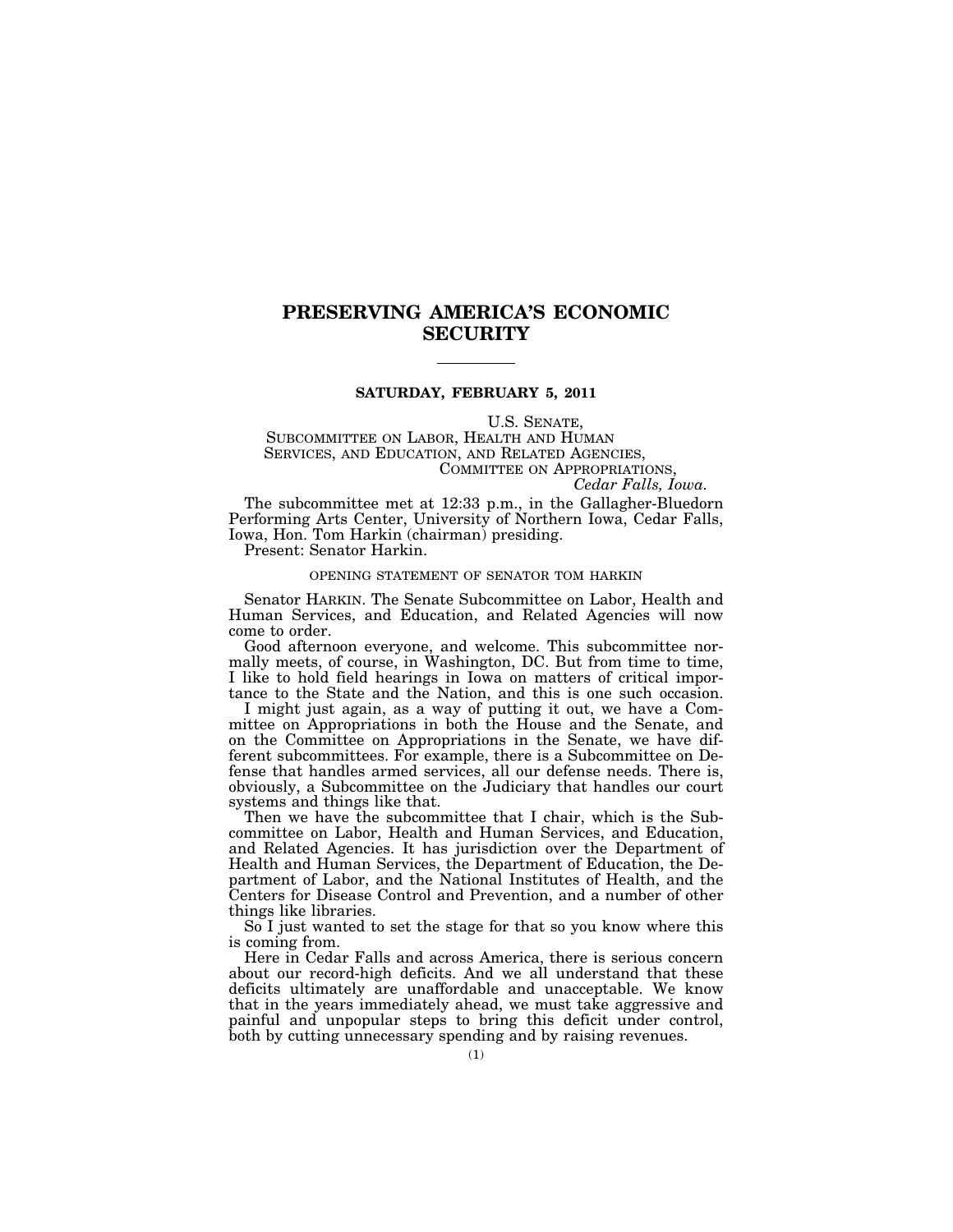Certainly, we took an important first step by passing, I think, the new health reform law, which will reduce the deficit, according to the Congressional Budget Office (CBO), by \$240 billion in the first decade and nearly \$1 trillion in the second decade. I also intend to push for a wide range of additional spending cuts. And I might just add, parenthetically, including eliminating some expensive cold war-era weapons systems.

However, I will strenuously oppose attempts to balance the budget on the backs of our most vulnerable and powerless people in our society, and I will insist that we continue to make prudent investments in education, infrastructure, biomedical research, the things that will help us, as President Obama said, to win the future.

So, yes, Government should make tough decisions to live within its means, just as ordinary working families do. But if you are a family trying to reduce your debt, that doesn't mean you pull your daughter out of college. It doesn't mean you forgo replacing the worn-out brakes on your car or you stop taking your diabetes medication. These things would put you and your family at risk.

Well, likewise, we need to maintain investments that are critical to the future of our American family even as we reduce overall spending. Now this is exactly my approach, as chair of this subcommittee that funds education, as I said, labor, health, and human services.

There are places in this jurisdiction where we can reduce spending. In fact, I have recently proposed eliminating more than 20 duplicative or inefficient programs in these areas. We must also continue to root out waste, fraud, and abuse in Medicare and Medicaid. Every \$1 that we spend on this effort returns \$6 to the U.S. Treasury. So we need to do more in this area.

Just last year, the Department of Health and Human Services, through their fraud and abuse prevention unit, recovered, actually recovered \$4 billion for the taxpayers of this country through their fraud and waste control unit. Yet the proposed cuts would cut that very entity that is out there getting money back for the taxpayers.

I will also insist on adequate funding for critical initiatives that help Iowans and all Americans to get a good education and acquire the skills they need to find jobs while also meeting the basic needs of seniors, children, those living in poverty, and people with disabilities. Those investments are at risk today.

This past week, the House of Representatives announced that they will make drastic reductions to Federal health, education, and labor programs. They cut out more than \$13 billion below the President's request for the current fiscal year. They haven't specified yet which programs they will cut. We will know more details next week, but they are going to hit Americans right where they live.

Just one example, we know that, overall, the House leadership wanted to roll back Federal funding to fiscal year 2008 levels. For a program like Head Start, that would mean cutting services to 120,000 kids across the country, about 1,000 here in the State of Iowa.

Today, we will hear from a local Head Start director, as well as other Iowans who are providing critical services to the people in this State with the help of Federal funding. I hope to learn a little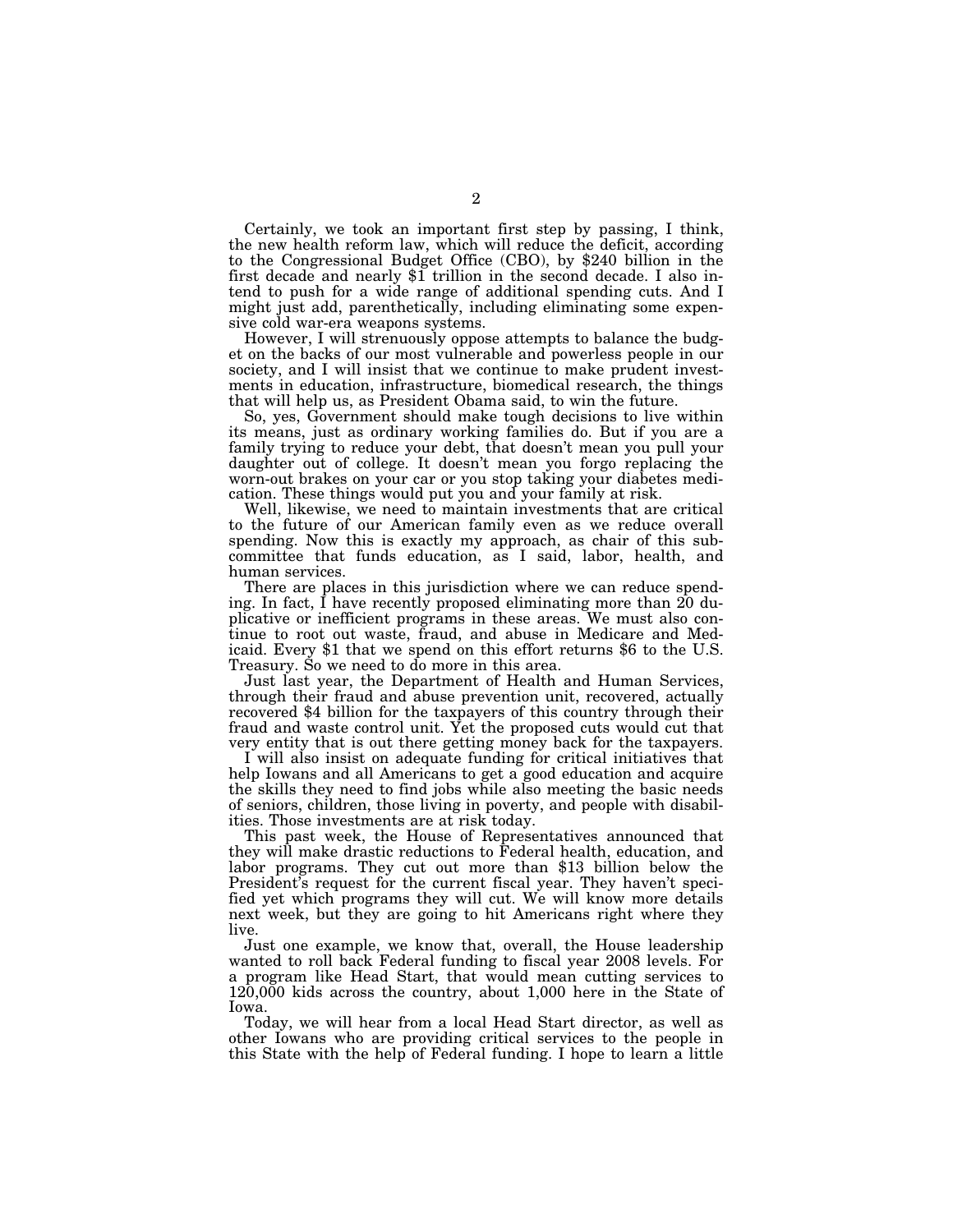bit more from them about the impact of this funding in Iowa and what it would mean if that funding were drastically cut.

Now, before I introduce the witnesses, I am told that my staff handed out note cards when you signed in. If you have a question for me or for the witnesses, please write it out on that card. My staff will collect them near the end of the hearing. We will try to answer as many as time would allow at that time.

I will introduce the panel who is here, and then we will just kind of go from my right to my left in terms of testimony.

Dr. Benjamin J. Allen became the ninth president of the University of Northern Iowa (UNI) in 2006. He also co-chairs the Iowa Business Council's Education Excellence in Iowa Roundtable. Dr. Allen received his bachelor's degree from Indiana University, as well as master and doctorate degrees from the University of Illinois.

The Honorable William Dotzler, Senator Dotzler was elected in 2010 to his third term representing Senate District 11 in Waterloo. Senator Dotzler is chair of the Economic Development Budget Subcommittee and vice chair of the Economic Growth Committee. He also serves on the appropriations, labor, human resources, ways and means committees. Senator Dotzler received his associate's degree from North Iowa Area Community College and a bachelor's degree from University of Northern Iowa.

Gerald Nelson is the manager of the Social Security Administration field office in Waterloo. He has been with the Social Security Administration for 23 years. His assignments have taken him to offices throughout the Midwest in Ohio, Minnesota, Kansas City, Chicago, and now back here. He is a graduate of UNI.

Kim Young-Kent is the executive director of the Tri-County Child and Family Development Council. A native of Cedar Falls, she received her bachelor's degree from Buena Vista University in Storm Lake and her master's degree from UNI.

Dr. Jerry Durham serves as the chancellor and professor of nursing at the Allen College of Nursing. He previously served as vice chancellor of academic affairs and professor of nursing at the University of Missouri-St. Louis. He holds six university degrees, including three in nursing, and a doctorate in higher education administration from St. Louis University.

Reverend Mark Anderson is the assistant to the bishop in the Northeastern Iowa Synod of the Evangelical Lutheran Church in America. As part of his duties, Pastor Anderson serves as the liaison between the synod and its related institutions, including Barnabas Uplift, which we will hear about. He is a graduate of the Lutheran School of Theology at Chicago and Luther College in Decorah.

And last, we will have Jonathan Keniston. Mr. Keniston is currently a student at Hawkeye Community College, a native of Waterloo, a graduate of East High School, and an Air Force veteran.

So we welcome you all here. Your statements, and I have read them all over, will be made a part of the record in their entirety. And what I would like to ask is if you could just sum it up in 5 or 6 minutes, 7 minutes? I don't have a real clock here, but if you sum up your testimony, I would sure appreciate it.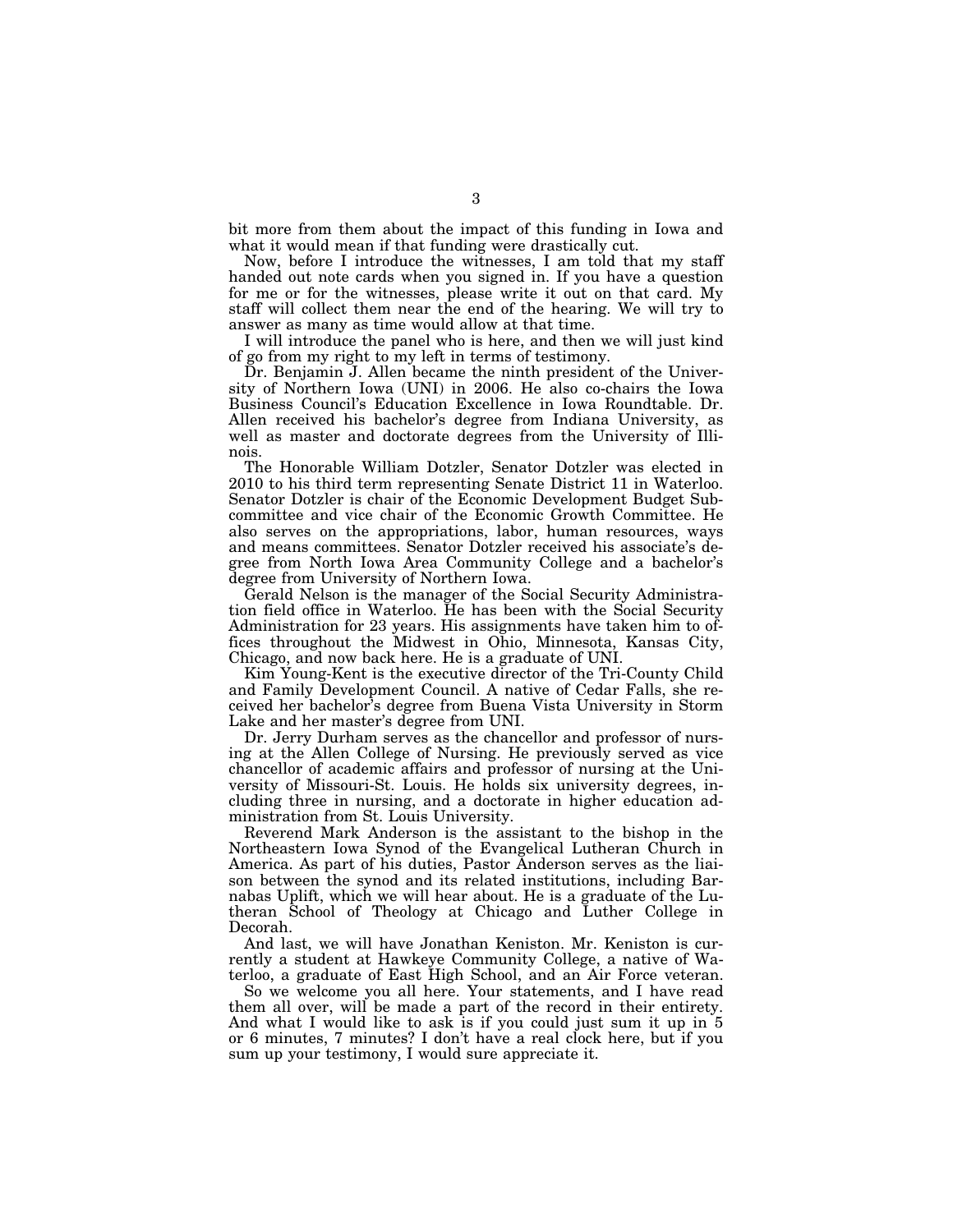And before I start with Dr. Allen, I have some other people I would like to introduce here. State Representative Bob Kressig, District 19, is here. And our county supervisor, John Miller, I am told, is here. Former State Senator Bill Heckroth is here, I am told. Hawkeye Community College president Dr. Linda Allen is here. Dr. Allen, thank you for being here.

And Congressman Braley was unable to be here today, but he has his person here, Jake Oeth, who is here from Congressman Braley's office. I hope I didn't miss anyone.

But thank you all for coming to this, I think, very important hearing at a critical time in our country when we are trying to figure out how to reduce our deficit and how to make sure that our country is able to grow and win the future, as President Obama said.

[The statement follows:]

#### PREPARED STATEMENT OF SENATOR TOM HARKIN

The Subcommittee on Labor, Health and Human Services, and Education and Related Agencies will now come to order.

Good afternoon, everyone. This subcommittee normally meets in Washington, DC, of course, but from time to time I hold field hearings in Iowa on matters of critical importance to our State. This is one such occasion.

Here in Cedar Falls, and across America, there is serious concern about recordhigh budget deficits. We all understand that these deficits, ultimately, are unaffordable and unsustainable. We know that, in the years immediately ahead, we must take aggressive, painful, and unpopular steps to bring the deficit under control—both by cutting unnecessary spending and by ending unaffordable tax breaks for the wealthy.

Certainly, we took an important first step by passing the new health reform law, which will reduce the deficit by nearly a quarter-trillion dollars in the first decade and nearly \$1 trillion in the second decade. I intend to push for a wide range of additional spending cuts, including eliminating expensive Cold War-era weapons systems.

However, I will strenuously oppose attempts to balance the budget on the backs of the most vulnerable and powerless people in our society. And  $\tilde{I}$  will insist that we continue to make prudent investments in education, infrastructure, and biomedical research—the things that will help us, as President Obama put it in his State of the Union address, ''to win the future.''

Yes, Government should make tough decisions to live within its means—just as ordinary working families do, sitting around the kitchen table. But if you are a family trying to reduce debt, that doesn't mean you pull your daughter out of college. It doesn't mean you forgo replacing worn-out brakes on your car, or that you stop taking your diabetes medication. These things would put you and your family at risk. Well, likewise, we need to maintain investments that are critical to the future of our American family, even as we reduce spending overall.

This is exactly my approach as chair of the Senate appropriations subcommittee that funds labor, health and human services, and education. There are places within my jurisdiction where we can reduce spending—in fact, I have proposed eliminating more than 20 duplicative or inefficient programs in these areas.

We also must continue to root out waste, fraud, and abuse in Medicare and Medicaid. Every \$1 that we spend on this effort returns \$6 to the U.S. Treasury, so we need to do more in this area. My subcommittee will examine this issue later this month at a hearing in Washington.

However, I will insist on adequate funding for critical initiatives that help Iowans and all Americans to get a good education and acquire the skills they need to find jobs, while also meeting the basic needs of seniors, children, those living in poverty, and people with disabilities.

Those investments are at risk today. This past week, House Republicans announced that they will make drastic reductions to Federal labor, health, education, and programs—a cut of more than \$13 billion below the President's request for the current fiscal year. They didn't specify yet which programs they will cut—we should know more details next week—but we can be sure the cuts will be deep, and they will hit Americans right where they live.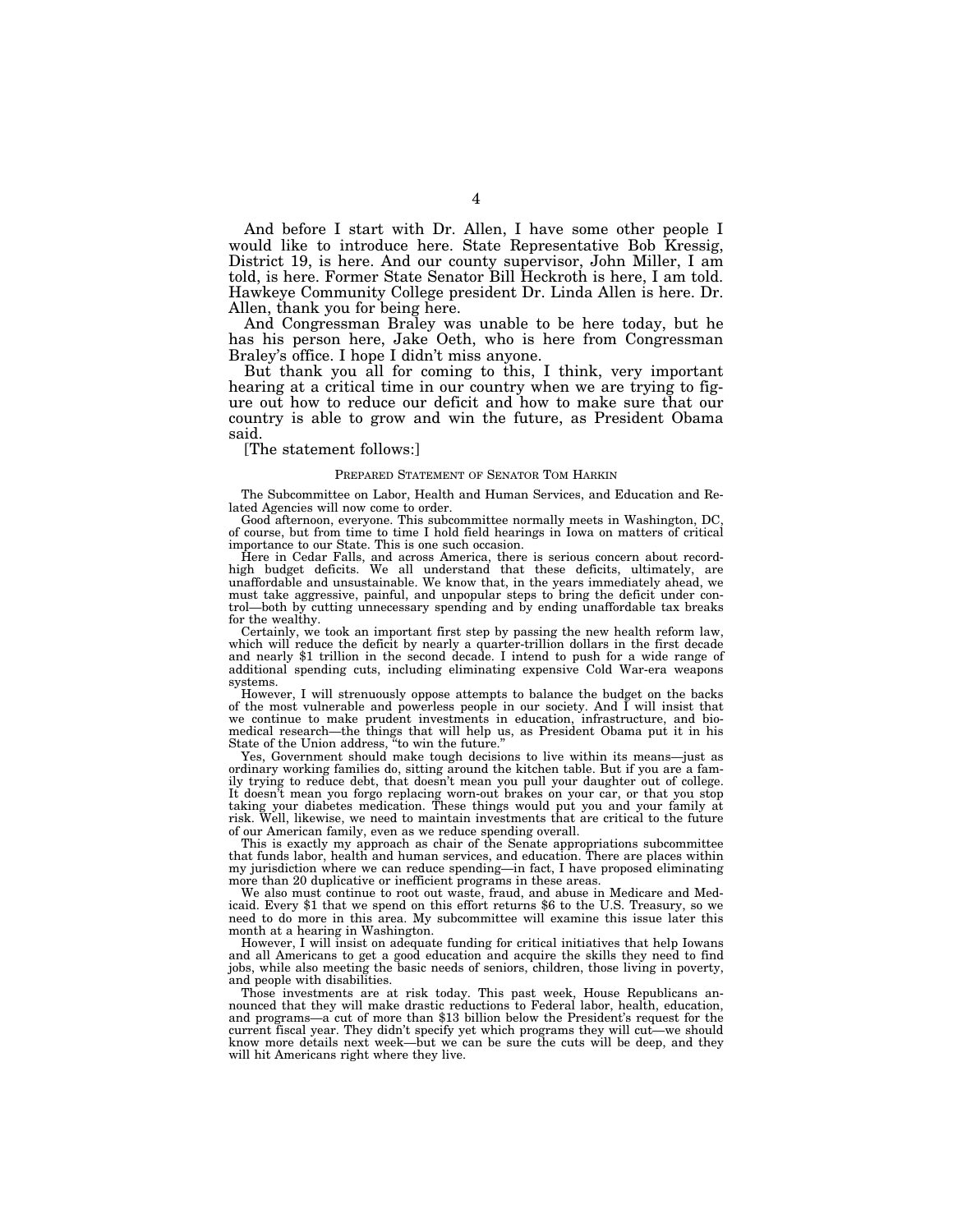Just one example: We know that, overall, House Republicans want to roll back Federal funding to fiscal year 2008 levels. For a program like Head Start, that could mean cutting services to 120,000 disadvantaged children across the country—960 in Iowa.

Today we will hear from a local Head Start director, as well as other Iowans who are providing critical services to people in this State with the help of Federal funding. I hope we will learn a little more from them about the impact of this funding in Iowa, and what it would mean if that funding were drastically cut.

Before I introduce the witnesses, my staff handed out notecards as you signed in. If you have a question for me or for the witnesses, please write it out on that card. My staff will collect the cards near the end of the hearing, and we'll try to answer some of the questions as time allows.

Senator HARKIN. So, with that, Dr. Allen, thank you again for your stewardship of this great university. Thank you for hosting us here today in this wonderful facility. And as one of our college presidents in our region's institutions, you have a front-row seat, so to speak, as to what is happening with students and to what is happening with education. And so, I appreciate your stewardship of the UNI. Thank you for being here, and please proceed.

# **STATEMENT OF BENJAMIN J. ALLEN, Ph.D., PRESIDENT, UNIVERSITY OF NORTHERN IOWA**

Dr. ALLEN. Thank you, Senator Harkin.

It is an honor to have the opportunity to host this event. At UNI, we serve more than 13,000 students, 90 percent of whom are from the State of Iowa. Seventeen percent are first-generation students, and we define that as parents who do not have any type of college credit.

More than 75 percent of UNI students stay in Iowa for their first job or for graduate school. UNI can provide no better assistance in the area of economic development than to provide a quality education to these students who tend to stay in Iowa after graduation.

The availability of Federal student financial aid is foundational to access for many of our students, particularly the first-generation students. For the United States to compete in the global economy, its citizens must have education and skills that equal and exceed that of people from other countries.

In the past several decades, we have slipped as a country in terms of the percentage of adults with postsecondary education degrees. The most recent census data report shows that the percentage of Iowans with a bachelor's degree is below the national average.

Clearly, our universities must do their parts to make higher education affordable. We must continue to be vigilant in searching for ways to contain costs. Universities must also do more in providing financial aid of all types to provide opportunities for qualified students.

However, funding at the State level is making that goal more difficult to achieve. At the State level, funding for UNI has decreased over the past 2 years by approximately \$20 million. Despite this reduction, we have maintained a set-aside of at least 18 percent of tuition for financial aid to help provide more access to higher education. This constitutes more than \$12 million.

Furthermore, we have dedicated an additional \$10 million of university funds for student employment beyond the Federal Work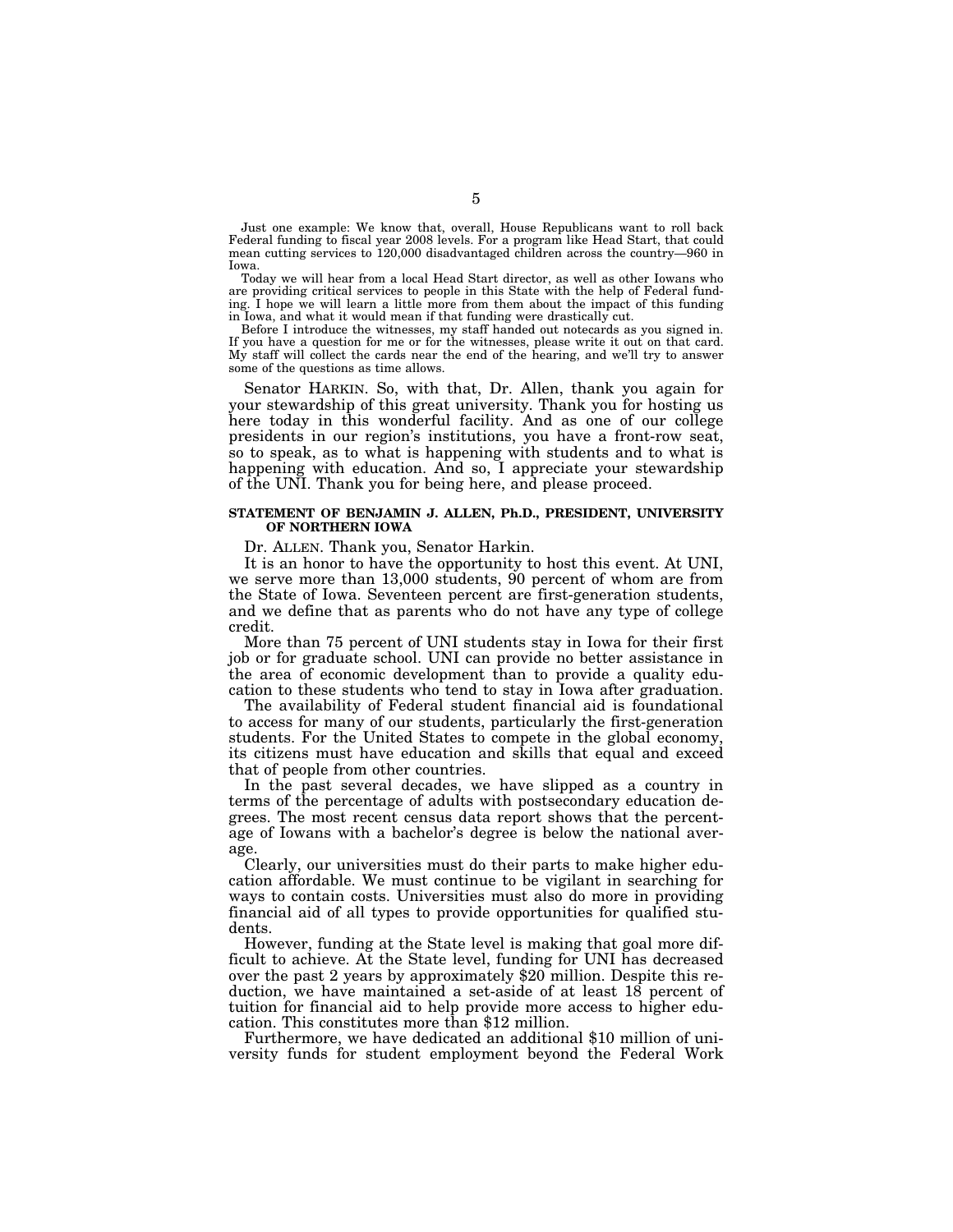Study Program. Nearly 75 percent of our students work to help support their education.

A summary of financial programs at UNI is included in exhibit 1. I call to your attention the academic competitiveness and SMART grant programs, which have been eliminated for the 2011– 2012 fiscal year. This will represent a loss of \$1 million financial aid here at UNI.

The economic recession has put considerable stress on families and their ability to afford higher education. Over the last 3 years at UNI, students receiving Pell grants increased from 25 percent to 30 percent, or nearly 700 students. During the 2009–2010 academic year, more than 3,300 UNI students were awarded a total of \$11 million in Pell grant money.

Yet the unmet needs of our students averages \$6,500 plus per person. If the amount available for Pell grants were to be reduced by 20 percent, as some in the Congress have suggested, the net effect could be a doubling of the out-of-pocket expenses for a student receiving the maximum Pell grant. Many students will face the unfortunate choice of dropping out or borrowing more.

At UNI, the level of debt upon graduation for students who have taken out loans has risen by 67 percent in the past 10 years, reaching an average of \$25,700. The data strongly suggest the impact of the importance of the Pell grant program and other need-based programs promoting student success at UNI. More compelling are the examples of talented people who are given an opportunity to earn a degree and eventually make significant contributions to the economy.

Ms. Danielle Stuck is a junior and working toward her psychology degree. It should be noted that she graduated from high school in Iowa. She is attending college in Iowa, and she plans to stay in Iowa after graduation. She is a first-generation college student who is a straight A student.

She is able to attend college only because of the help of the Pell grant and a few other scholarships. She stated that this aid made a huge difference in her life. She states, ''To a young college student struggling to get by, the Federal Pell grant is truly a blessing.'' What a loss it would be for us not to have this student have the opportunity to get an education.

We are very pleased to hear on February 1 that the Department of Education issued the Pell grant schedule, indicating that for the academic year 2011–2012 the maximum grant will be \$5,550. Senator Harkin, your leadership in securing the funding necessary to make that happen is greatly appreciated. The challenge now is to sustain that level.

As you know, UNI is the largest preparer of teachers in the State, with more than 500 new teachers graduating each year. And UNI is providing a leadership role in addressing the shortage of teachers in the area of special education. The work that is being done by our federally funded Center on Literacy, Language, and Disability Studies in Early Childhood Education, in partnership with the Iowa Department of Education, has particular promise for the future of early childhood and early elementary schoolchildren with special needs. We are working to build literacy, language, and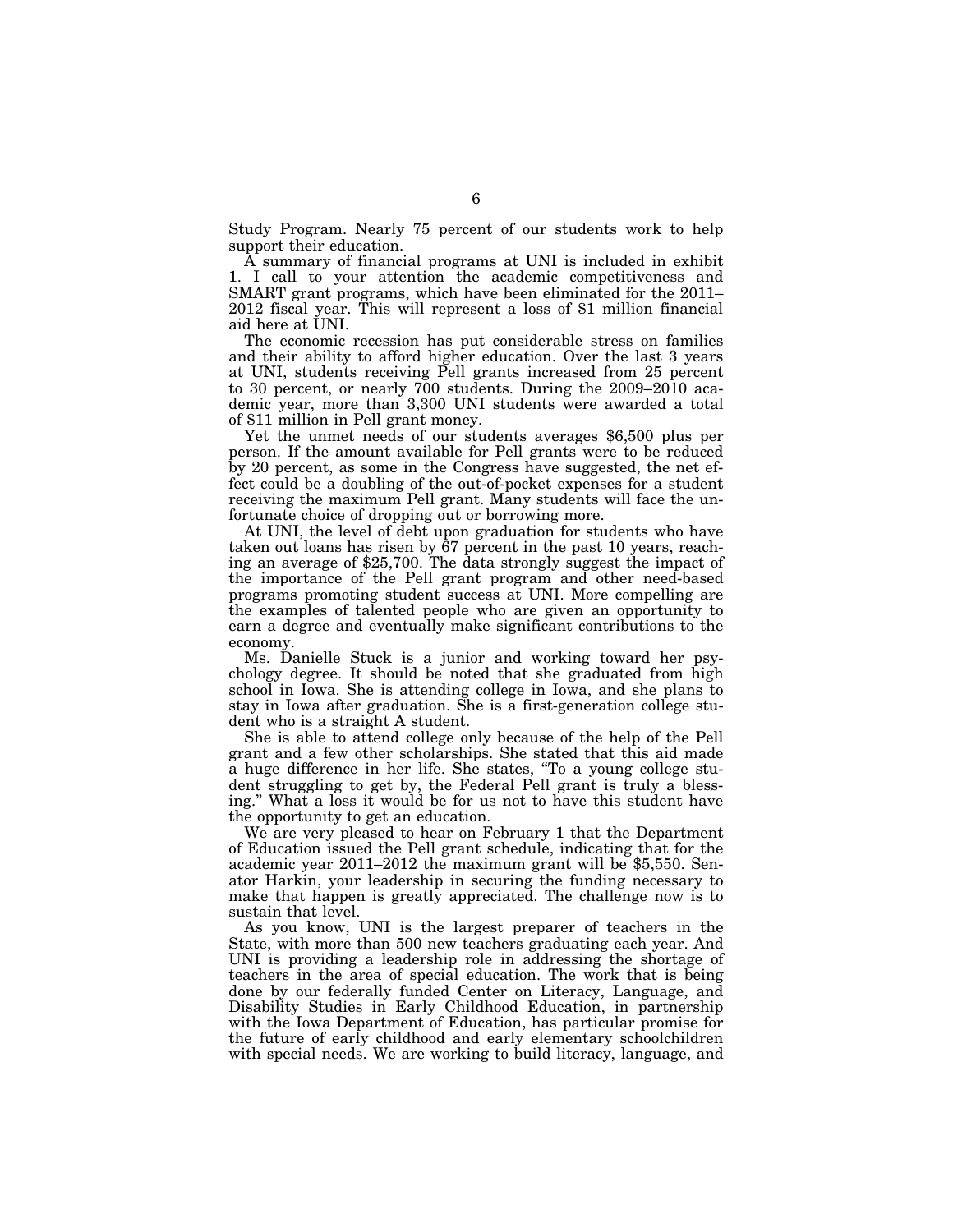communication skills, which are the essential building blocks for all education.

Because of time, I will skip the comments from a consultant with the Iowa Department of Education. But she basically indicates that we are making tremendous progress in providing opportunities for these students to continue their education.

UNI places a high priority on providing a quality education to financially disadvantaged and minority students. Many students, particularly first generation, would never aspire to college were it not for the TRIO programs. This past academic year, UNI has served more than 3,300 students, individuals through its Educational Opportunity Center, Educational Talent Search, and Upward Bound programs. Two-thirds of these students were low income and first generation, and nearly one-half were minority.

These are the populations which form the base for America's economic future. You and I can cite many individuals who were helped or are being helped by the TRIO programs. Examples of success stories are provided in exhibit 3.

I would like to highlight how the TRIO program has helped one individual who is now helping the United States advance in a critically important area, and that is science education. What is more important than that for economic development?

Reygan Freeney, a former participant of the TRIO programs and a soon-to-be holder of a Ph.D. degree in chemistry from the University of Iowa, is an instructor in our Department of Chemistry and Biochemistry. Ms. Freeney places an extraordinarily and well-deserved high value on the TRIO programs here at UNI.

She says, "I was a low-income African-American girl from a single-parent household, residing on the east side of Waterloo, Iowa, and labeled as a low-income, disadvantaged youth. The Classic Upward Bound Program challenged me to become a scholar," she states, "and the Student Support Service Program fostered its growth while I attended college.''

She states, "I believe I was worth the investment of the TRIO programs. It provided me with awareness and empowerment that a lonely child growing up on the wrong side of the tracks did not have access to. Statistically speaking," she states, "I should not be where I am today. TRIO has equipped me with the tools for being a change agent and an investment in America's future.

Her statement indicates the profound impact that TRIO has on the individual.

In closing, we are right to talk about education and economic development. As you know, I am an economist. I appreciate those conversations. But we should also be talking about the values of this Nation. Offering every young man and woman and, indeed, displaced adults the opportunity to obtain the knowledge and tools needed for a successful, productive life is the right thing to do.

To make that happen, these students first have to recognize that the opportunity exists for them to get a degree and to be properly prepared for college. The TRIO programs address both of those issues. Pell grants, scholarships provided by the universities and others, and reasonable tuition levels address the issue of affordability. We are not doing enough now. To start doing less would be wrong.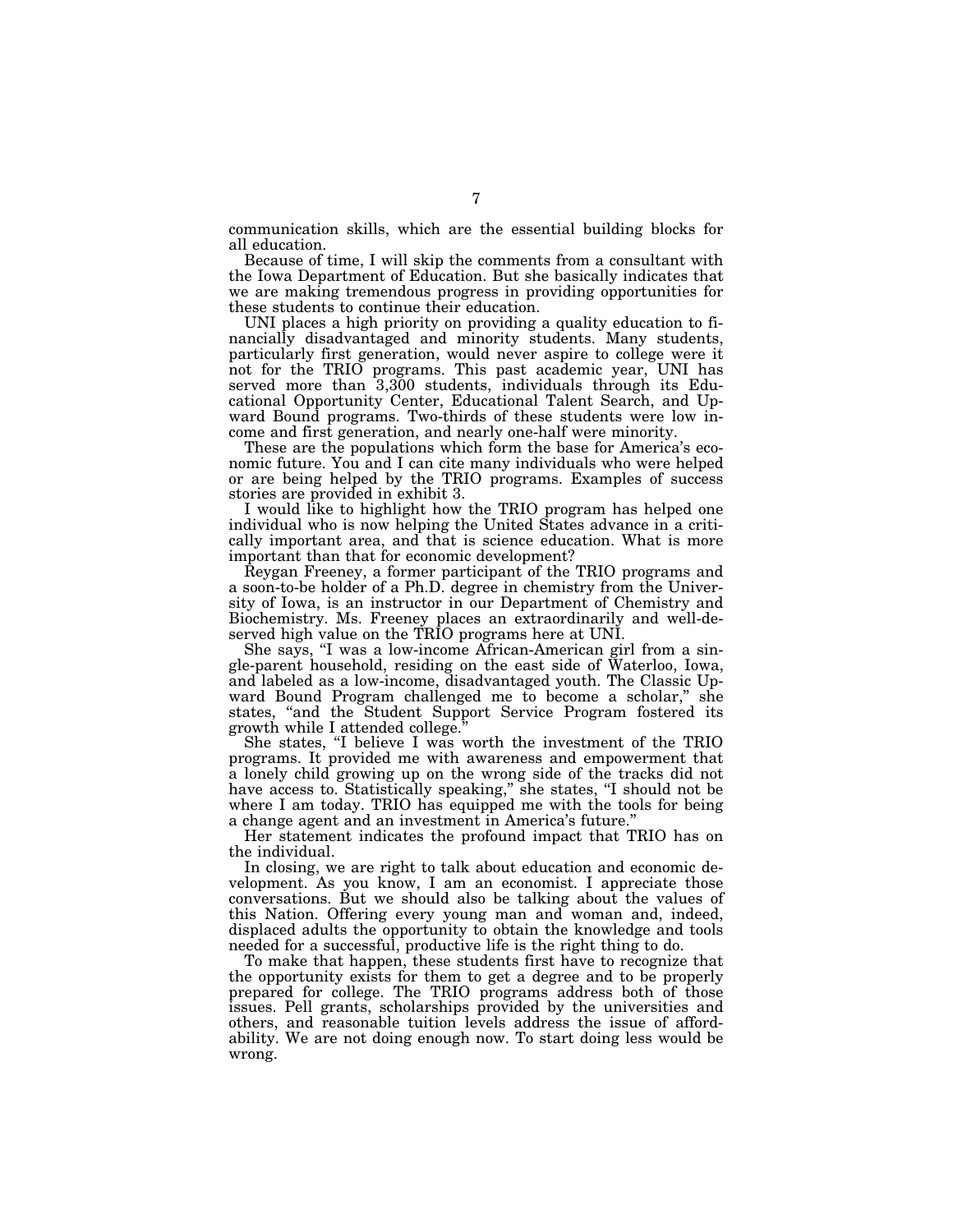I want to extend my deep appreciation to you, Senator Harkin, for your outstanding leadership and commitment to programs in education, health and human services, and the workforce. We must not let these programs erode.

Thank you very much.

Senator HARKIN. Thank you, Dr. Allen, for a very pointed and profound statement. Thank you very, very much.

[The statement follows:]

#### PREPARED STATEMENT OF DR. BENJAMIN J. ALLEN

#### INTRODUCTION

Senator Harkin, staff members, ladies and gentlemen, I am pleased to have this opportunity to speak to the critical issue of "Preserving America's Economic Security.'' I have had the honor of serving as president of the University of Northern Iowa (UNI) for the past  $4\frac{1}{2}$  years. I have served as a faculty member or administrator at one of the Regents universities for the past 30 years. At UNI, we serve more than 13,000 students, 90 percent of whom are from the State of Iowa. Our students are predominantly undergraduate students. Seventeen percent are firstgeneration college students from families where neither parent has earned any college credits. More than 75 percent of UNI's students stay in Iowa for their first jobs or for graduate school. I have consistently argued that UNI can provide no better assistance in the area of economic development than to provide a quality education to these students who tend to stay in Iowa after graduation.

As an educator, I recognize that we are at a critical time in our Nation's history as our once world-leading status in educational achievement has slipped. At the heart of economic security is an educated and productive citizenry: our human capital. As an economist, I am well aware of the research that documents the direct relationship between educational attainment and economic productivity. Thus, it is essential that access to a high-quality education be equitably available to all students. The availability of Federal student financial aid is foundational to access for millions of students today and must be preserved, particularly for first-generation students who face significant challenges in making their dream of college a reality.

My testimony today will focus on the programs at UNI supported by Federal funds that increase the accessibility to higher education for more students and improve the quality of the education they receive. I will provide real examples of people who are being and have been helped to achieve their educational goals and are contributing to the State and national economies as the result of their participation in federally funded programs. Although my perspective is from UNI, I believe that similar examples and arguments can be made across Iowa and the Nation.

While financial aid is the largest single component of the Federal funding which the university receives, other programs from the U.S. Department of Education provide funding that serves a critical role in enabling students to attain the skills and abilities to be ready for higher education, beginning with the early childhood years. After discussing the value of the Pell Grant program for our students at UNI, I will highlight two other areas that help tremendously in providing access to not only education but to the opportunity to make a contribution to the economy and society. These two areas are teacher education, with an emphasis on special education, and the TRIO programs.

#### PELL GRANTS, AFFORDABILITY, AND ACCESSIBILITY

For the United States to compete in the global economy, its citizens must have the education and skills that equal and exceed that of people from other countries. In the past several decades, we have slipped as a country in terms of the percentage of adults with a post-secondary education degree. The most recent census data report that 24.3 percent of Iowans have a bachelor's degree, below the national average of 27.7 percent (U.S. Census Bureau, Statistical Abstract of the United States: 2011). We must make higher education accessible and affordable to more Americans.

Clearly our universities must do their part to make higher education affordable. We at UNI understand that and we also know we must be vigilant in searching for ways to contain costs. We have taken steps to remove administrative costs by combining two colleges, combining two departments, eliminating a vice president position and a division, reducing general funds to athletics, combining other administrative positions, and eliminating programs that have low enrollment. We have also collaborated with the University of Iowa and Iowa State University in areas of infor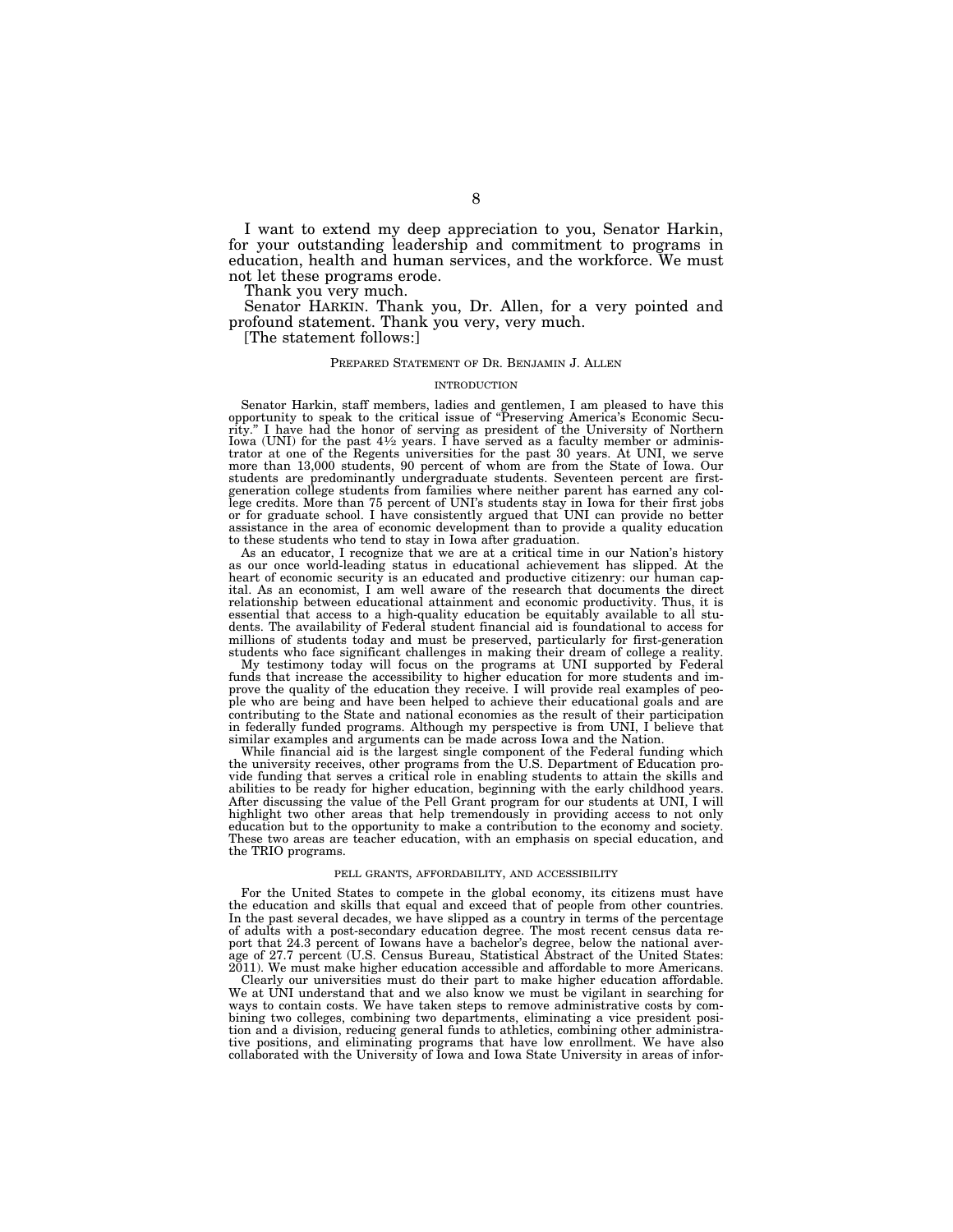mation technology, human resources, and facilities planning. We will continue to vigorously explore ways to maintain the quality of education provided with a minimum of resources.

Universities, including UNI, must also do more in providing financial aid of all types to provide opportunities for all qualified students. Having said that, however, funding at the State level is making that goal difficult to reach. At the State level, funding for UNI has decreased over the past 2 years by approximately \$20 million, a greater than 20 percent decrease in State funding. Despite this reduction we have maintained a set-aside of at least 18 percent of tuition for financial aid to help pro-vide more access to higher education. This constitutes \$12,793,629. Furthermore, we have dedicated an additional \$10 million plus university funds for student employment beyond the Federal work study program. Nearly 75 percent of our students work to help support their education. In addition, UNI has focused its fundraising campaign on student scholarships. In October, we announced a \$10 million gift from Mark and Jill Oman that will fund scholarships. A summary of financial programs at UNI is included in exhibit 1. I call to your attention the Academic Competitive-ness and Smart Grant programs which have been eliminated for 2011–2012. This

will represent a loss of \$1 million in financial aid at UNI.<br>For fiscal vear 2012, we are anticipating further budget reductions from the State. For fiscal year 2012, we are anticipating further budget reductions from the State.<br>The Governor's budget proposes a 6 percent cut, approximately \$4.6 million, for<br>UNI. It is obvious that we need the Federal Government to aid and education program funds for access to be maintained and important education programs preserved.

The economic recession, from which we are still recovering, has put considerable stress on families and their ability to afford higher education. Over the last 3 years at UNI we have seen the proportion of students receiving Pell grants increase from<br>25 percent to 30 percent, or an additional 700 students. During the 2009–2010 aca-<br>demic year, more than 3,300 UNI students were awarded a lion, an increase of 42 percent more than the previous year. A portion of this increase is due to the opportunity for students to receive a summer Pell Grant. Yet, the unmet need of our students averages \$6,544 per person. If the amount available were to be reduced by 20 percent, as some in the Congress have suggested, the net effect could be a doubling of the out-of-pocket expenses for a student receiving the maximum Pell grant. Many students will face the unfortunate choice of dropping

out or borrowing more.<br>At UNI, the level of debt upon graduation for students who have taken out loans At UNI, the level of debt upon graduation for students who have taken out loans<br>has risen by 67 percent over the past 10 years, reaching an average of \$25,735 for<br>our most recent graduating class. These large debt loads in education program might not choose to enter the vitally important teaching profession because of the challenge of repaying their student loans on the relatively low incomes of beginning teachers

The data strongly suggest the impact and importance of the Pell program and other need-based programs in promoting student success at UNI. More compelling are the examples of talented people who are given an opportunity to earn a degree and eventually make significant contributions to the economic future of this country.

Let me introduce you to Ms. Danielle Stuck, who is a Pell Grant recipient. She is currently a junior at UNI working towards her psychology degree. She plans on either pursuing a clinical psychology degree or going to graduate school to become a college professor. It should be noted that she graduated from high school in Iowa, she is attending college in Iowa, and she intends to live in Iowa upon graduation. She is a first-generation college student with no parental guidance or support. College was clearly not a guarantee for her. She was able to attend college only because of the help of the Pell Grant and a few scholarships. She stated that this aid made a huge difference in her life. It opened doors that were inaccessible to her due to factors that were not in her control. She states, ''To a young college student struggling to get by, the Federal Pell Grant is truly a blessing.'' She did not tell us this but we got permission to share that she was valedictorian of a class of 312 at Thomas Jefferson High School and she carries a perfect 4.0 grade point average at UNI as a member of the Honors Program. What a loss it would be for all of us not to have a student of her ability able to attend college.

We were very pleased to hear on February 1, that the Department of Education (ED) issued the Pell grant schedule indicating that for the academic year of 2011– 2012 the maximum grant will be \$5,550. Senator Harkin, your leadership in securing the funding necessary to make that happen is greatly appreciated. The challenge now is to sustain that level.

Given the recent sharp increase in demand for Pell Grants and the implications for future funding, there are indications the new Congress may re-examine the Pell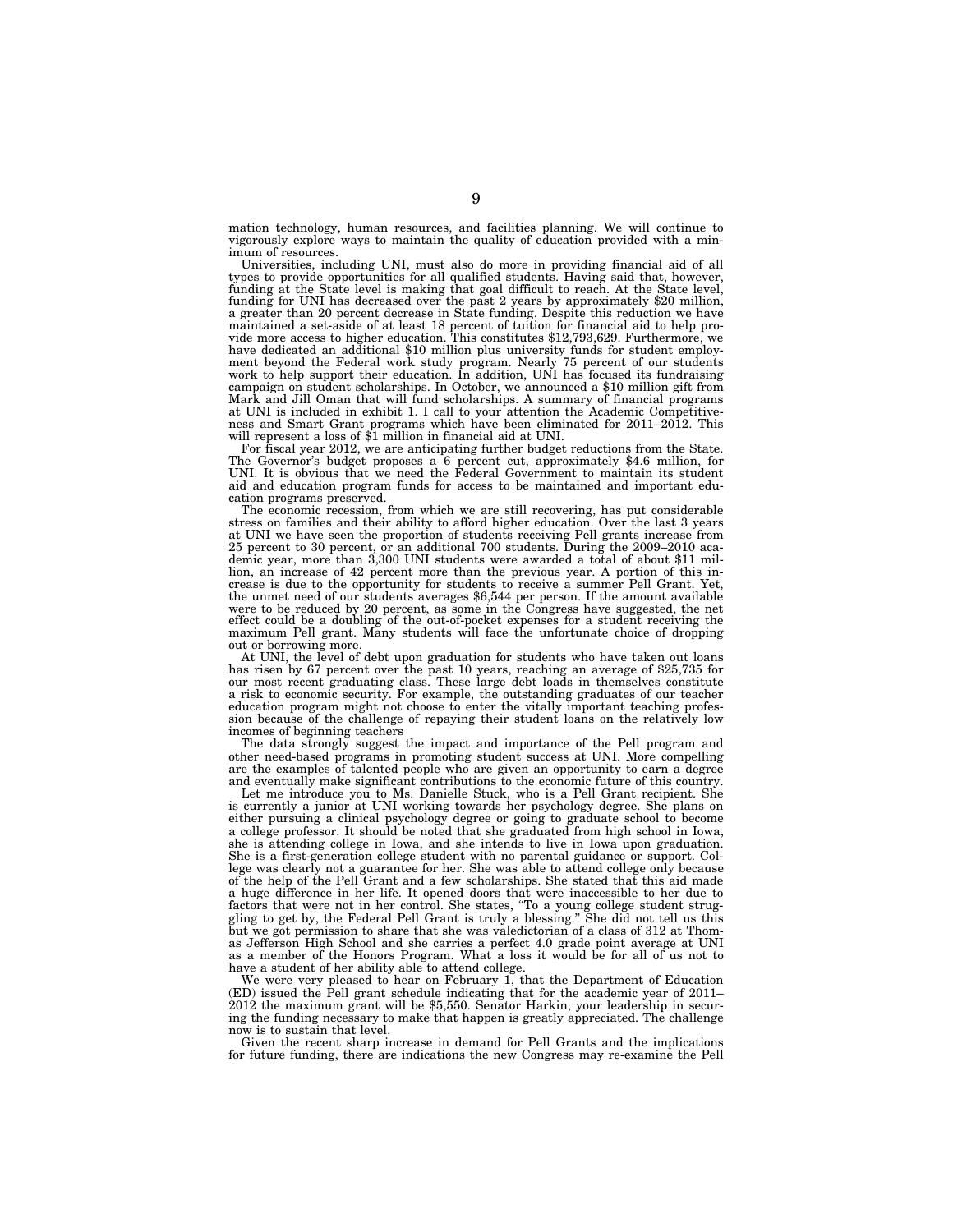Grant Program. I encourage you and your colleagues to avoid policies that would restrict student access by penalizing students, like Danielle Stuck, in their ability to pursue a legitimate course of study at an institution of higher education and, in the long-run, to make great contributions to the economy of the United States.

#### FEDERAL PROGRAMS TO PREPARE STUDENTS FOR SUCCESS IN COLLEGE AND LIFE

While financial aid is the largest single component of the Federal funding which UNI receives, other programs from ED provide funding which serves a critical role in enabling students to attain the skills and abilities to be ready for higher education, beginning with the early childhood years. I would like to highlight two areas: teacher education, with an emphasis on special education, and the TRIO programs.

Teacher education with emphasis on special education. As you know, UNI is the largest preparer of teachers in the State with more than 500 new teachers graduating each year, and UNI has provided a leadership role in addressing the shortage of teachers certified in special education. Federal grants continue to enable us to provide courses for teachers who are not certified, professional development for teachers in the field, and enrichment for our teacher education programs on campus.

Our work now by our federally funded Center on Literacy, Language, and Disability Studies in Early Childhood Education, in partnership with the Iowa Department of Education, has particular promise for the future of early childhood and early elementary school children with special needs. We are working with children and teachers in inclusive classrooms on new teaching methods to build literacy, language, and communication skills, which are the essential building blocks for all education. For too many years it has been assumed that special needs children could not attain literacy and communication skills. With innovations in technology and approaches that integrate sensory activities with traditional pedagogies, our work is demonstrating gains well beyond previous expectations. Our work has also extended to parents and family centered practices to foster and enhance learning. Exhibit 2 contains a statement by Emily Thatcher, Consultant, Bureau of Student and Family Support Services, Iowa Department of Education, which speaks to the impact of our work:

''In little more than 2 years of these projects, students with significant disabilities are demonstrating increased ability to communicate and grow in their literacy skills and challenge their teachers to provide greater levels of literacy instruction. As gains in literacy and communication skills are demonstrated, family involvement has increased and many are encouraged to consider educational outcomes not thought to be obtainable for their students.''

This is not the time to cut back on programs that hold such promise for our children. The economic payback of this investment in this cutting-edge, research-based education that prepares students to be contributing members of society is substantial.

*TRIO Programs*.—UNI places a high priority on providing a quality education to financially disadvantaged and minority students. Accordingly, UNI is proud to be partner with the Federal Government in providing the TRIO programs. Many students, particularly first generation, would never aspire to college or believe it was in the realm of possibility were it not for the TRIO programs. This past academic year, UNI served 3,385 individuals through its Educational Opportunity Center, Educational Talent Search, and Upward Bound programs. Two thirds of these students were low income and first generation. Nearly half were minority. These are the populations which form the base for America's economic future. The TRIO programs have demonstrated success in reducing the achievement gap. These gains in achievement and productivity are critically important if the United States wants to regain its competitiveness in the global economy. Cutting back these programs will indirectly affect the long-term vitality of the economy. Now is not the time to reduce the funding for these programs.

Full recovery from the recession will require more people with more education. To be competitive and creative and entrepreneurial in the global business environment individuals need knowledge and skills appropriate for the 21st century in science, mathematics, and technology; in foreign language and cultural understanding; and in entrepreneurship and innovation. All of this requires the very best prepared teachers and an education system that serves all of our citizens from birth to death.

UNI can cite many individuals who were helped or are being helped by TRIO pro-grams. Examples of success stories are provided in exhibit 3. I would like to highlight how the TRIO has helped one individual who is now helping the United States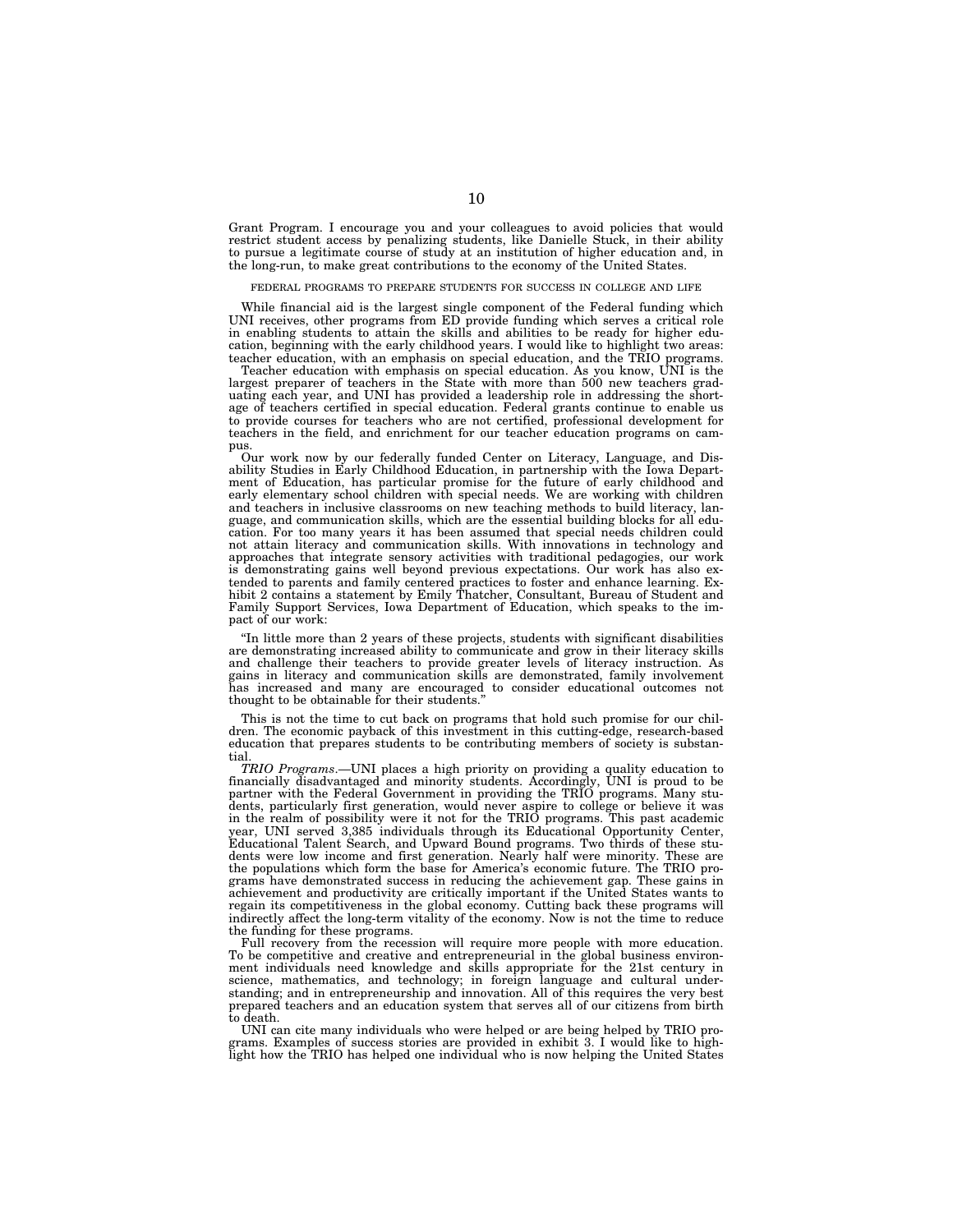advance in a critically important area for economic development—science education. Reygan Freeny, a former participant of the TRIO programs and a soon-to-be holder of a Ph.D. degree in chemistry from the University of Iowa, is an instructor in our department of chemistry and biochemistry. Ms. Freeny places an extraordinarily and well-deserved high value on the TRIO programs here at UNI.

''I was a low-income, African-American girl from a single parent household residing on the eastside of Waterloo, Iowa and labeled as a, 'low-income, disadvantaged youth.' This was my identifier before becoming a participant in the Classic Upward Bound (CUB) Program. The program leveled the educational and socioeconomic playing field for a poor girl whose mother only graduated from high school.

''The CUB program challenged me to become a scholar... and the Student Support Services (SSS) program fostered its growth while I attended college. The SSS program staff served as academic advisors, confidants, and (at times) a surrogate mother because my family did not understand many of the issues I faced as a college student.

'I think about these programs and the impact on my life and how my mother and I sat in an office filing out the FAFSA Federal Student Aid form and she had never planted a foot in a university office before this meeting. I have finished all the requirements for my Ph.D. in chemistry and will be defending my dissertation related to nanoscience shortly. I believe I was worth the investment of the TRIO programs; it provided me with awareness and empowerment that a lonely child growing up on the wrong side of the tracks did not have access to. Statistically speaking, I should not be where I am today. TRIO has equipped me with the tools for being a change agent and an investment in America's future.''

This statement by Ms. Freeny identifies the profound effect the TRIO programs have on the individual. One could argue that these programs effectively end the poverty cycle in many families, as well as add to the workforce highly educated individuals.

#### FINAL OBSERVATIONS

We are right to talk about education and economic development, but we should also be talking about the values of this Nation. Offering every young man and woman, and indeed displaced adults, the opportunity to obtain the knowledge and tools needed for a successful productive life is the right thing to do. Here at UNI, and I would argue that at all institutions of higher learning, we strive to make every student achieve the best education possible for them. To make that happen, those students first have to recognize that the opportunity exists for them to get a degree. Those students have to be prepared properly for college. The TRIO programs address both of those issues. And, of course, those students have to be able to afford to attend a college or university. Pell grants, scholarships provided by the universities and others, and reasonable tuition levels address the issue of affordability. We know that currently we are helping many, but certainly not all. We are not doing enough—to start doing less would be wrong. I want to extend our deep appreciation to you, Senator Harkin, for your outstanding leadership and commitment to programs in education, health, human services, and the workforce. We must not let these programs erode.

Thank you very much. I would be pleased to respond to questions.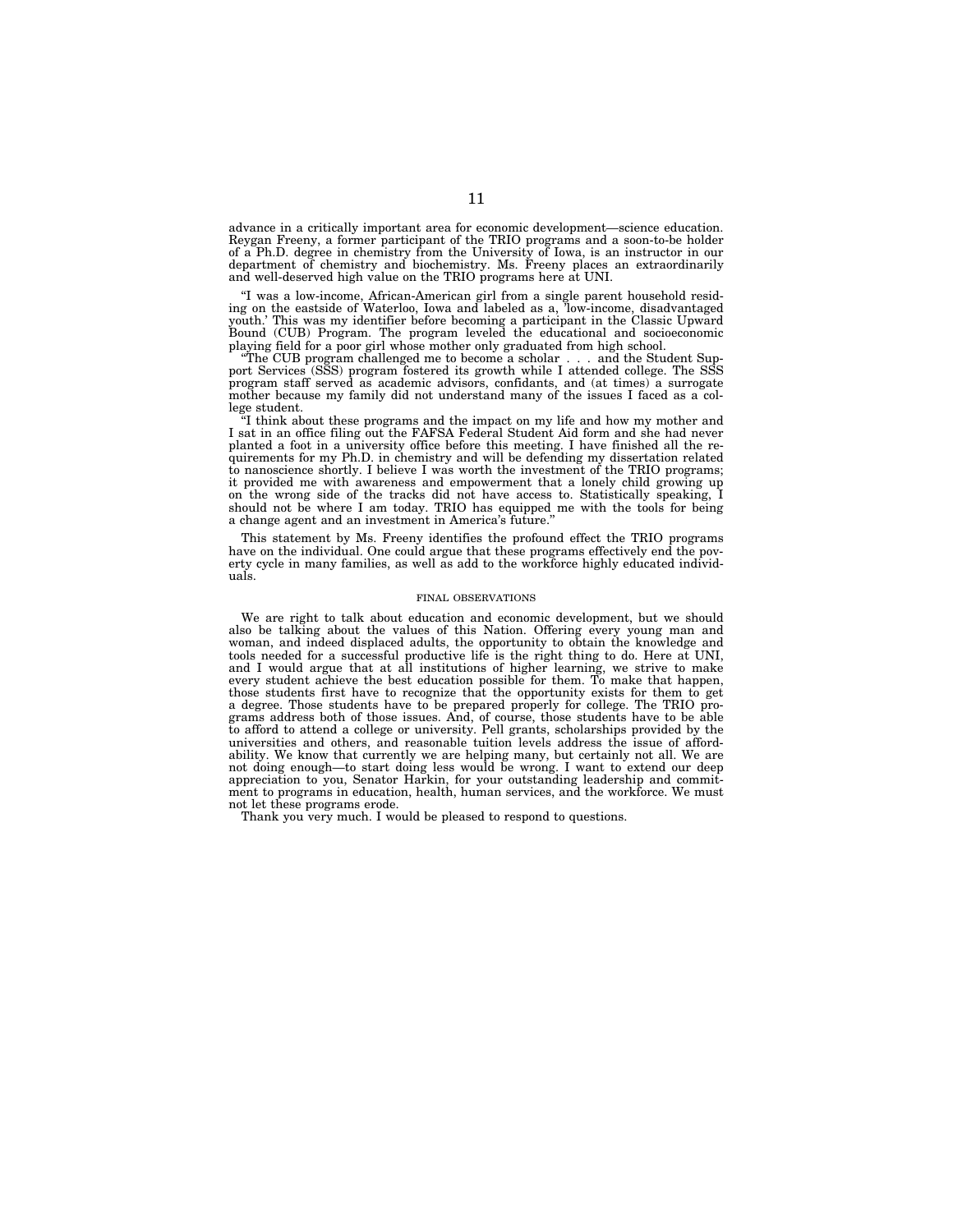| $\begin{array}{r} 1.333 \\ -4.433 \\ -4.533 \\ -1.333 \\ -1.333 \\ -1.333 \\ -1.333 \\ -1.333 \\ -1.333 \\ -1.333 \\ -1.333 \\ -1.333 \\ -1.333 \\ -1.333 \\ -1.333 \\ -1.333 \\ -1.333 \\ -1.333 \\ -1.333 \\ -1.333 \\ -1.333 \\ -1.333 \\ -1.333 \\ -1.333 \\ -1.333 \\ -1.333 \\ -1.333 \\ -1.333 \\ -1.333 \\ -1.333 \\ -1.$<br>$\begin{array}{c c} \hline 0.71 & 0.71 & 0.71 & 0.71 & 0.71 & 0.71 & 0.71 & 0.71 & 0.71 & 0.71 & 0.71 & 0.71 & 0.71 & 0.71 & 0.71 & 0.71 & 0.71 & 0.71 & 0.71 & 0.71 & 0.71 & 0.71 & 0.71 & 0.71 & 0.71 & 0.71 & 0.71 & 0.71 & 0.71 & 0.71 & 0.71 & 0.71 & 0.71 & 0.71 & 0.7$<br>Number of<br>awards<br>::::54<br>\$1,708<br>\$4,708<br>\$2,405<br>\$1,503<br>\$6,253<br>\$2,166<br>Vlean award<br>Value of awards<br>\$3,068,168<br>\$16,776,728<br>\$10,882,051<br>$\begin{array}{r} $3845,398 \\ $75,876,571 \\ $3,886,376 \\ $11,460,436 \\ $11,460,436 \end{array}$<br>$$2,263,481$<br>$$8,427,450$<br>\$491,527<br>$$128,829,476$<br>$$19,984,057$<br>$$12,017,114$<br>$$12,017,114$<br>$$4,898,7751$<br>362<br>3,891<br>$\begin{array}{c}\n 11 \\  11 \\  6 \\  4\n \end{array}$<br>Number of<br>awards<br>នេះ ដែលមាន ដែលមាន ដែលមាន ដែលមាន ដែលមាន ដែលមាន ដែលមាន ដែលមាន ដែលមាន ដែលមាន ដែលមាន ដែលមាន ដែលមាន ដែលមាន ដែលមាន ដ<br>ការដែលមាន ដែលមាន ដែលមាន ដែលមាន ដែលមាន ដែលមាន ដែលមាន ដែលមាន ដែលមាន ដែលមាន ដែលមាន ដែលមាន ដែលមាន ដែលមាន ដែលមាន ដែ<br>: : : : 82<br>84,604<br>84,215,316<br>86,215,316<br>85,321<br>85,921<br>award<br><b>Mean</b><br>$\begin{array}{r} \text{\$803,701} \\ \text{\$72,515,429} \\ \text{\$7,422,256} \\ \text{\$11,224,600} \\ \text{\$11,224,600} \\ \text{\$67,8925} \\ \text{\$101,354} \\ \text{\$101,354} \\ \text{\$210,354} \end{array}$<br>$\begin{array}{l} \textbf{55.590.572}\\ \textbf{53.072.429}\\ \textbf{53.072.4398}\\ \textbf{54.072.4539}\\ \textbf{55.0730.398}\\ \textbf{56.071}\\ \textbf{57.641.536}\\ \textbf{58.085}\\ \textbf{59.0865.07}\\ \textbf{50.01}\\ \textbf{511.163.77}\\ \textbf{512.185.78}\\ \textbf{513.07}\\ \textbf{511.0822.07}\\ \textbf{512.185.78}\\ \$<br>Value of awards<br>\$8,123,584<br>\$124,372,381<br>\$19,085,997<br>\$10,422,989<br>$\begin{array}{l} 17.9602 \\ 17.9602 \\ 18.9603 \\ 19.9603 \\ 15.9603 \\ 15.9603 \\ 15.9603 \\ 15.9603 \\ 15.9603 \\ 15.9603 \\ 15.9603 \\ 15.9603 \\ 15.9603 \\ 15.9603 \\ 15.9603 \\ 15.9603 \\ 15.9603 \\ 15.9603 \\ 15.9603 \\ 15.9603 \\ 15.9603 \\ 15.9603 \\ 15.9603 \\ 15.96$<br>$\begin{matrix} 451 \\ -5,751 \\ -5,200 \\ -5,194 \\ -5,200 \\ -5,750 \\ -5,750 \\ -5,750 \\ -4,228 \\ -4,228 \\ -4,228 \\ -4,228 \\ -4,228 \\ -4,228 \\ -4,228 \\ -4,228 \\ -4,228 \\ -4,228 \\ -4,228 \\ -4,228 \\ -4,228 \\ -4,228 \\ -4,228 \\ -4,228 \\ -4,228 \\ -4,228 \\ -4,228 \\ -4,228 \\ -4,228 \\ -4,228 \\ -4,228 \\$<br>Number of<br>awards<br>ancial Aid Programs<br>Total<br>Institutional and Private Gift Aid<br>Institutional Scholarships/Girants<br>CorporatePrivate Scholarships<br>Federal and State Girant June 1<br>Federal and State Girant June 2020<br>Academic Competitiveness Girant June 2020<br><br>table change<br>Graduate Teaching, Research Assistantships<br>Student Fir<br>Loans<br>State Loans<br>Federal Perkins <sup>1</sup><br>Direct Loans <sup>1</sup><br>Direct Loans <sup>1</sup><br>Employment s<br>Employment State June Hotel Rederal Work-Study<br>Dova Work-Study |  | 2008-2009 |  | 2009-2010 | Percent change |                    |
|---------------------------------------------------------------------------------------------------------------------------------------------------------------------------------------------------------------------------------------------------------------------------------------------------------------------------------------------------------------------------------------------------------------------------------------------------------------------------------------------------------------------------------------------------------------------------------------------------------------------------------------------------------------------------------------------------------------------------------------------------------------------------------------------------------------------------------------------------------------------------------------------------------------------------------------------------------------------------------------------------------------------------------------------------------------------------------------------------------------------------------------------------------------------------------------------------------------------------------------------------------------------------------------------------------------------------------------------------------------------------------------------------------------------------------------------------------------------------------------------------------------------------------------------------------------------------------------------------------------------------------------------------------------------------------------------------------------------------------------------------------------------------------------------------------------------------------------------------------------------------------------------------------------------------------------------------------------------------------------------------------------------------------------------------------------------------------------------------------------------------------------------------------------------------------------------------------------------------------------------------------------------------------------------------------------------------------------------------------------------------------------------------------------------------------------------------------------------------------------------------------------------------------------------------------------------------------------------------------------------------------------------------------------------------------------------------------------------------------------------------------------------------------------------------------------------------------------------------------------------------------------------------------------------------------------------------------------------------------------------------------------------------------------------------------------------------------------------------------------------------------------------------------------------------------------------------------------------------------------------------------------------------------------------------------------------------------------------------------------------------------|--|-----------|--|-----------|----------------|--------------------|
|                                                                                                                                                                                                                                                                                                                                                                                                                                                                                                                                                                                                                                                                                                                                                                                                                                                                                                                                                                                                                                                                                                                                                                                                                                                                                                                                                                                                                                                                                                                                                                                                                                                                                                                                                                                                                                                                                                                                                                                                                                                                                                                                                                                                                                                                                                                                                                                                                                                                                                                                                                                                                                                                                                                                                                                                                                                                                                                                                                                                                                                                                                                                                                                                                                                                                                                                                                                 |  |           |  |           |                | Value of<br>awards |
|                                                                                                                                                                                                                                                                                                                                                                                                                                                                                                                                                                                                                                                                                                                                                                                                                                                                                                                                                                                                                                                                                                                                                                                                                                                                                                                                                                                                                                                                                                                                                                                                                                                                                                                                                                                                                                                                                                                                                                                                                                                                                                                                                                                                                                                                                                                                                                                                                                                                                                                                                                                                                                                                                                                                                                                                                                                                                                                                                                                                                                                                                                                                                                                                                                                                                                                                                                                 |  |           |  |           |                |                    |
|                                                                                                                                                                                                                                                                                                                                                                                                                                                                                                                                                                                                                                                                                                                                                                                                                                                                                                                                                                                                                                                                                                                                                                                                                                                                                                                                                                                                                                                                                                                                                                                                                                                                                                                                                                                                                                                                                                                                                                                                                                                                                                                                                                                                                                                                                                                                                                                                                                                                                                                                                                                                                                                                                                                                                                                                                                                                                                                                                                                                                                                                                                                                                                                                                                                                                                                                                                                 |  |           |  |           |                |                    |
|                                                                                                                                                                                                                                                                                                                                                                                                                                                                                                                                                                                                                                                                                                                                                                                                                                                                                                                                                                                                                                                                                                                                                                                                                                                                                                                                                                                                                                                                                                                                                                                                                                                                                                                                                                                                                                                                                                                                                                                                                                                                                                                                                                                                                                                                                                                                                                                                                                                                                                                                                                                                                                                                                                                                                                                                                                                                                                                                                                                                                                                                                                                                                                                                                                                                                                                                                                                 |  |           |  |           |                |                    |
|                                                                                                                                                                                                                                                                                                                                                                                                                                                                                                                                                                                                                                                                                                                                                                                                                                                                                                                                                                                                                                                                                                                                                                                                                                                                                                                                                                                                                                                                                                                                                                                                                                                                                                                                                                                                                                                                                                                                                                                                                                                                                                                                                                                                                                                                                                                                                                                                                                                                                                                                                                                                                                                                                                                                                                                                                                                                                                                                                                                                                                                                                                                                                                                                                                                                                                                                                                                 |  |           |  |           |                |                    |
|                                                                                                                                                                                                                                                                                                                                                                                                                                                                                                                                                                                                                                                                                                                                                                                                                                                                                                                                                                                                                                                                                                                                                                                                                                                                                                                                                                                                                                                                                                                                                                                                                                                                                                                                                                                                                                                                                                                                                                                                                                                                                                                                                                                                                                                                                                                                                                                                                                                                                                                                                                                                                                                                                                                                                                                                                                                                                                                                                                                                                                                                                                                                                                                                                                                                                                                                                                                 |  |           |  |           |                |                    |
|                                                                                                                                                                                                                                                                                                                                                                                                                                                                                                                                                                                                                                                                                                                                                                                                                                                                                                                                                                                                                                                                                                                                                                                                                                                                                                                                                                                                                                                                                                                                                                                                                                                                                                                                                                                                                                                                                                                                                                                                                                                                                                                                                                                                                                                                                                                                                                                                                                                                                                                                                                                                                                                                                                                                                                                                                                                                                                                                                                                                                                                                                                                                                                                                                                                                                                                                                                                 |  |           |  |           |                |                    |
|                                                                                                                                                                                                                                                                                                                                                                                                                                                                                                                                                                                                                                                                                                                                                                                                                                                                                                                                                                                                                                                                                                                                                                                                                                                                                                                                                                                                                                                                                                                                                                                                                                                                                                                                                                                                                                                                                                                                                                                                                                                                                                                                                                                                                                                                                                                                                                                                                                                                                                                                                                                                                                                                                                                                                                                                                                                                                                                                                                                                                                                                                                                                                                                                                                                                                                                                                                                 |  |           |  |           |                |                    |
|                                                                                                                                                                                                                                                                                                                                                                                                                                                                                                                                                                                                                                                                                                                                                                                                                                                                                                                                                                                                                                                                                                                                                                                                                                                                                                                                                                                                                                                                                                                                                                                                                                                                                                                                                                                                                                                                                                                                                                                                                                                                                                                                                                                                                                                                                                                                                                                                                                                                                                                                                                                                                                                                                                                                                                                                                                                                                                                                                                                                                                                                                                                                                                                                                                                                                                                                                                                 |  |           |  |           |                |                    |
|                                                                                                                                                                                                                                                                                                                                                                                                                                                                                                                                                                                                                                                                                                                                                                                                                                                                                                                                                                                                                                                                                                                                                                                                                                                                                                                                                                                                                                                                                                                                                                                                                                                                                                                                                                                                                                                                                                                                                                                                                                                                                                                                                                                                                                                                                                                                                                                                                                                                                                                                                                                                                                                                                                                                                                                                                                                                                                                                                                                                                                                                                                                                                                                                                                                                                                                                                                                 |  |           |  |           |                |                    |
|                                                                                                                                                                                                                                                                                                                                                                                                                                                                                                                                                                                                                                                                                                                                                                                                                                                                                                                                                                                                                                                                                                                                                                                                                                                                                                                                                                                                                                                                                                                                                                                                                                                                                                                                                                                                                                                                                                                                                                                                                                                                                                                                                                                                                                                                                                                                                                                                                                                                                                                                                                                                                                                                                                                                                                                                                                                                                                                                                                                                                                                                                                                                                                                                                                                                                                                                                                                 |  |           |  |           |                |                    |
|                                                                                                                                                                                                                                                                                                                                                                                                                                                                                                                                                                                                                                                                                                                                                                                                                                                                                                                                                                                                                                                                                                                                                                                                                                                                                                                                                                                                                                                                                                                                                                                                                                                                                                                                                                                                                                                                                                                                                                                                                                                                                                                                                                                                                                                                                                                                                                                                                                                                                                                                                                                                                                                                                                                                                                                                                                                                                                                                                                                                                                                                                                                                                                                                                                                                                                                                                                                 |  |           |  |           |                |                    |
|                                                                                                                                                                                                                                                                                                                                                                                                                                                                                                                                                                                                                                                                                                                                                                                                                                                                                                                                                                                                                                                                                                                                                                                                                                                                                                                                                                                                                                                                                                                                                                                                                                                                                                                                                                                                                                                                                                                                                                                                                                                                                                                                                                                                                                                                                                                                                                                                                                                                                                                                                                                                                                                                                                                                                                                                                                                                                                                                                                                                                                                                                                                                                                                                                                                                                                                                                                                 |  |           |  |           |                |                    |
|                                                                                                                                                                                                                                                                                                                                                                                                                                                                                                                                                                                                                                                                                                                                                                                                                                                                                                                                                                                                                                                                                                                                                                                                                                                                                                                                                                                                                                                                                                                                                                                                                                                                                                                                                                                                                                                                                                                                                                                                                                                                                                                                                                                                                                                                                                                                                                                                                                                                                                                                                                                                                                                                                                                                                                                                                                                                                                                                                                                                                                                                                                                                                                                                                                                                                                                                                                                 |  |           |  |           |                |                    |
|                                                                                                                                                                                                                                                                                                                                                                                                                                                                                                                                                                                                                                                                                                                                                                                                                                                                                                                                                                                                                                                                                                                                                                                                                                                                                                                                                                                                                                                                                                                                                                                                                                                                                                                                                                                                                                                                                                                                                                                                                                                                                                                                                                                                                                                                                                                                                                                                                                                                                                                                                                                                                                                                                                                                                                                                                                                                                                                                                                                                                                                                                                                                                                                                                                                                                                                                                                                 |  |           |  |           |                |                    |
|                                                                                                                                                                                                                                                                                                                                                                                                                                                                                                                                                                                                                                                                                                                                                                                                                                                                                                                                                                                                                                                                                                                                                                                                                                                                                                                                                                                                                                                                                                                                                                                                                                                                                                                                                                                                                                                                                                                                                                                                                                                                                                                                                                                                                                                                                                                                                                                                                                                                                                                                                                                                                                                                                                                                                                                                                                                                                                                                                                                                                                                                                                                                                                                                                                                                                                                                                                                 |  |           |  |           |                |                    |
|                                                                                                                                                                                                                                                                                                                                                                                                                                                                                                                                                                                                                                                                                                                                                                                                                                                                                                                                                                                                                                                                                                                                                                                                                                                                                                                                                                                                                                                                                                                                                                                                                                                                                                                                                                                                                                                                                                                                                                                                                                                                                                                                                                                                                                                                                                                                                                                                                                                                                                                                                                                                                                                                                                                                                                                                                                                                                                                                                                                                                                                                                                                                                                                                                                                                                                                                                                                 |  |           |  |           |                |                    |
|                                                                                                                                                                                                                                                                                                                                                                                                                                                                                                                                                                                                                                                                                                                                                                                                                                                                                                                                                                                                                                                                                                                                                                                                                                                                                                                                                                                                                                                                                                                                                                                                                                                                                                                                                                                                                                                                                                                                                                                                                                                                                                                                                                                                                                                                                                                                                                                                                                                                                                                                                                                                                                                                                                                                                                                                                                                                                                                                                                                                                                                                                                                                                                                                                                                                                                                                                                                 |  |           |  |           |                |                    |
|                                                                                                                                                                                                                                                                                                                                                                                                                                                                                                                                                                                                                                                                                                                                                                                                                                                                                                                                                                                                                                                                                                                                                                                                                                                                                                                                                                                                                                                                                                                                                                                                                                                                                                                                                                                                                                                                                                                                                                                                                                                                                                                                                                                                                                                                                                                                                                                                                                                                                                                                                                                                                                                                                                                                                                                                                                                                                                                                                                                                                                                                                                                                                                                                                                                                                                                                                                                 |  |           |  |           |                |                    |
|                                                                                                                                                                                                                                                                                                                                                                                                                                                                                                                                                                                                                                                                                                                                                                                                                                                                                                                                                                                                                                                                                                                                                                                                                                                                                                                                                                                                                                                                                                                                                                                                                                                                                                                                                                                                                                                                                                                                                                                                                                                                                                                                                                                                                                                                                                                                                                                                                                                                                                                                                                                                                                                                                                                                                                                                                                                                                                                                                                                                                                                                                                                                                                                                                                                                                                                                                                                 |  |           |  |           |                |                    |
|                                                                                                                                                                                                                                                                                                                                                                                                                                                                                                                                                                                                                                                                                                                                                                                                                                                                                                                                                                                                                                                                                                                                                                                                                                                                                                                                                                                                                                                                                                                                                                                                                                                                                                                                                                                                                                                                                                                                                                                                                                                                                                                                                                                                                                                                                                                                                                                                                                                                                                                                                                                                                                                                                                                                                                                                                                                                                                                                                                                                                                                                                                                                                                                                                                                                                                                                                                                 |  |           |  |           |                |                    |
|                                                                                                                                                                                                                                                                                                                                                                                                                                                                                                                                                                                                                                                                                                                                                                                                                                                                                                                                                                                                                                                                                                                                                                                                                                                                                                                                                                                                                                                                                                                                                                                                                                                                                                                                                                                                                                                                                                                                                                                                                                                                                                                                                                                                                                                                                                                                                                                                                                                                                                                                                                                                                                                                                                                                                                                                                                                                                                                                                                                                                                                                                                                                                                                                                                                                                                                                                                                 |  |           |  |           |                |                    |
|                                                                                                                                                                                                                                                                                                                                                                                                                                                                                                                                                                                                                                                                                                                                                                                                                                                                                                                                                                                                                                                                                                                                                                                                                                                                                                                                                                                                                                                                                                                                                                                                                                                                                                                                                                                                                                                                                                                                                                                                                                                                                                                                                                                                                                                                                                                                                                                                                                                                                                                                                                                                                                                                                                                                                                                                                                                                                                                                                                                                                                                                                                                                                                                                                                                                                                                                                                                 |  |           |  |           |                |                    |
|                                                                                                                                                                                                                                                                                                                                                                                                                                                                                                                                                                                                                                                                                                                                                                                                                                                                                                                                                                                                                                                                                                                                                                                                                                                                                                                                                                                                                                                                                                                                                                                                                                                                                                                                                                                                                                                                                                                                                                                                                                                                                                                                                                                                                                                                                                                                                                                                                                                                                                                                                                                                                                                                                                                                                                                                                                                                                                                                                                                                                                                                                                                                                                                                                                                                                                                                                                                 |  |           |  |           |                |                    |
|                                                                                                                                                                                                                                                                                                                                                                                                                                                                                                                                                                                                                                                                                                                                                                                                                                                                                                                                                                                                                                                                                                                                                                                                                                                                                                                                                                                                                                                                                                                                                                                                                                                                                                                                                                                                                                                                                                                                                                                                                                                                                                                                                                                                                                                                                                                                                                                                                                                                                                                                                                                                                                                                                                                                                                                                                                                                                                                                                                                                                                                                                                                                                                                                                                                                                                                                                                                 |  |           |  |           |                |                    |
|                                                                                                                                                                                                                                                                                                                                                                                                                                                                                                                                                                                                                                                                                                                                                                                                                                                                                                                                                                                                                                                                                                                                                                                                                                                                                                                                                                                                                                                                                                                                                                                                                                                                                                                                                                                                                                                                                                                                                                                                                                                                                                                                                                                                                                                                                                                                                                                                                                                                                                                                                                                                                                                                                                                                                                                                                                                                                                                                                                                                                                                                                                                                                                                                                                                                                                                                                                                 |  |           |  |           |                |                    |
|                                                                                                                                                                                                                                                                                                                                                                                                                                                                                                                                                                                                                                                                                                                                                                                                                                                                                                                                                                                                                                                                                                                                                                                                                                                                                                                                                                                                                                                                                                                                                                                                                                                                                                                                                                                                                                                                                                                                                                                                                                                                                                                                                                                                                                                                                                                                                                                                                                                                                                                                                                                                                                                                                                                                                                                                                                                                                                                                                                                                                                                                                                                                                                                                                                                                                                                                                                                 |  |           |  |           |                |                    |
|                                                                                                                                                                                                                                                                                                                                                                                                                                                                                                                                                                                                                                                                                                                                                                                                                                                                                                                                                                                                                                                                                                                                                                                                                                                                                                                                                                                                                                                                                                                                                                                                                                                                                                                                                                                                                                                                                                                                                                                                                                                                                                                                                                                                                                                                                                                                                                                                                                                                                                                                                                                                                                                                                                                                                                                                                                                                                                                                                                                                                                                                                                                                                                                                                                                                                                                                                                                 |  |           |  |           |                |                    |
|                                                                                                                                                                                                                                                                                                                                                                                                                                                                                                                                                                                                                                                                                                                                                                                                                                                                                                                                                                                                                                                                                                                                                                                                                                                                                                                                                                                                                                                                                                                                                                                                                                                                                                                                                                                                                                                                                                                                                                                                                                                                                                                                                                                                                                                                                                                                                                                                                                                                                                                                                                                                                                                                                                                                                                                                                                                                                                                                                                                                                                                                                                                                                                                                                                                                                                                                                                                 |  |           |  |           |                |                    |
|                                                                                                                                                                                                                                                                                                                                                                                                                                                                                                                                                                                                                                                                                                                                                                                                                                                                                                                                                                                                                                                                                                                                                                                                                                                                                                                                                                                                                                                                                                                                                                                                                                                                                                                                                                                                                                                                                                                                                                                                                                                                                                                                                                                                                                                                                                                                                                                                                                                                                                                                                                                                                                                                                                                                                                                                                                                                                                                                                                                                                                                                                                                                                                                                                                                                                                                                                                                 |  |           |  |           |                |                    |
|                                                                                                                                                                                                                                                                                                                                                                                                                                                                                                                                                                                                                                                                                                                                                                                                                                                                                                                                                                                                                                                                                                                                                                                                                                                                                                                                                                                                                                                                                                                                                                                                                                                                                                                                                                                                                                                                                                                                                                                                                                                                                                                                                                                                                                                                                                                                                                                                                                                                                                                                                                                                                                                                                                                                                                                                                                                                                                                                                                                                                                                                                                                                                                                                                                                                                                                                                                                 |  |           |  |           |                |                    |
|                                                                                                                                                                                                                                                                                                                                                                                                                                                                                                                                                                                                                                                                                                                                                                                                                                                                                                                                                                                                                                                                                                                                                                                                                                                                                                                                                                                                                                                                                                                                                                                                                                                                                                                                                                                                                                                                                                                                                                                                                                                                                                                                                                                                                                                                                                                                                                                                                                                                                                                                                                                                                                                                                                                                                                                                                                                                                                                                                                                                                                                                                                                                                                                                                                                                                                                                                                                 |  |           |  |           |                |                    |

EXHIBIT 1.—UNIVERSITY OF NORTHERN IOWA STUDENT FINANCIAL AID ANNUAL REPORT—2009-2010 EXHIBIT 1.—UNIVERSITY OF NORTHERN IOWA STUDENT FINANCIAL AID ANNUAL REPORT—2009–2010 12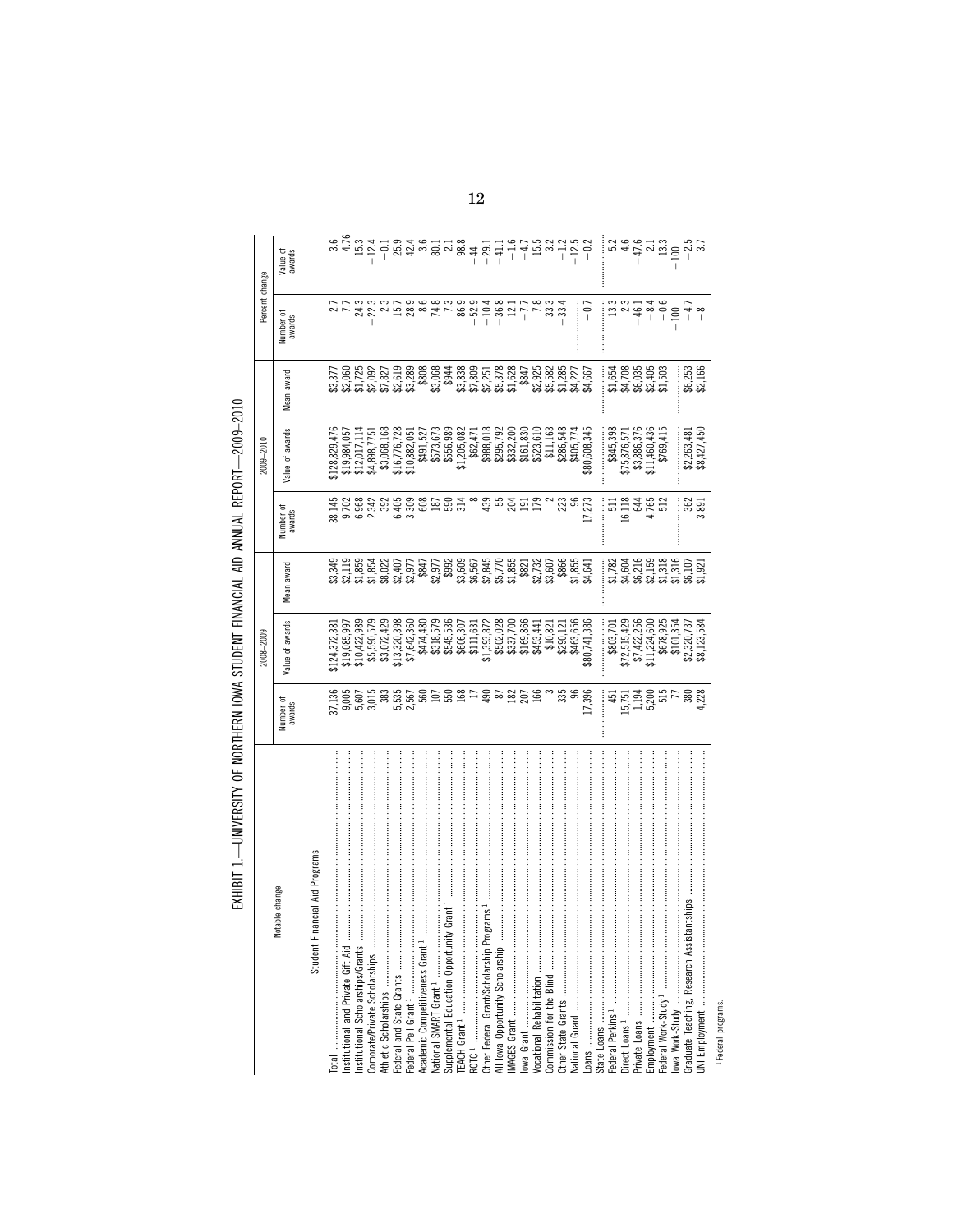#### EXHIBIT 2

#### PREPARED STATEMENT OF EMILY THATCHER

#### ''LITERACY FOR ALL''—STUDENTS WITH SIGNIFICANT DISABILITIES

The Iowa Department of Education, Bureau of Student and Family Support Services has established two innovative 5-year projects to increase the communicative and literate lives of students with significant disabilities. These projects, Literacy, Language, and Communication for Students with Significant Developmental Disabilities: Reaching Potential through Systemic and Sustainable Statewide Professional Development and Comprehensive Communication and Literacy Project are designed to include collaborative partnerships spanning Higher Institutes of Edu-cation, Area Education Agency and Local school district personnel. Faculty of the University of Northern Iowa in the Center for Disabilities in Literacy, Language, and Learning and Dr. Karen Erickson, of the University of North Carolina, Chapel Hill Department of Allied Health Sciences, Center for Literacy and Disabilities Studies are collectively sharing their expertise to support 25 classroom sites across the state of Iowa.

The reasons and purposes for supporting literacy and communication instruction for students with significant disabilities are grounded in the belief and knowledge that all students regardless of the level or nature of their disability have the potential to become literate adults when given the opportunity to be engaged in comprehensive literacy instruction. Research also supports the level of literacy to great-ly impact the quality of life for individuals that includes employability, health, and civic engagement—all of which are valued and desired for students who face great obstacles in becoming independent within these activities.

In little more than 2 years of these projects, students with significant disabilities are demonstrating increased ability to communicate and grow in their literacy skills and challenge their teachers to provide greater levels of literacy instruction. As gains in literacy and communication skills are demonstrated, family involvement has increased and many are encouraged to consider educational outcomes not thought to be obtainable for their students.

Through support of these projects and belief of Literacy for All, the Iowa Department of Education is committed to eliminate the achievement gap and provide greater educational opportunity in literacy instruction that will lead to meaningful life outcomes for students with significant disabilities.

#### EXHIBIT 3

#### STATEMENTS FROM INDIVIDUALS WHO HAVE EXPERIENCE

#### TRIO PROGRAMS

#### *Reygan Freeney*

According to Charles Darwin, "If the misery of the poor be caused not by the laws<br>of nature, but by our institutions, great is our sin." This is why the Federal TRIO<br>programs are of such importance. I was a low-income, Afr a single parent household residing on the eastside of Waterloo, Iowa and labeled as a, ''low-income, disadvantaged youth.'' This was my identifier before becoming a participant in the Classic Upward Bound Program (CUB). The Upward Bound program has had substantial influence on my life in immeasurable ways. The program leveled the educational and socioeconomic playing field for a poor girl whose mother only graduated from high school.

The Classic Upward Bound Program challenged me to become a scholar. Initially, the program made a connection with me that eventually lead to a difference within me. It planted and nurtured the seed of a quality education and the Student Support Services (SSS) program fostered its growth while I attended college. I was the first person in my entire family to attend and graduate college. The SSS program staff served as academic advisors, confidants, and (at times) a surrogate mother because my family did not understand many of the issues I faced as a college student.

TRIO programs encouraged to me to become a productive citizen who is a valuable contributor to society. I think about these programs and the impact on my life and how my mother and I sat in an office filing out the FAFSA Federal Student Aid form and she had never planted a foot in a university office before this meeting. I have finished all the requirements for my Ph.D. in chemistry and will be defending my dissertation related to nanoscience shortly. I believe I was worth the investment of the TRIO programs; it provided me with awareness and empowerment that a lonely child going up on the wrong side of the track did not have access to. Statis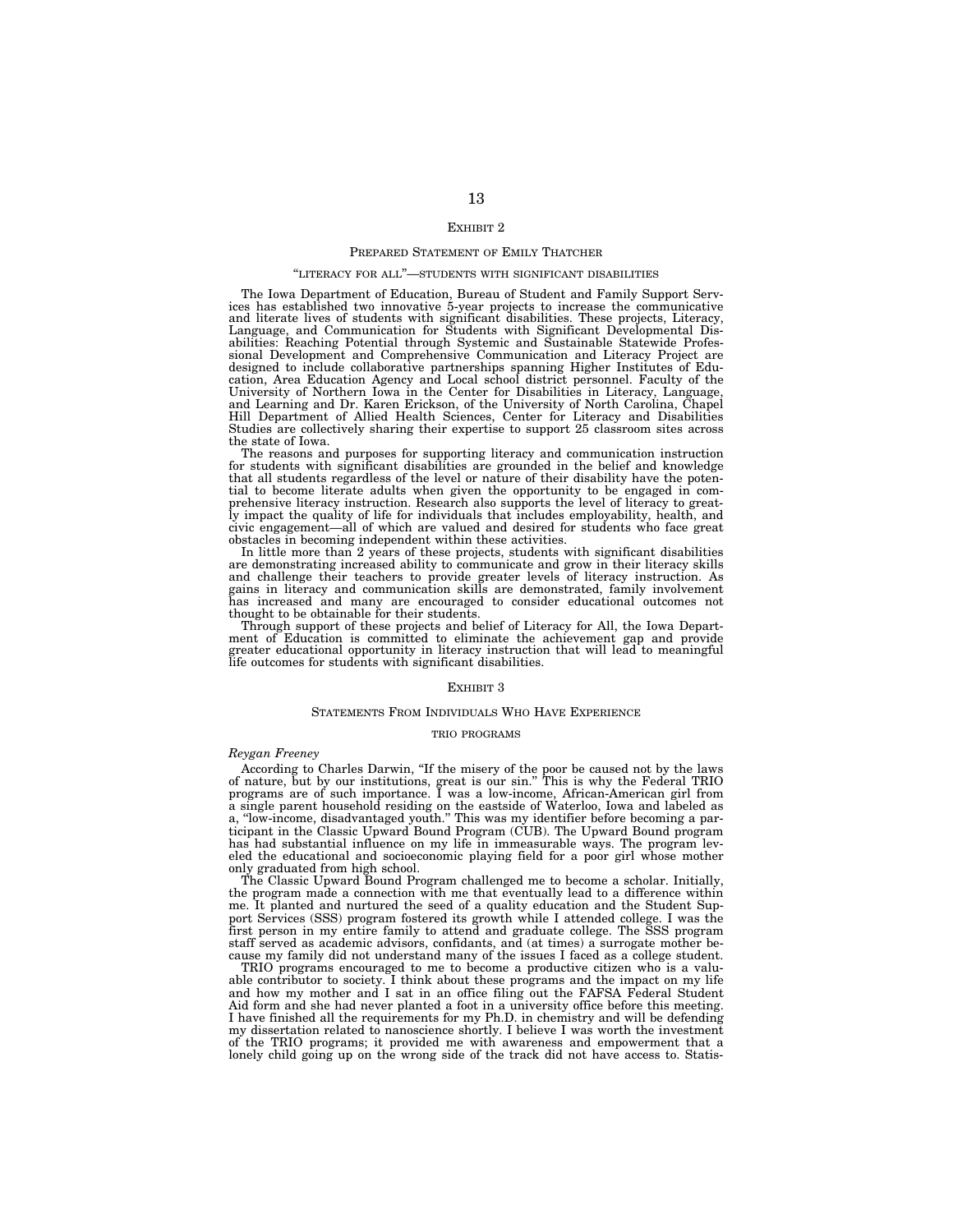tically speaking, I should not be where I am today but I currently teach chemistry at the University of Northern Iowa. TRIO has equipped me with the tools of being a change agent and it an investment in America's future.

\* \* \* \* \* \* \* \* To Whom It May Concern: What does Upward Bound mean to me? I Joined Upward Bound as a sophomore in high school because my best friend was in the program. I entered the program with no job, no money, and the usual "I know it all" attitude of a 16 year-old, but I left with so much more.

I think all teenagers feel like something is missing in their lives. We're trapped in a mental purgatory between childhood and adulthood, seeking something for ourselves, searching for our potential and the kind of adults we wish to become.

We enter into high school hoping we'll find what we are looking for. We join sports, music, drama, and unfortunately sometimes we turn to drugs or gangs. But we're all looking for our niche, somewhere that we will belong.

I think that some of the problem is that although we have a school full of people trying to prepare us for our adulthood and our future, they simply can't do everything for all of their students which we might need. TRIO Programs were able to provide mentors for me, people who were in places that seem intangible to most students who aren't in the program. We got a glimpse of what our futures could hold for us and we were shown that there were people who went through the same things that we did, and made it. Upward Bound showed us that we all had this potential, the abilities to succeed as well. This is something that only they could have provided us, and something that was invaluable to my success and undoubtedly the others around us.

Upward Bound provides us a place where friendships can be fostered with peers who also value their education and the opportunities that it will provide. Not only that, but they provide it for those who need it the most—those who often aren't able to have their parents around them enough to mentor them because they might be working two jobs to support their family. Tutorials give us a safe and stress-free environment that we can escape to for a couple of hours to study, and the tutors are people that are often going to college who can be related to and looked up to as a role model and someone that we can gain advice from. Best of all, it was free.

Growing up, I always thought I knew everything because I was intelligent, but my senior year of high school hit me hard. For once in my life, I didn't know what I was doing or where I wanted to go in life. Upward Bound helped me figure out that a 4-year university was the best place for me to go, but that presented a new problem. My parents aren't able to work much since they're both disabled, and I couldn't find a job at all. How would we be able to pay for even one year of college, let alone four and which one would I pick?

Upward Bound helped me figure that out too. They helped me find and apply to scholarships, took me on college tours, and helped me fill out my FAFSA, which I hadn't even heard of up until that point. They paid for my application fees, which I certainly wouldn't have been able to do, and I now had valuable references that could write me letters of recommendation from the program. They motivated me, supported me, and wouldn't accept anything short of excellence.

Upward Bound wasn't just a program that helped me graduate from high school and move on to college. It was a program that actually cared about me and asked for nothing in return, which is something that you don't encounter very often anymore. Upward bound showed me that doing the bare minimum wasn't acceptable— I had to exceed even my own standards. So when I was asked to write this, there really wasn't even a choice for me to make. How could I not, when Upward Bound taught me how to excel in my education, and to accept no one's limitations for my achievement?

Upward Bound was my teacher, my mentor, my counselor, my friend, and my parent all rolled up in one, and Upward Bound showed me how to not only be a student, but a resilient woman who will never let anyone tell her she can't do or be something ever again. That is what Upward Bound means to me.

Thank you.

KRYSTAL M. ROBINSON, *Freshman at the University of Northern Iowa.* 

\* \* \* \* \* \* \* \* Hello my name is Azline Nelson.

I started the TRIO programs when I was a sixth grader and have been an active participant since that time. I have been an active member in talent search, the Classic Upward Bound program and this past summer I served as a Tutor-Mentor for the classic upward program.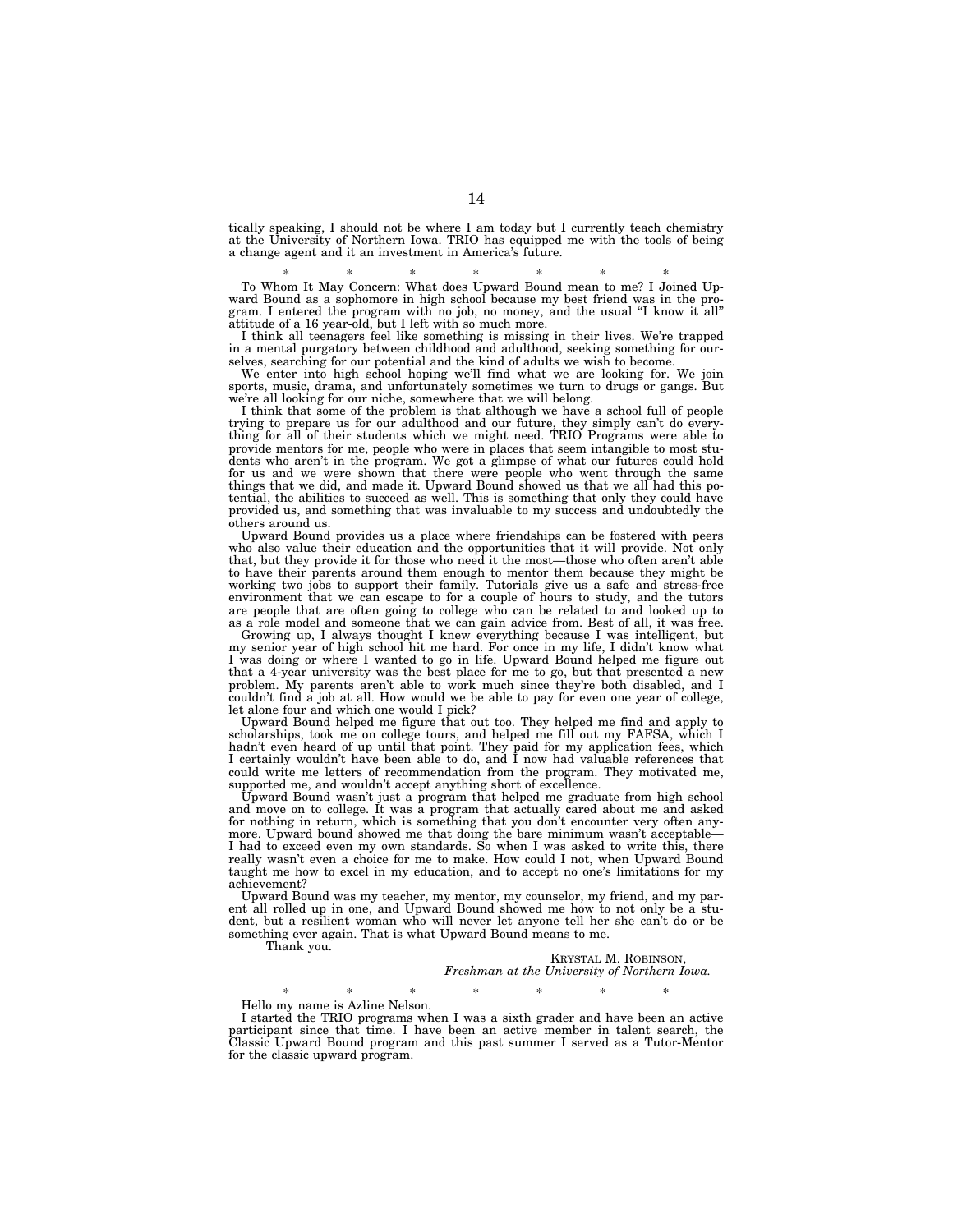During high school I was active in the academic year by participating in tutorials and during the summer I was a scholar in the summer enrichment Classic Upward Bound program. Without both programs to prepare me for life, I do not how I would have been successful in any of my endeavors. These programs taught me the importance of time management, effective communication, how to seek resources, networking and how to follow up once you have interacted with someone and most importantly pointed me in the right direction to receive my fantastic scholarship.

I am in recognition of the Gates Millennium Scholarship and I would not be able<br>to say that without the aid of TRIO programs. They have groomed me for success<br>better than any program that I have ever been a part of. They h to stay active with community service, active on campus and helped to enroll me in leadership training to develop my interpersonal skills. This program has helped tremendously to make me the excellent scholar that I am today.

I am a sophomore at Spelman College on the Dean's List with a grade point aver-age of 3.7. I currently serve as the Educational Advancement Foundation Chair for Alpha Kappa Alpha Sorority Incorporated and I am the treasury of Toastmaster International. Without TRIO programs I would not be able to claim recognition to

any of the accomplishments listed above. The faculties hired for TRIO programs truly care about the best interests of the students are they are there to encourage and provide scholars with the necessary skills to become successful in life. They possibilities are endless with the aid of TRIO programs and they deserve to be the premier programs that students have access to. They provide all the necessary resources to take scholars anywhere they aspire. Please keep funding for all TRIO programs to help ensure the success of more students and produce more individuals similar to me.

#### \* \* \* \* \* \* \* \*

#### UNI CLASSIC UPWARD BOUND

UNI Classic Upward Bound (CUB) is an essential entity to the community it serves, not only does this program develop collaborative relationships among members of the community it services, but it also provides great opportunities for many. CUB is designed to improve the life of the target population (low-income and firstgeneration students) by allowing them to maintain valuable life skills in the areas of, but not limited to networking, academics, and community service opportunities. This program is essential to the advancement of the many students it serves; CUB is one of the few positive outlets for children, especially low-income and first-generation students, in Black Hawk County. CUB is committed to building long-lasting relationship with the students; this does not only serve a valuable purpose in their immediate lives, but also in their future endeavors.

Neither of my parents went to college, my father did not have the opportunity of graduating high school. Yet they instilled in me the importance of going to college and getting a good education so that I would not have to work hard and live paycheck to paycheck as they did. Although they wanted the best for me they did not know how to ensure that I obtained the necessary tools to be successful, I did not either, lucky for me there was a group of committed people who reached out to me and gave me what my parents could not provide. I was first enrolled in the CUB program after the completion of my eighth grade year in the summer of 1999, as a student transitioning into high school. I stayed in contact with the wonderful Director Wilfred M. Johnson over the years, even while obtaining my BA from the University of Iowa. As of December 2010, I returned to the Waterloo area where I currently work as a tutor/mentor for the program. I am taking this moment to give to others what was given to me in hopes of inspiring them and giving them the motivation that I had to be the successful young woman that I am today.

The program continues to teach me beneficial concepts, while I was in the program I learned things such as how to enhance my academic skills and peer relationships, now as a post-program participator and tutor/mentor I am learning how to be a positive influence to the younger generation. I am also learning how to break the ice with what we call ''little people'' and also how to make learning interesting so they actually absorb the information that is given to them. With these students (low-income or first-generation) their parents are usually working and do not have the time and/or knowledge to ensure that their homework is not only getting done and turned in, but that they understand the concepts of their academic work. CUB provides great academic support and is a positive force within the community.

Sincerely,

KEYAH LEVY.

\* \* \* \* \* \* \*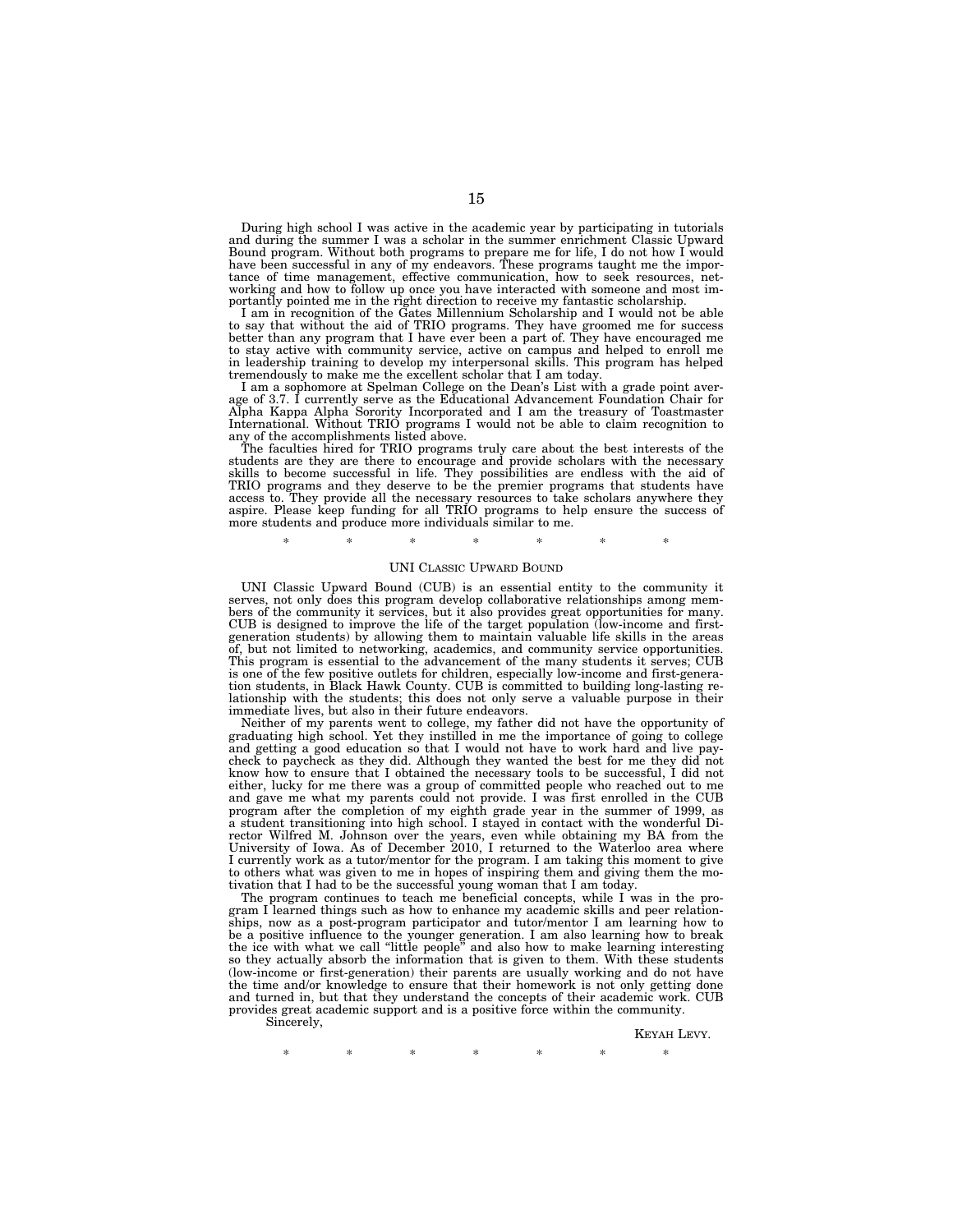#### JANUARY 31, 2011.

TO WHOM IT MAY CONCERN: I am writing this letter to express concern for the Classic Upward Bound (CUB) Program at the University of Northern Iowa. I was exposed in the CUB program for the first time, in the summer of 1995. A friend of mine mentioned it to me, as she knew some people in the program, and we did not know the program specifics, but we did know that it was a program we wanted to be in! We would get to spend the summers on UNI's campus away from our par-ents, and we would get a weekly stipend. We did not know anything else that we would have to do, but we were sold.

It was during the 1995–1996 academic school year that I applied for and was accepted to the program, and regardless of my motivation for enrolling, the program has had a profound impact on my life. From the first time that I met the program director, Mickye Johnson, I knew that he would change me, and help mold me into a more productive member of society. My first summer in the program was the first time I had ever been away from home for so long, but it was such a wonderful op-portunity for growth for me, Not only was I challenged academically, but I was also challenged to grow personally, and molded into a person who aspired to not only understand what was going on around me, but to impact that. I started my high school ''career'' a step ahead because now I knew some people that would attend Waterloo East High School with me that I had not previously known, and I had an academic advantage as I had already been exposed to some of the course material during the summer instructional program.

That was one of my first experiences with the CUB program, but it had such a long lasting impact on my life. I still look to the staff of the program for inspiration and mentorship in my professional life. I am currently employed by Hawkeye Community College as an Academic/Career Advising Coordinator. A position that I know was motivated by my early exposure to college through the Classic Upward Bound Program. At that time, I was sure I was going to go to medical school and become a doctor. At some point, my desire to help others in a medical capacity changed, and I knew my passion for education and helping others reach their educational goals would be my life passion.

I am a true testament of what the Classic Upward Bound program can do to help a student reach their educational potential. I come from a single-parent, low-income, first generation home. My mother raised four children by herself while working a full-time job, and we were involved with the CUB program, and have had some experience with college. I hold a bachelor's degree in psychology, and a master's degree in social work, and am in the process of pursuing a Ph.D. in educational leadership, my younger siblings are all currently enrolled in educational programs. My younger brother is pursuing an AAS in Automotive Technology, my youngest brother a BA in business from the University of Northern Iowa, and my sister is currently enrolled in medical school at the University of North Carolina. My mother instilled in us all a respect for education, and expected that we would all attend college, but the Classic Upward Bound program showed us that going to college could be a reality, and helped us to make those dreams a reality. It was that we would need financial support in order to attend college. They helped us to search and apply for scholarships, and to fill out the FAFSA which my mother still, after all these years, still likes a little assistance to fill out.

Through the Classic Upward Bound program, I was also exposed to educational opportunities offered by other TRIO programs. I was a participant in the Educational Talent Search program, and exposed some of my friends who could not get into the CUB program to opportunities available through this program. I was also a summer participant in the Math/Science Upward Bound program, which was yet another growth opportunity given to me by the program as I left the Waterloo/Cedar Falls area, and my comfort zone. Once I graduated from college, during my bridge year, I was connected to the Student Support Services program, and the Educational Opportunity Center, which helped ease my transition from high school to college. These programs were able to provide me support and opportunities for growth during my college years, but the support that I received from the programs did not stop once I obtained my BA. I also was allowed to do a practicum for my Master's program with the CUB program, which exposed me to a lot of the background information that as a participant you may not understand, and also, I believe, helped me to get my first full-time job. The first career opportunity that I was offered upon graduation was with the Student Support Services at Hawkeye Community College. I know that my first-hand experience with the program, as well as the grooming that I received during my practicum contributed to this opportunity.

The Classic Upward Bound program at the University of Northern Iowa has had a PROFOUND impact on my life. I fully support this program, and pray that students are offered the opportunities and experiences that I was exposed to for years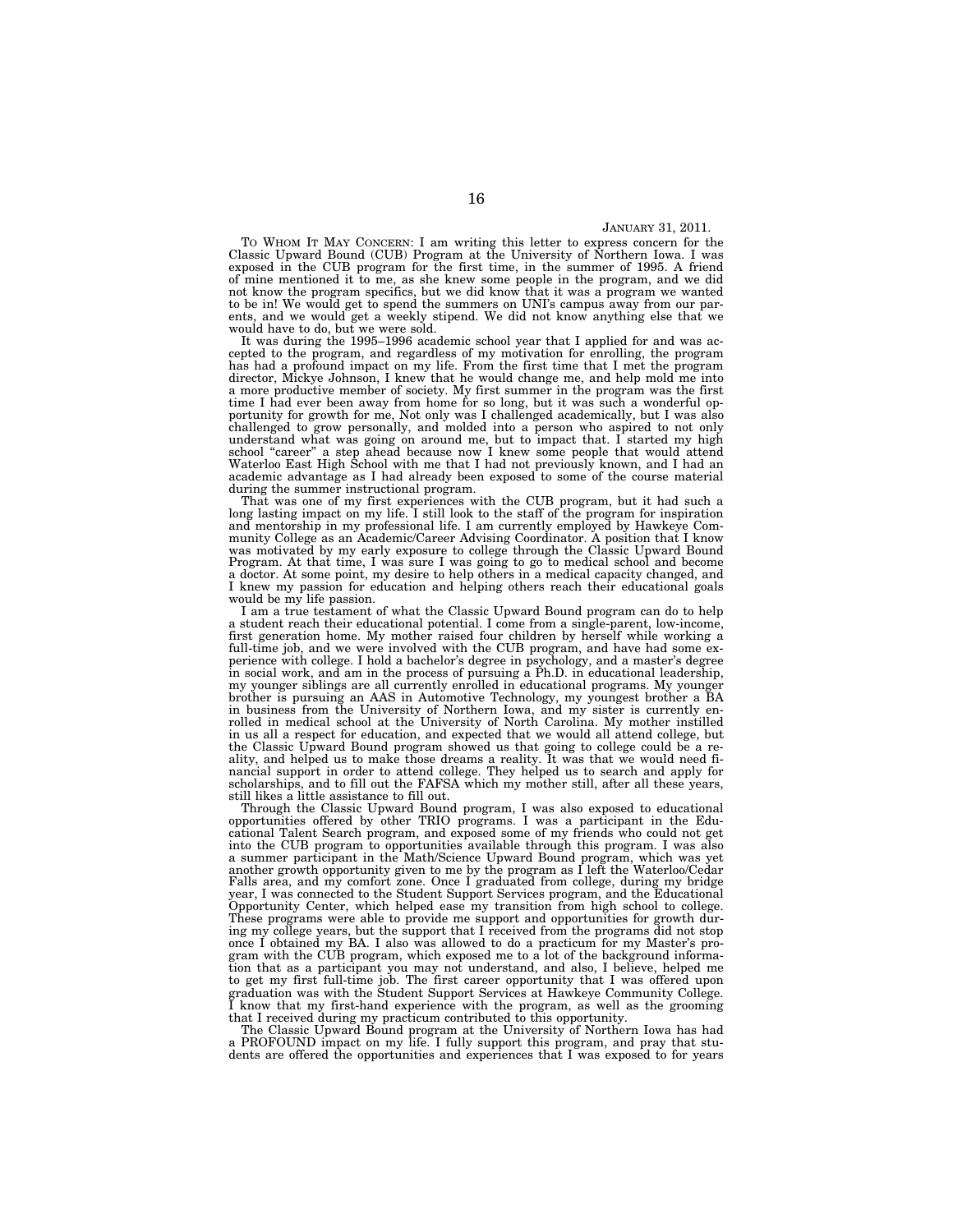to come. Thank you for taking the time to read this letter, and thanking you in advance for your consideration. Sincerely,

# LEAH CLARK, LMSW.

\* \* \* \* \* \* \* My name is Robert Abben. I have been a part of the Classic Upward Bound Program for a total of ten years now. When I heard that funding for the program was going to be cut, I felt the need as a future educator to do my part to ensure that the program remains in place. This is necessary because countless individuals deserve the same opportunity that the program provided me 4 short years ago.

The Program has been so beneficial to me that it troubles me to know where to begin to tell the story of how the program has influenced me. The truth is I feel now that the program played a great role in making me the person that I am today. I entered the program the spring semester of my freshman year of high school in 2001 as a first generation college student. I came in just like every other student. I was young, immature, smart-mouthed, and thought I owned the world. Soon after I entered the program, Mr. Johnson cracked his whip. Some may be wondering exactly what whip I am referring to and that whip is the one that turns more than 80 percent of those smart-mouthed, know-it-all students into young, college educated adults. Over the years, as we have grown up, some of us have gone into business, counseling, other of us like myself, have gone on to become educators. We will be taking what Upward Bound has instilled in us and pass it on for generations to come in our classrooms throughout the United States. Other participants have even gone on to work in the White House.

Without this program, many of us would have never thought twice about a college education. The truth of it is, ask any educator and they will tell you, parental involvement is lacking in today's society. Many parents or guardians are not actively involved in their child's education. This may not be their intent but they may not have a choice. They may have to work two jobs so that their child can eat. Unfortunately, food tends to come before education. The Upward Bound Program is exactly what students in these types of situations need. Mr Johnson, in some respects, help raised me and with the help of my parents and all of the rest of the Upward Bound staff, I am where I am today. We can not take this away from future generations. If students with so much potential are allowed to slip through the cracks in the education system and do not have the support of the program, we as educators would be doing our students and society a disservice. The next doctor or Johnny Cockerin could be passed by because they did not believe they were smart enough or financially able to attend college. Upward Bound may be the only thing telling them otherwise.

Sure, if some students are asked what they think of the program, they may say it is terrible. There are so many rules, we can not have any fun. Also, it is so hot in those dorms. Who wants to go to school in the summertime? I will be the first to say I thought the same thing when I was younger. However, this really is one of those times when individuals do not realize what a great resource they have in front of them until it is gone. So please take my advice as a former student and future educator and please do not take the only chance at an education that some of our future students may have away from them.

\* \* \* \* \* \* \* TO WHOM IT MAY CONCERN: I am writing this letter on behalf of the esteemed ''Upward Bound'' program. Created in 1968, Upward Bound is a vessel used to fight the ''war on poverty.'' Since inception this program has helped thousands of students from disadvantaged backgrounds, including myself. Having a father who dropped out of school in tenth grade and a mother who obtained only a high school diploma, college was not the topic of discussion within my household. My parents were more concerned or worried about paying bills.

Shocking as it may seem, UNI's Upward Bound program introduced the option of college to me for the first time. The tutorial programs they host gave me structure and provided help with challenging subjects, which allowed me to keep a high grade point average. The summer program was the highlight of my experience; although strict and homework ridden, the college classes we attended was great preparation for attending a university, such as UNI. Because of Upward Bound and the mentorship of Wilfred ''Mickye'' Johnson, last May I graduated from UNI with a 3.4 grade point average. I am currently headed into my second year of graduate school here at UNI, and teaching oral communication to undergraduate students.

Without the opportunity of the Upward Bound program, I'm sure this story would have ended differently. The opportunity this program afforded me has more reward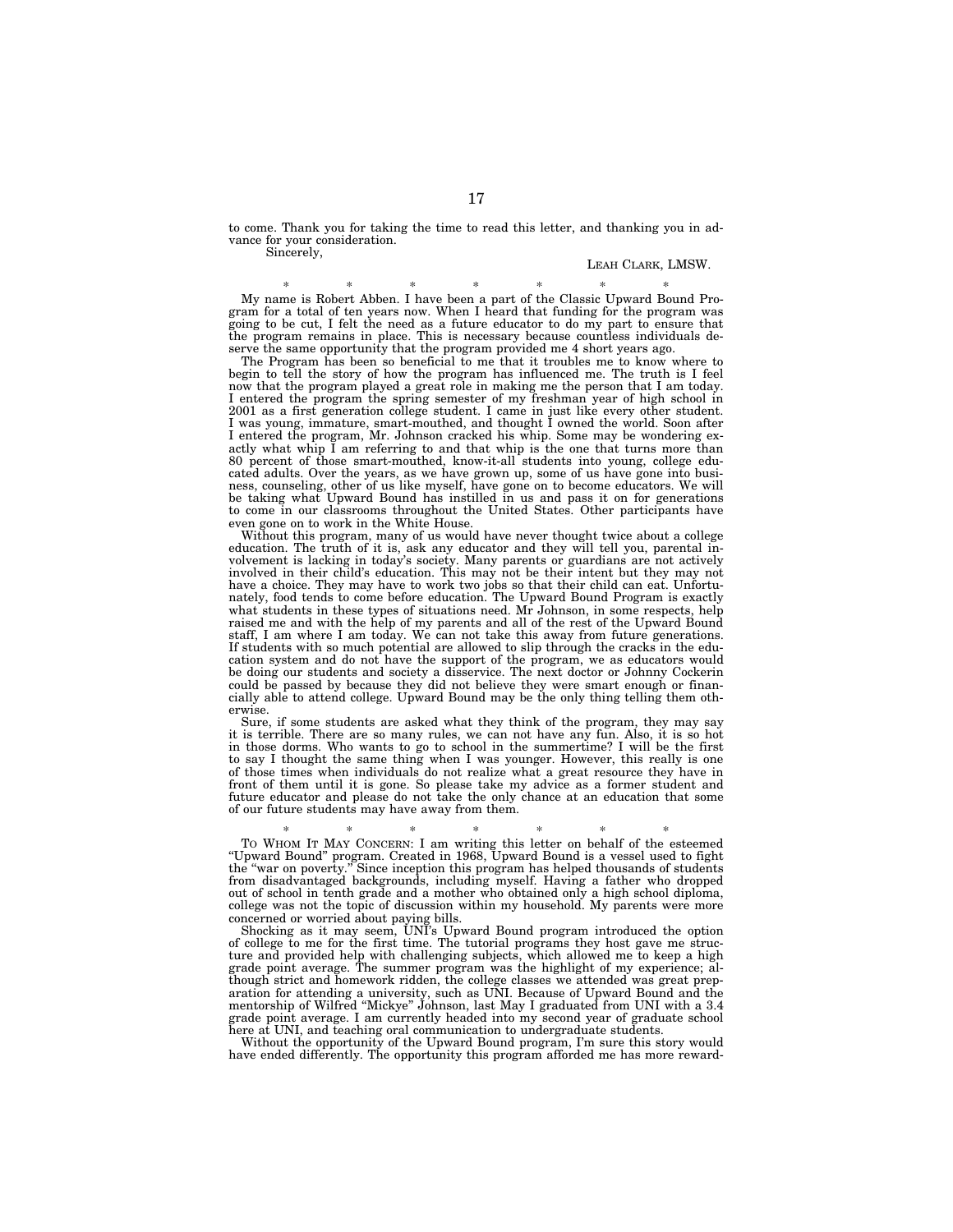ing benefits than just educational. I am the first person in my family to graduate from college. As I will soon start my doctorial program, my children are being challenged to further their education. I am also in the process of buying my first home a feat my mother or father never achieved. For this I am forever indebted to this program. In conclusion, I would like to thank Wilfred ''Mickye'' Johnson, Upward Bound (TRIO), and the University of Northern Iowa for providing me and many others with an opportunity at success.

Sincerely.

#### SHERMAN WISE.

\* \* \* \* \* \* \* TO WHOM IT MAY CONCERN: I am a proud mother of three. I am a lower middle class citizen and my son is a high school graduate and the first generation to go to college.

My son was in the Upward Bound Program. I believe my son wouldn't be where he is today without having the opportunity to be a part of this program. The program has taught him to be a leader in his personal growth and commitment to excellence. The tutorials helped him stay focused and the summer program gave him the taste of college life, which helped motivate him to go to college. Also the program is very informative and helpful when filling out scholarships, etc. Without this guidance, my son would not of had the recourses available for him to afford to go to college and further his education.

Where would my son be without the TRIO program? Answer. NOT as far as he is today.

The TRIO Program is a major asset to our society and economy as a whole. Without the commitment and recourses I believe some kids get lost in the shuffle. The children of today are ''the future'' and we must empower them to do so.

Thank you for your time,

#### TERESA LILOFF.

Senator HARKIN. Thank you, but before we go further, I understand I missed a couple of people here. I may have missed some others. State Representative Anesa Kajtazovic is here. Yes, welcome. Thank you. A newly elected State representative.

And State Representative Deb Berry is also here. Thank you for being here, both of you, today.

If I missed anyone, would you please let my staff know—I have got staff back there—so I can properly recognize you.

Senator Dotzler, welcome. You hold very important positions in the State legislature regarding the very issues we are talking about. So, again, thank you for that leadership, and welcome here. And please proceed.

# **STATEMENT OF WILLIAM DOTZLER, IOWA STATE SENATOR, 11th DIS-TRICT**

Mr. DOTZLER. Well, thank you, Senator Harkin, for this opportunity to speak to you today on Federal issues that have a direct effect on Iowa and its citizens.

As chair of the Senate Economic Development Appropriations Subcommittee, I have the opportunity to hear from many of Iowa's top CEOs, and their message is clear and consistent. Iowa's economy is shifting farther away from private sector jobs requiring low skills to a highly specialized, innovation-based economy that requires advanced skills and competencies.

A recent report from ACT predicts that in 3 short years, nearly 45 percent of all jobs will require at least middle skills, which is additional training, but not necessarily a 4-year degree. Unfortunately, only 25 percent will have those skills needed.

Iowa lost approximately 55,000 jobs during this recession, of which 37,000 came from the manufacturing sector. These individuals have been identified as needing significant skill upgrades and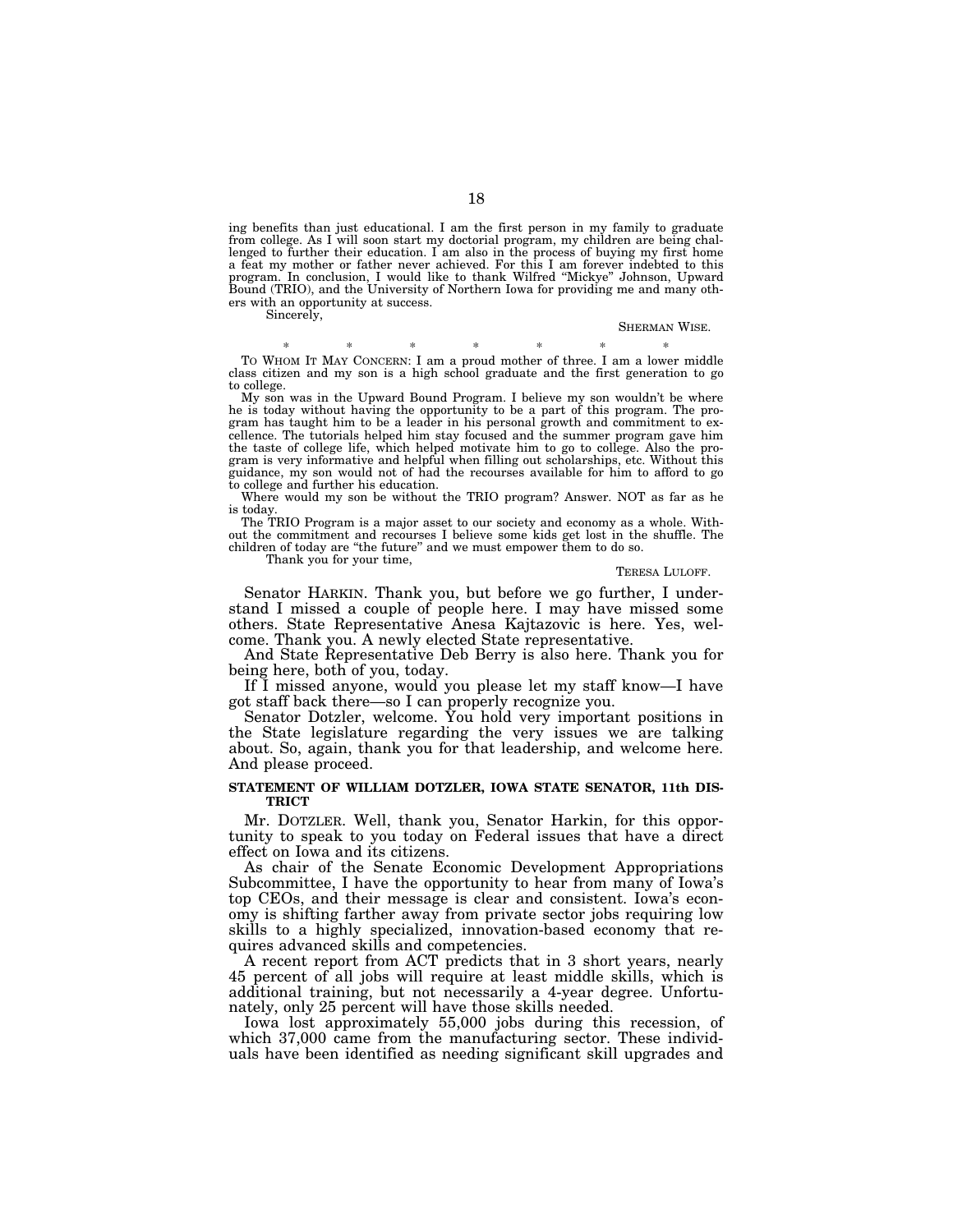retraining to secure self-sustaining employment for the years to come.

Although Iowa's current unemployment rate is lower than the national average at 6.3 percent, the data for these unemployed workers points to significant challenges. Fourteen percent of the customers coming into Iowa Workforce Development offices do not have a GED. Fifty-seven percent are male, reflective of the significant job loss in manufacturing and construction.

Fourteen percent are older than the age of 55 years. Only 7 percent have a college degree. Eighty-seven percent have qualified for adult services, and 29 percent qualify for dislocated worker services.

If we are to be successful in moving workers from unemployment to work, enhanced services are clearly needed, and increased funding is crucial. The Workforce Investment Act (WIA) provides opportunities for Iowa's disadvantaged youth, adults, and dislocated workers for retraining and enhanced worker services.

Iowa integrates its efforts with other programs and services at its One-Stop centers to greatly increase the number of individuals served in adult and dislocated worker programs. For Iowa's 2010 budget year, wage record data for adults exiting the program indicates that for each \$1 of WIA resources spent, there is an increase of \$77.59 in participant earnings for the next 12 months after completing services. For youth, it was \$2.25 per \$1 spent. And for the dislocated worker population, participant earnings were \$11.44 for each \$1 invested.

Senator Harkin, WIA efforts clearly have positive results, but Federal funding levels are too low to meet the need. Many unemployed workers are on a waiting list for WIA funded training opportunities. And on a statewide average, a year's training allocation lasts only a little more than 6 months. When larger mass layoffs occur, the State must rely on the national emergency grants to meet the needs of workers, all of which results in longer periods of unemployment before services are delivered.

And often, workers run out of benefits before training dollars become available, creating a new set of barriers for the worker to overcome. We are working with local employers and our community college to develop State short-term certified training programs to deliver skills in demand to unemployed and underemployed workers.

A pilot program at Kirkwood Community College has already helped 350 workers complete certificate programs and fill jobs with those needed skills at an average cost of only \$1,000 per student. Timely and adequate WIA funding can remove barriers that prevent struggling Iowans from helping themselves and, at the same time, help many Iowa businesses fill their need for skilled workers that is currently preventing them from expanding.

I recently had the opportunity to speak with an unemployed mother, Donnie Stanley, who entered Kirkwood's pilot program. Three months later, she was a certified nurse assistant. She now works full time and supports her family and plans to keep upgrading her skills. Donnie's success story is what the act is all about. Investment in our workforce equals quality employment.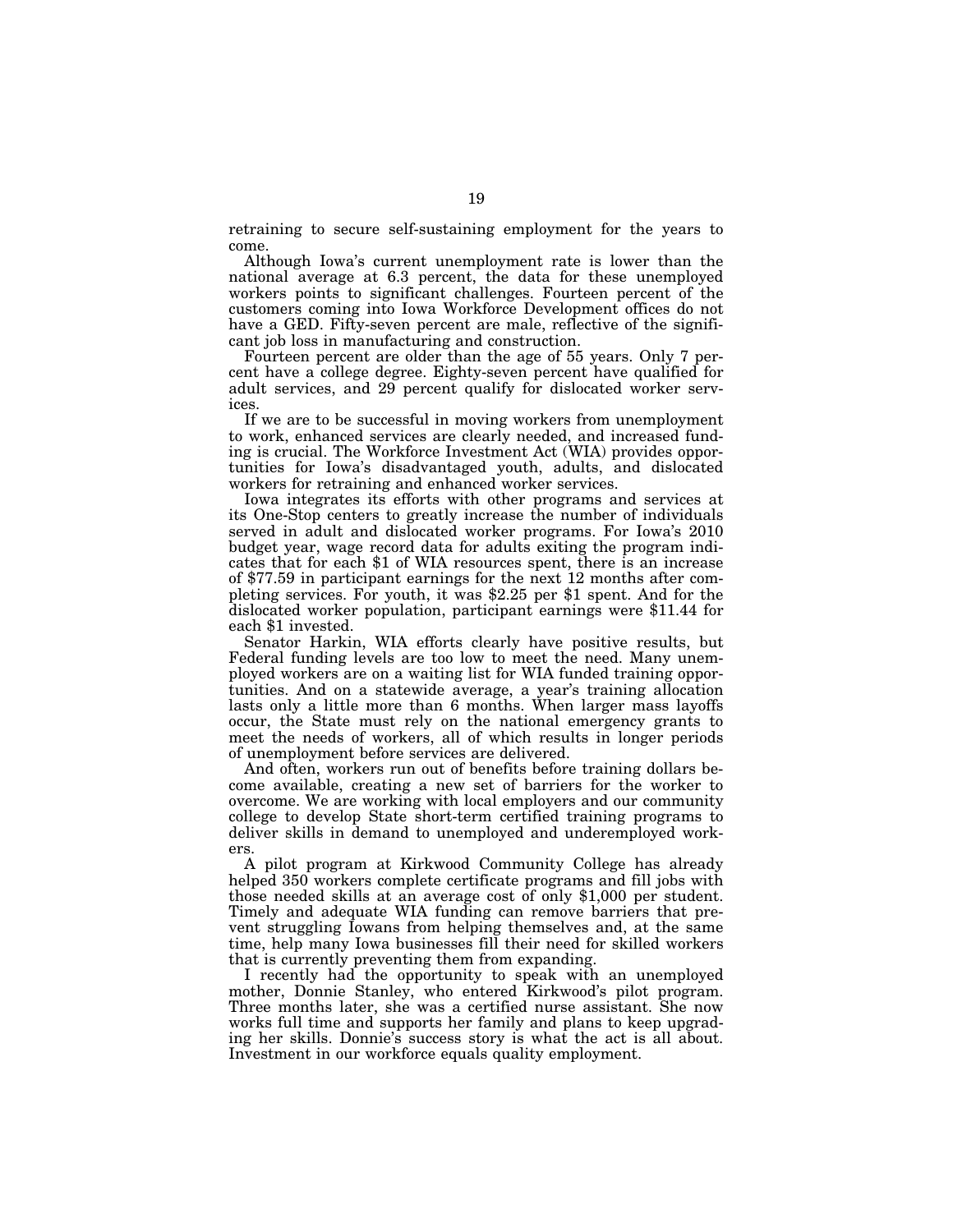Senator Harkin, in my remaining few minutes, I would like to speak briefly about the importance of maintaining and continuing to improve the Affordable Health Act. After hearing from hundreds of Iowans and business owners, it is clear to me that any successful attempt to nullify health reform would be a major blow to our State. We cannot afford to eliminate the tax credits that are helping to make health insurance more affordable for small businesses, and in recent surveys that I and my fellow senators have sent out, employers identified healthcare costs as a major limiting factor in job growth.

As a result, we have proposed to add an additional 25 percent State tax credit to the Federal credits that are already helping to make it more affordable for small business to provide insurance for new and existing employees. The Affordable Care Act plays an important role for families' financial security and removes the fear of insurance companies raising premiums by double digits with no recourse or accountability.

A personal friend of mine who is on a limited income had her rates increase 24 percent last year alone. Importantly, it provides workers with the freedom to change their job without losing coverage.

Last fall, my brother-in-law was laid off from his job through no fault of his own and couldn't afford to continue his insurance. He found work with a new employer, and while waiting for his probationary period to end and his new insurance to take effect, he had a heart attack. His hospital bill is now close to \$100,000.

To make things worse, he was then financially forced to wait for his insurance to take effect with his new employer before having a second procedure. Luckily, his lack of insurance didn't cost him his life.

Finally, Senator, I believe that the competitive bidding process for durable medical equipment could result in rural Iowans having less access to critical supplies of much-needed equipment like oxygen tanks. I would like to give you several examples, but time does not permit. And I would recommend that this be reviewed for possible rural exemptions.

I thank you for your willingness to hear from Iowans on these critical issues and thank you for your service to this great State of Iowa and this country.

Senator HARKIN. Well, thank you very much, Senator Dotzler. Thanks for great testimony. Appreciate it very much.

[The statement follows:]

### PREPARED STATEMENT OF HON. WILLIAM DOTZLER

I thank you for this opportunity to speak to you today on Federal issues that have a direct effect on Iowa and its citizens.

As Chair of the Senate Economic Development Appropriations Subcommittee, I have the opportunity to hear from many of Iowa's top CEOs and their message is clear and consistent.

Iowa's economy is shifting farther away from private sector jobs requiring low skills to an often highly specialized innovation-based economy that requires advanced skills and competencies.

A recent report from ACT predicts that in 3 short years nearly 45 percent of all jobs will require ''middle skills'' which is additional training, but not necessarily a 4-year degree. Unfortunately, only 25 percent will have the skills needed.

Iowa lost approximately 55,000 jobs during this recession, of which 37,000 came from the manufacturing sector. These individuals have been identified as needing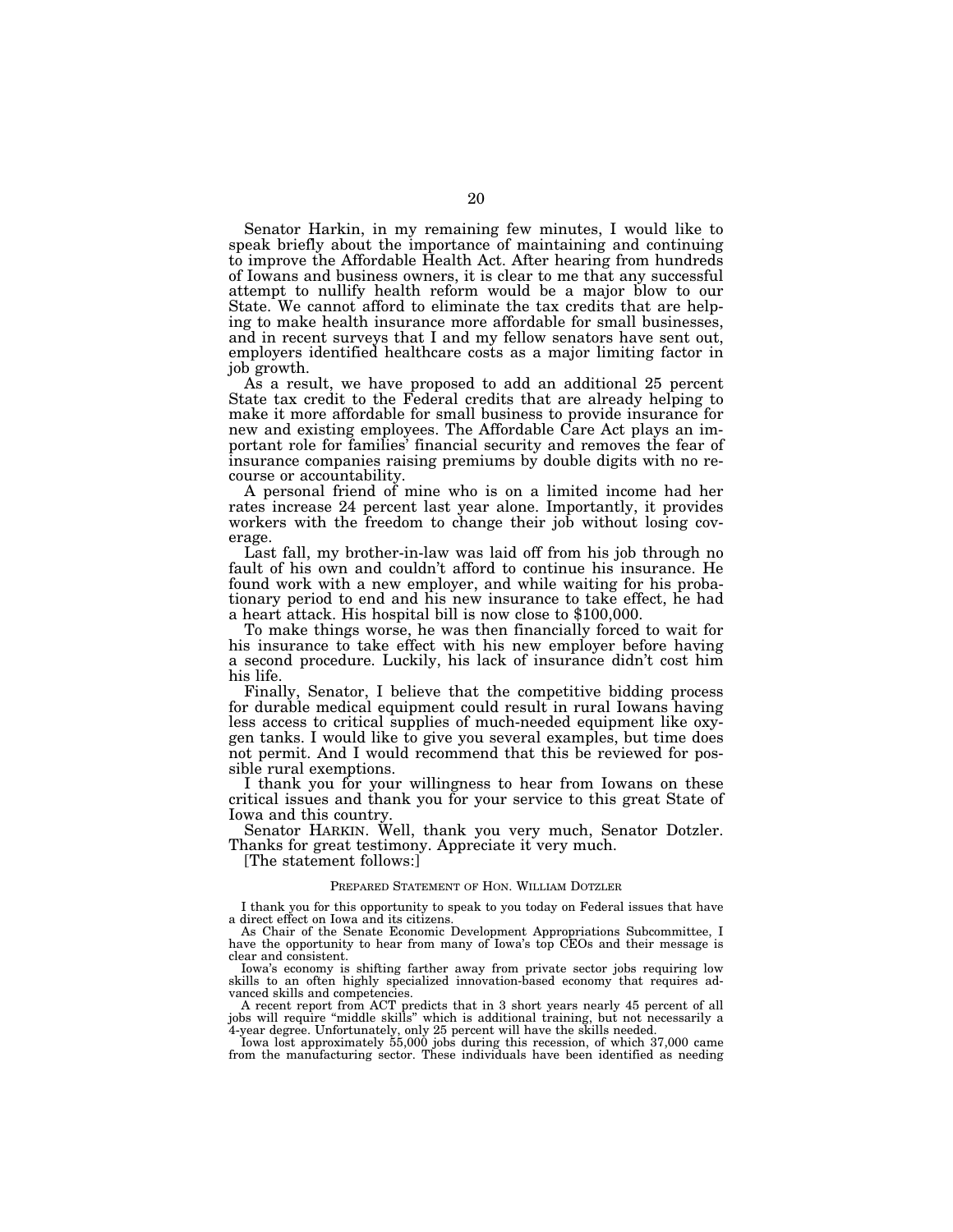significant skill upgrades and retraining to secure self-sustaining employment for the years to come.

Although Iowa's current unemployment rate is lower than the national average at 6.3 percent, the data for these unemployed workers points to significant challenges as follows:

—14 percent of the customers coming into the IWD offices do not have a GED; —57 percent are male, reflective of the significant job loss in manufacturing and construction;

—14 percent are older than 55 years of age;

—Only 7 percent have a college degree;

—87 percent have qualified for Workforce Investment Act (WIA) adult services; and

—29 percent qualify for WIA dislocated worker services.

If we are to be successful in moving workers from unemployment to work, enhanced services are clearly needed and increased funding is crucial.

The WIA provides opportunities for Iowa's disadvantaged adults, youth, and dislocated workers for retraining and enhanced worker services.

Iowa integrates its efforts with other programs and services at its one stop centers to greatly increase the number of individuals served in adult and dislocated worker programs.

For Iowa's 2010 budget year, wage record data for adults exiting the program indicates that for each \$1 of WIA resources spent there was an increase of \$77.59 in participant earnings over the next 12 months after completion of services.

For youth, it was \$2.25 for \$1 spent. And, for the dislocated worker population, participant earnings were \$11.44 per \$1 invested.

Senator Harkin, WIA efforts clearly have positive results. But Federal funding levels are too low to meet the need.

Many unemployed workers are on a waiting list for WIA-funded training opportunities. On a statewide average, a year's training allocation lasts only a little over 6 months.

When larger mass layoffs occur, the State must rely on National Emergency Grants to meet the needs of workers, all of which results in longer periods of unemployment before services are delivered.

Often workers run out of benefits before training dollars become available creating a new set of barriers for the worker to overcome.

We are working with local employers and our community colleges to develop statewide short-term certified training programs to deliver skills in demand to unemployed and underemployed workers.

A pilot program at Kirkwood Community College has already helped 350 Iowa workers complete certificate programs and fill jobs with those needed skills, all at an average cost of only \$1,000 per student.

Timely and adequate WIA funding can remove barriers that prevent struggling Iowan's from helping themselves and at the same time help many Iowa businesses fill their need for skilled workers that is currently preventing them from expanding.

I recently had the opportunity to speak with an unemployed mother, Donnie Stanley, who entered Kirkwood's pilot program. Three months later she was a certified nursing assistant. She now works full-time, supports her family and plans to keep upgrading her skills.

Donnie's success story is what the act is about. Investment in Our Workforce equals quality employment.

Senator Harkin, in my remaining few minutes, I would like to speak briefly about the importance of maintaining and continuing to improve The Affordable Health Care Act.

After hearing from hundreds of Iowans and business owners, it is clear to me that any successful attempt to nullify health reform would be a major blow to our State.

We cannot afford to eliminate the tax credits that are helping to make health insurance more affordable for small businesses.

In recent surveys that I and my fellow Senators have sent out, employers have identified healthcare costs as a major limiting factor in job growth.

As a result, we have proposed to add an additional 25 percent State tax credit to the Federal credits that are already helping to make it more affordable for small businesses to provide insurance for new and existing employees.

The Affordable Care Act plays an important role for families' financial security and removes the fear of insurance companies raising premiums by double digits with no recourse or accountability.

A personal friend of mine who is on a limited income had her rates increased by 24 percent last year alone.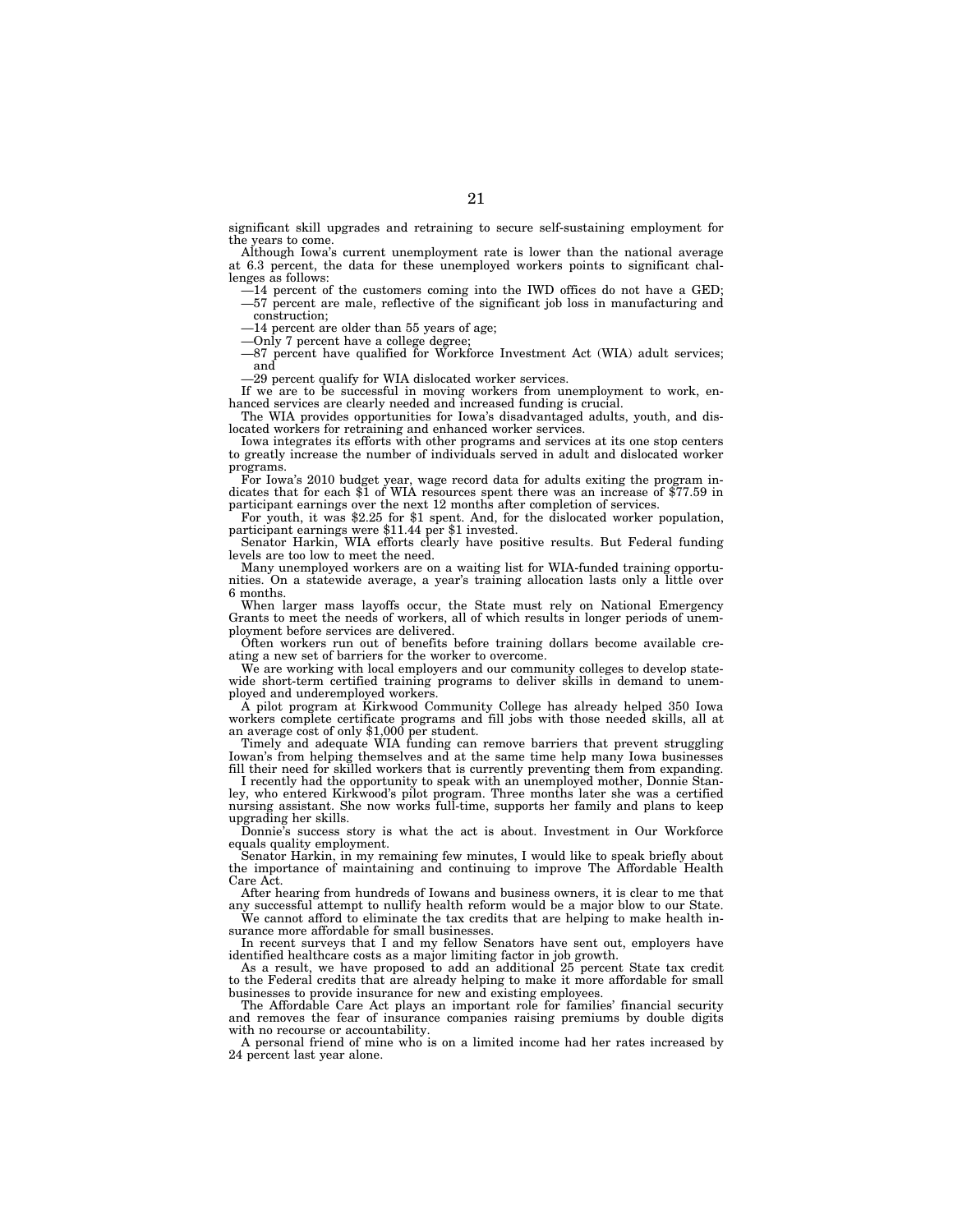Importantly, it provides workers the freedom to change their job without losing coverage.

Last fall my brother-in-law was laid off from his job and couldn't afford to continue his insurance. He found work with a new employer and while waiting for his probationary period to end and his new insurance to take effect, he had a heart attack. His hospital bill is now close to \$100,000.

He was then financially forced to wait for his insurance to take effect before having a second procedure. Luckily his lack of insurance didn't cost him his life.

Finally Senator, I believe the competitive bidding process for durable medical equipment could result in rural Iowan's having less access to critical supplies of much needed equipment like oxygen tanks.

I would like to give you several examples, but time does not permit. I recommend that this be reviewed for a possible rural exemption.

I thank you for your willingness to hear from Iowan's on these critical issues and thank you for your service to this great State of Iowa.

Senator HARKIN. Now we will turn to Jerry Nelson, field office manager of the Social Security Administration.

Jerry, again, thanks for all your great work, and your testimony is part of the record. Please proceed.

# **STATEMENT OF JERRY NELSON, FIELD OFFICE MANAGER, SOCIAL SE-CURITY ADMINISTRATION, WATERLOO, IOWA**

Mr. NELSON. Great, thank you.

Chairman Harkin, thank you for the opportunity to discuss the importance of fully funding the administrative budget of Social Security.

I am Jerry Nelson. I have been a manager for 7 years here in Waterloo. I have 23 years of service with the Social Security Administration, and I am very fortunate to play a role in a program that has touched the lives of every American and is one of the most successful programs ever created.

The current economic downturn and the aging baby boomer population means that more Americans are turning to us than ever before. Fortunately, Congress has provided us with the resources needed to improve service to the American people, and we have made good use of those resources. Without a doubt, sustained, adequate, and timely funding for our agency makes a difference in the Americans' lives.

Let me illustrate this importance by just looking at a snapshot of my Waterloo servicing area. We serve 50,000 retired and disabled workers, their families, as well as survivors of deceased workers. We also serve 4,500 Supplemental Security Income (SSI) beneficiaries. We receive an average of 480 visitors every week and answer 150 phone calls every day.

Like every other field office in the United States, we see the result of the current economy and the aging of our population on a daily basis. In my office, claims for Social Security and SSI have increased significantly over the last 2 years. Additional funding and expanded use of technology has helped us cope with the increase in these workloads.

We have been able to add two additional employees in the last 2 years. Additional staffing and information technology advances have helped us provide better service. Your constituents have a shorter waiting time in our office at this time than they did 2 years ago. We have been able to place more of an emphasis on answering the telephone.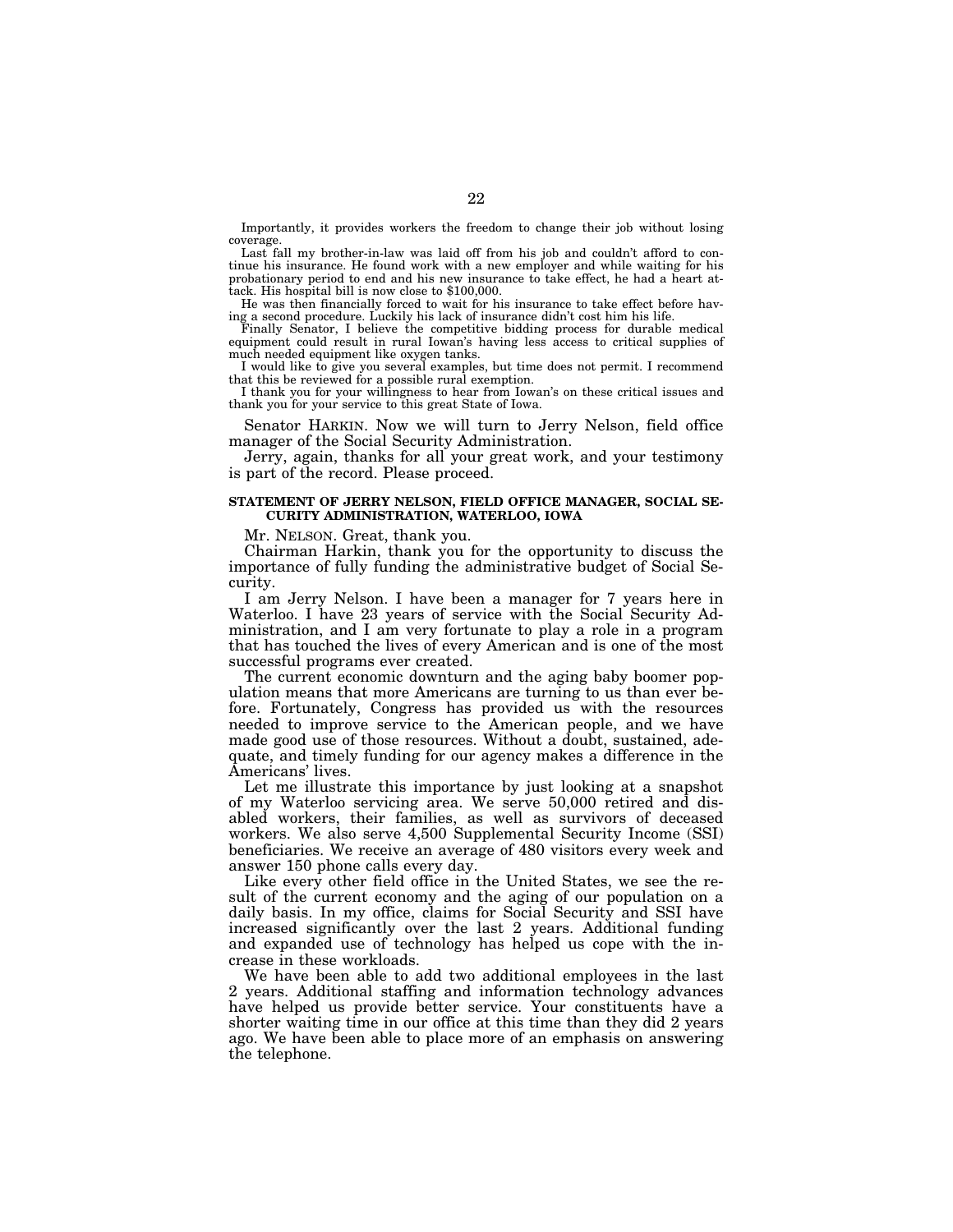Social Security employees are proud as far as how far we have come over the last 2 years, and we do not want to lose this momentum. Currently, Social Security is operating under a continuing resolution. As a result, the agency has implemented a hiring freeze, which is reversing the staffing gains that I mentioned.

This year, I have already lost one person to retirement that I cannot replace, and this will have an impact on the service we deliver. Nearly 20 percent of my staff is eligible to retire today, and every loss that I cannot replace will seriously damage our ability to take care of the people in our district.

I am hopeful the agency will not be forced to impose furlough days, which could bring dire consequences to the people we serve. One furlough day would translate into 100 visitors not seen, 40 claims and redeterminations not done, and 150 phone calls left unanswered.

As a result of the furlough, I believe we would see an increase in processing time for claims and other actions, including an increase in wait times. Your constituents would experience delays in scheduling appointments, getting benefit verifications, obtaining replacement Social Security cards.

Just 1 furlough day would be devastating to the claimant who may need a critical or immediate payment. We are asking America's most vulnerable citizens to wait an extra day or perhaps longer to get the service they so desperately need.

To better appreciate the vital services we provide, I need to look no further than a family that our office recently assisted. A social worker from the University of Iowa Hospital brought to our attention a mother and a new baby, explaining the mother didn't even have a coat or shoes for the cold weather. The situation looked so desperate that the nurses pooled together their own money to buy some clothes.

My staff immediately took an SSI application for this baby. Based on low birth weight, we will be able to pay benefits quickly. I am sure you can see why it is vitally important that we get this child into current pay status as soon as he is released from the hospital, and we will make sure that happens.

On behalf of that family and the thousands of others we serve, I thank you for your continued support. As a field office manager working on the front line in the State of Iowa, I am proud of the real and meaningful progress we have made over the last 2 years, and I am proud to testify of the personal commitment of the 24 employees in the Waterloo office, as they perform outstanding public service every day.

Thank you, sir.

Senator HARKIN. Thank you very much, Mr. Nelson. That is wonderful. Thank you.

[The statement follows:]

#### PREPARED STATEMENT OF JERRY NELSON

Chairman Harkin: Thank you for this opportunity to discuss the importance of fully funding Social Security's administrative budget for fiscal year 2011. I am Jerry Nelson, the manager of the Waterloo Social Security office, which is staffed by 24 committed and talented public servants. I feel very fortunate to play a role in administering one of the most successful Government programs ever created in our country and to work for an agency that touches the lives of nearly every American.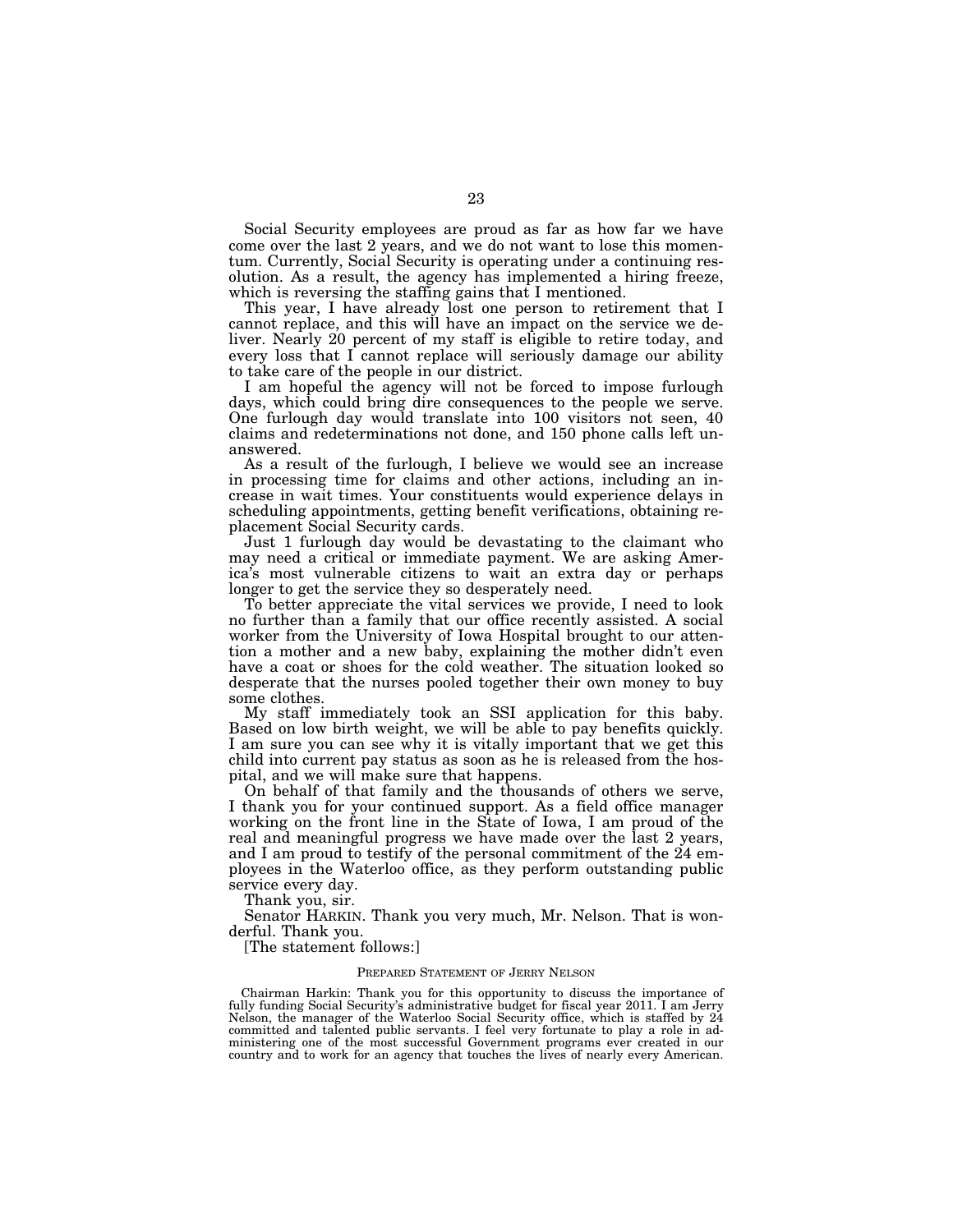The recent economic downturn and the aging of the baby boomers have caused more Americans to turn to us more than ever before. In particular, claims for retirement and disability benefits have soared in the last few years. Fortunately, Congress has understood these challenges and provided us with the resources we needed to handle this surge in our work, which directly supports the national economy.

With the additional funding Congress provided over the last 3 years and significant increases in employee productivity, we have made tremendous progress to enhance service to the public, reduce the hearings backlog, complete hundreds of thousands more claims, and reduce the 1–800 number wait times and busy signals. Our accomplishments are particularly remarkable considering the continued rise in benefit applications and the furloughs of disability determination services (DDS) employees in many States. Fortunately, the Iowa furlough of DDS employees ended in June 2010, but these furloughs cost almost \$213,000 in administrative funding to the State of Iowa as of the end of calendar year 2010, with more than \$85,000 in delayed disability benefits.

Eliminating the hearings backlog continues to be our number one priority, and we have made progress in reducing both the number of pending hearings and the amount of time a claimant must wait for a hearing decision. We ended fiscal year 2010 with just more than 700,000 pending hearings nationwide—the lowest level in 5 years. At its peak, it took an average of 18 months for a hearing decision. As of January 2011, it took more than a year.

We have made significant improvements in other areas of responsibility as well. Even though our offices received a record number of new claims, our employees worked hard to keep the number of pending initial disability cases down. We ended fiscal year 2010 with initial disability claims pending at an all-time high of more than 842,000 cases. However, the additional funding we received from Congress helped us keep this number well below the 1 million cases that we previously projected for the end of fiscal year 2010. In the first 4 months of fiscal year 2011, we have already decreased the number of pending initial disability claims to 793,049. As importantly, the accuracy of the disability decisions made by our DDSs reached 98.1 percent in fiscal year 2010—the highest level in over a decade. Waiting times in our field offices dropped, and we achieved our best performance on our 1–800 number since we began collecting data nearly a decade ago.

These improvements are attributable to increased staffing in our offices across the country. We are grateful to Congress for enabling us to hire additional staff and for its continued support.

Claims for benefits are not the only workloads in our field offices. Each year we handle a large number of activities not directly related to claims for benefits. Nationwide, last year our field offices processed more than 18 million requests for new and replacement social security cards; we served thousands of people each day who needed to report changes of address, changes in direct deposit information, and other issues that could affect their benefit payments.

We also handle a number of workloads involving programs administered by other agencies. For example, field offices play a significant role in helping people with their Medicare benefits and often work with State and local agencies regarding Medicaid and SNAP (formerly known as food stamps). We work hard to be good stewards of the programs entrusted to us by ensuring that only eligible individuals receive benefits and that their benefits are in the correct amount. One way we do this is by conducting continuing disability reviews (CDRs) and Supplemental Security Income (SSI) redeterminations. CDRs are reviews of disability beneficiaries' medical conditions and redeterminations are reviews of nonmedical factors of eligibility, such as income and resources. This very significant workload, in terms of both importance and effort, supports the President's multi-year plan to reduce improper payments.

The President's fiscal year 2011 budget includes \$38 million in additional resources for CDRs and SSI redeterminations. This fiscal year 2011 level represents a 5 percent increase more than the fiscal year 2010 level. We plan to conduct 360,000 full medical CDRs and 2,422,000 redeterminations. We estimate that every \$1 spent on medical CDRs yields at least \$10 in lifetime Social Security, Medicare, and Medicaid savings, and every \$1 spent on SSI redeterminations yields more than \$8 in Social Security and Medicaid savings over 10 years. If we meet our fiscal year 2011 program integrity goals for medical CDRs and redeterminations, the estimated program savings over the 10-year period through fiscal year 2020 amount to more than \$7 billion, including savings to Medicare and Medicaid.

Let me illustrate the importance of this additional funding at the local level. The service area for my Waterloo, Iowa office covers more than 4,000 square miles; it is mainly farmland. We serve more than 50,000 retired and disabled workers and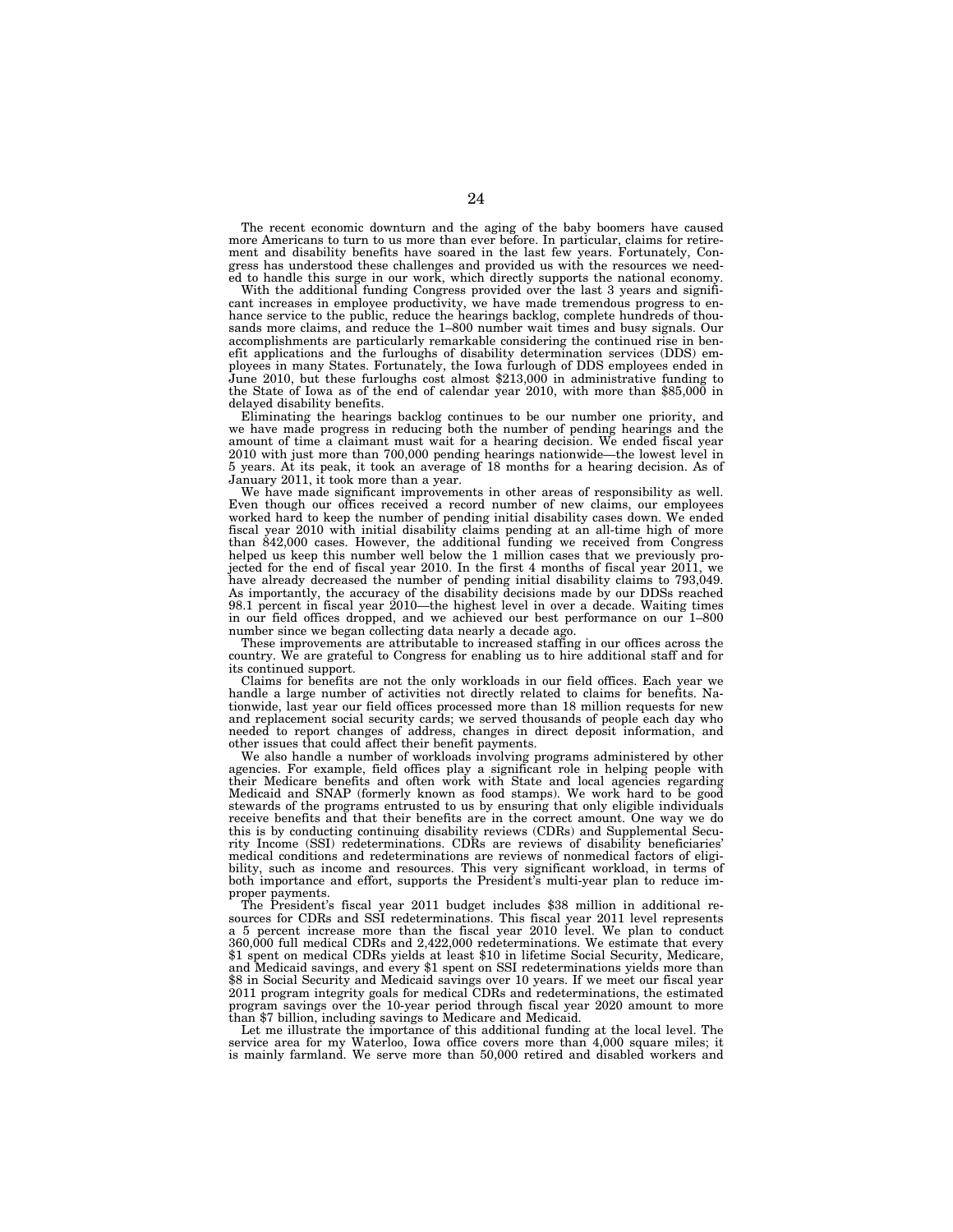their families, as well as survivors of deceased workers. We also serve more than 4,500 SSI recipients.

Like every other field office in the United States, we see daily the impact of the current economy and the aging of our population. In my office, initial claims for Social Security and SSI benefits increased significantly over the past few fiscal years.

With additional funds, we were able to add two new employees who have un-doubtedly helped us provide better service. We receive an average of 480 visitors a week. People walking into our office without an appointment waited, on average, less than 9 minutes in fiscal year 2008; at the end of fiscal year 2010 they waited less than 7 minutes. Our wait times are far below the national average of about 21 minutes. We also take an average of 150 phone calls each day—and on very busy days we may answer upwards of 200 calls. Our local hearing office in West Des Moines has also made great progress. At the

end of fiscal year 2008, we had more than 4,000 pending hearings. As of December 2010, we reduced the number of pending hearings to 3,500 cases. At the same time, we cut the average time it takes to make a hearing decision from 539 days to 299 days—a nearly 45 percent reduction in waiting time.

We have worked hard to accomplish all of these gains. Our employees are proud of how far we have come over the last 2 years, and we do not want to lose our momentum. To help ensure that we can continue this significant progress, we urge Congress to act swiftly to enact the President's fiscal year 2011 budget. Currently, like the rest of the Government, we are operating under a continuing resolution. As a result, we had to implement a hiring freeze. The freeze affects us all; so far this year, one member of my staff has retired. I cannot replace him. This reduction in staffing will affect the way we serve the public.

I worry that the agency will be forced to impose furlough days if our budget is cut. Furloughs would be devastating to both the public that depends on us and to our employees. While a furlough would save the Government about \$5,600 per day in employee salaries at the Waterloo office, the human cost would far outweigh any savings. In my office, 1 furlough day would translate to 100 visitors not seen, 32 claims not taken, 150 phone calls unanswered, and 7 redeterminations not done. Extended to the national level, this would mean that about 182,000 daily visitors would not be seen, about 33,000 claims would not be taken, and almost 10,000 redeterminations would not be completed.

As people return to conduct business on days the office is open, walk-in office visitors would have longer waits to see a representative. Members of the public would also have to wait longer for scheduled appointments. Claims processing time would increase. A furlough day could be devastating to someone in a dire need situation desperate for a critical or immediate payment, or for a beneficiary needing verification information to qualify for food stamps, to obtain housing, or to get Medicaid.

We thank you for your continued support. With enactment of the President's 2011 budget, your oversight, and our hard work, I believe we can give the American public the level of service they expect and deserve. As a field office manager working on the front line in the State of Iowa, I am proud of the real and meaningful progress we have made in the last 3 years despite challenges presented by the economy, and I am proud to testify to the personal commitment of our employees as they go about our mission. Thank you.

Senator HARKIN. Now we will turn to Kim Young-Kent, executive director of Tri-County Child and Family.

# **STATEMENT OF KIM YOUNG-KENT, EXECUTIVE DIRECTOR, TRI-COUN-TY CHILD AND FAMILY DEVELOPMENT COUNCIL, WATERLOO, IOWA**

Ms. YOUNG-KENT. Hello. Thank you, Senator, for giving me the opportunity to testify today.

In 1993, you were in town, and we had a very brief conversation, and it went like this. ''Kim, what are you doing in order to expand the Head Start program?'' And I said, ''Well, I am working on infrastructure and capacity.'' And you said, ''You better do more.''

And so, in 1993, we were serving 360 children in a part-day, part-year program. Today, we are serving 568, and 312 in Early Head Start. So thank you for that challenge. I think we stepped up to the plate.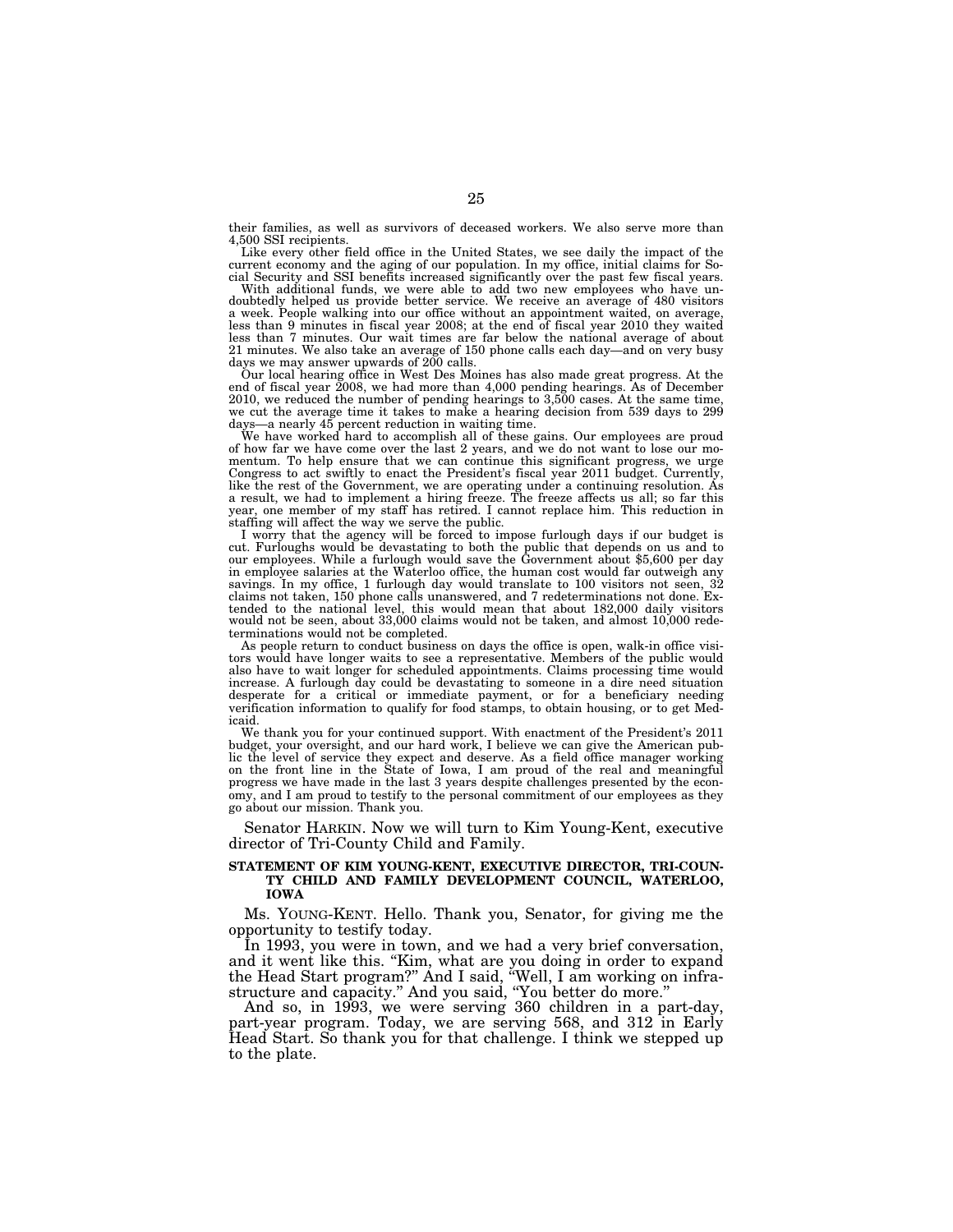Senator HARKIN. Good for you.

Ms. YOUNG-KENT. But I am still only serving 46 percent of the children eligible for services in Early Head Start. We have a current waiting list of 96 children waiting to get into services.

On behalf of my 1,600 colleagues running Head Start agencies across the country, we would like to respectfully request that Congress maintain the current investment in the expansion of Head Start and Early Head Start and include the ARRA funding that was provided for us so we can continue those expanded slots.

Locally, we were able to add 72 slots to Early Head Start services and added those services in both Buchanan and Grundy Counties where they previously did not have any.

In Iowa, 8,191 children and their families are funded to receive services in Head Start and Early Head Start. In 2010, we actually provided services to 9,246 children because we kept the doors open and fully enrolled every single day. More than 64 percent of our families served in the State of Iowa are working poor.

Since the 2007 reauthorization of Head Start, quality improvements have eagerly been embraced and are being implemented as quickly as possible. Services to homeless families have been enhanced, and last year in the State of Iowa, 49 percent of the homeless families served acquired housing.

We have also strengthened our partnerships with school districts and now serve most of the eligible 4-year-olds in our community in the neighborhood schools. This has enhanced the transition to school for our children, their parents, and our school district. Tri-County meets 100 percent of the teacher and assistant teacher and education coordinator requirements in the act, even though those requirements don't go into effect until 2013.

In Iowa, 77.5 percent of the classroom teachers and 80 percent of the assistant teachers meet that requirement now. Again, it doesn't go into effect until 2013.

Additionally, our school readiness statistics continue to increase every year as we work with our school districts to assure that Head Start enrolled children receive the comprehensive services, nutrition, health, including mental health, and family support services. When children are fed, they learn better. When children have dental needs addressed, they are able to focus on their learning.

Families are able to focus on getting their children to school on a regular basis when they know they are working with providers who treat them with the respect and dignity deserving of folks who love their children and are trying hard to provide for them in tough economic times.

Should the additional ARRA Head Start investment be cut, we would have to reduce not only the 72 slots that we added here, but possibly more to keep up with the increased costs associated with food, rent, and utilities. This would be devastating at a time when we have begun to make real gains.

And yet, we are not serving anywhere near the number of families that are eligible for and have need of these services. It is in that regard that we ask the subcommittee to maintain its investment in the expanded Head Start and Early Head Start programs so that we can continue to serve Iowa's vulnerable children and families.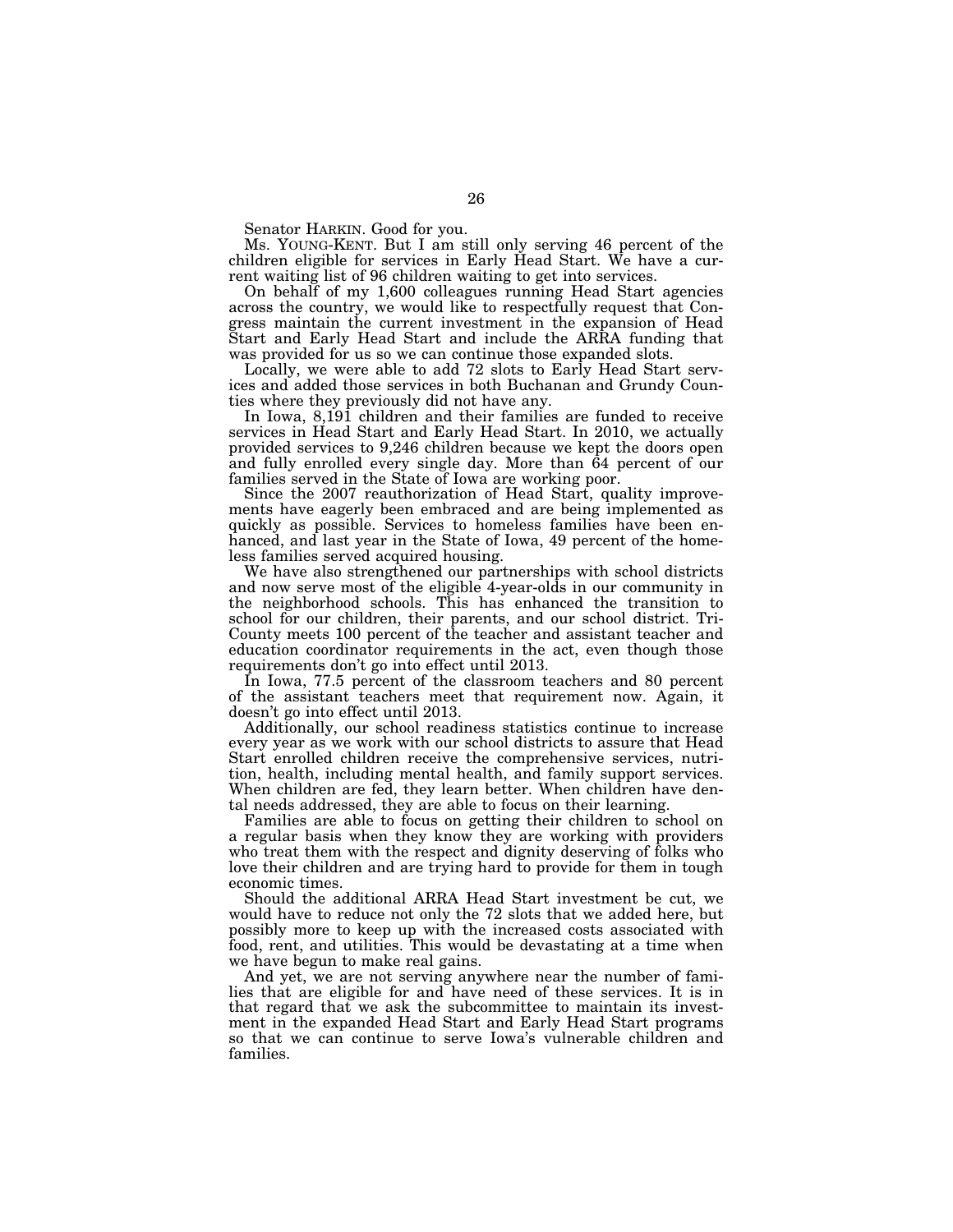We know what this request means in a time when we all must buckle down and do more with less. However, Head Start is a smart investment, one of the smartest and most effective we make. Study after study has demonstrated that Head Start has yielded a cost-benefit ratio of as large as 7-to-1.

It is also efficient. Compared with other early childhood programs that generate high results over investments, one Harvard economist calculated that Head Start provides 80 percent of the benefits of small program, early childhood programs—or small model early childhood programs at 60 percent of the cost. In other words, we are efficient.

We are very concerned that without adequate funding here at Tri-County, we will have to drop those families from our program and lay off dedicated employees, leaving children more vulnerable as their parents struggle to find affordable care when they are looking for work. The question is whether to best make the investment now or pay for it later?

Dr. James Heckman, a Nobel Laureate in economics at the University of Chicago, recommended to the National Committee on Fiscal Responsibility and Budget Reform Early Head Start and Head Start are programs on which to build and improve, not to cut. President Obama has made education an economic imperative and supports the idea that education starts at birth with families and community.

In Iowa, Head Start facilitates both, providing low-income families with the resources to find and sustain work, learn to be better parents, and feel able to leave their children in affordable and high-quality care. We ask the subcommittee to place a priority on comprehensive early childhood education and care through Head Start and Early Head Start, ensuring our children start school healthy and ready to learn.

The 1,041 children at Tri-County, the 7,146 additional children in Iowa, and the 991,000 children in the Nation are counting on you, sir. Thank you.

Senator HARKIN. Thank you very much, Kim. That is great. Eighteen years ago?

Ms. YOUNG-KENT. Yes.

Senator HARKIN. That is great. That is wonderful.

[The statement follows:]

### PREPARED STATEMENT OF KIM YOUNG-KENT

Good morning, Mr. Chairman. My name is Kim Young-Kent and I am the director of Tri-County Child and Family Development Council in Waterloo, Iowa. Thank you for allowing me the opportunity to testify before the subcommittee today in support of fiscal year 2011 and 2012 funding for Head Start. In 1993, I met you at a local event honoring you for your work on behalf of children. You asked me if I was expanding the Head Start program locally and I told you we were working on infrastructure and internal capacity. You said ''Kim, get ready, you have to move when you can and you can't afford to be left behind''. In 1993 we were serving 360 children in part-day, part-year programming. Today we are funded to serve 880 children, 568 in Head Start and we are the largest provider of Early Head Start services in the State of Iowa, serving 312 infants, toddlers, and pregnant women. Thank you for the challenge; we responded.

On behalf of my 1,600 colleagues running Head Start agencies across the country, we would like to respectfully request that Congress maintain the investment in the expansion of Head Start and Early Head Start at the level of \$8.2 billion. In Iowa, this would result in: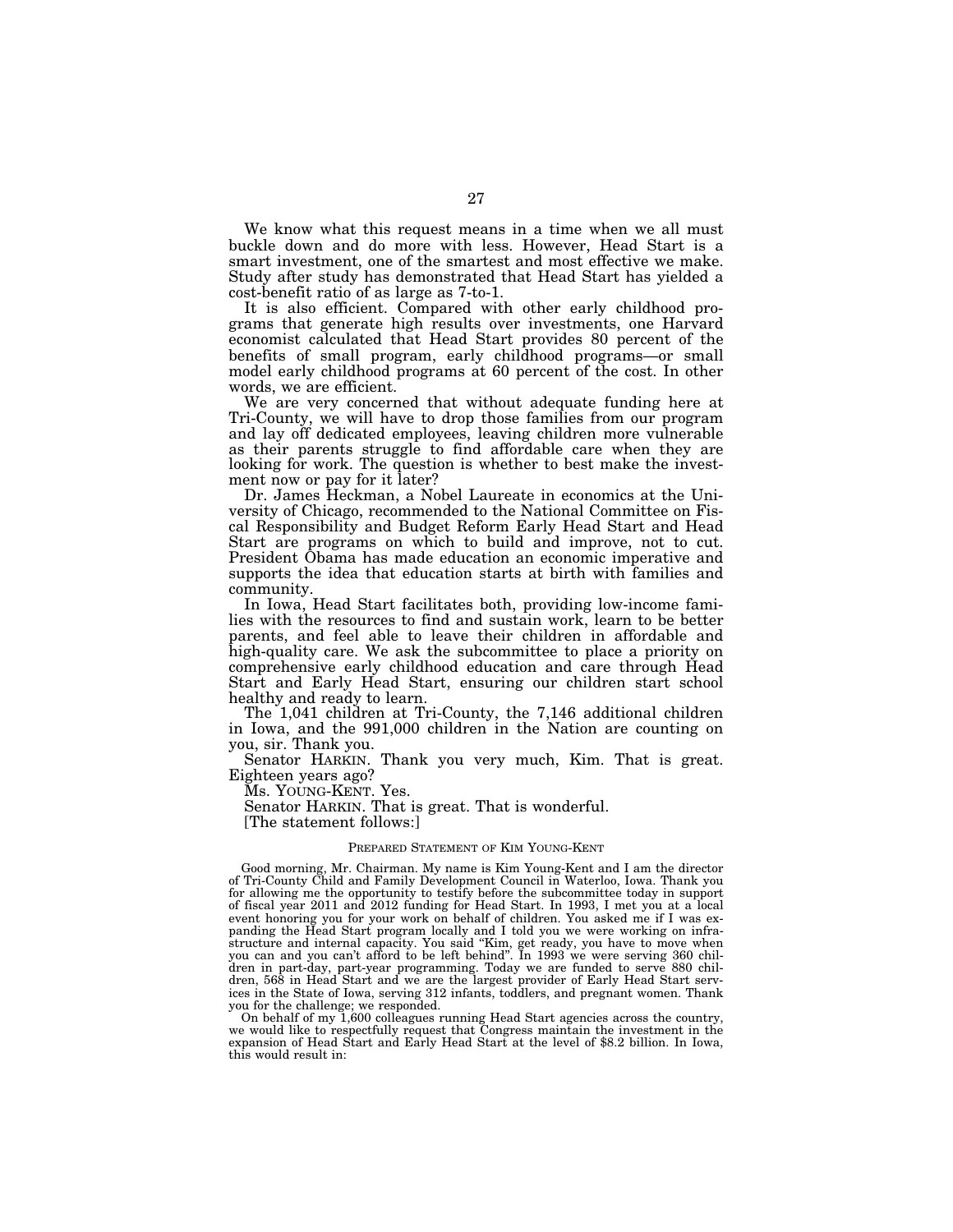—the continuation of services for more than 8,000 children;

- —the continuation of services to the 460 additional children funded through the American Reinvestment and Recovery Act (ARRA) expansion;
- —the retention of more than 46 positions created in the ARRA expansion;
- —the resulting economic impact from increased quality of services to families; and —improved wages to attract the quality staff to help us implement improved programming for those 8,000 children and families.

The Head Start program grantees, nationally, are the largest provider of evidencebased early childhood comprehensive care and education in country. In 2010, Head Start and Early Head Start dollars served nearly 1,000,000 children across the country.

Our Nation's children face greater obstacles than ever before—at the local, national, and international level. More and more children fall behind each day, even as our international peers are gaining on us in educational and economic outcomes. The science is clear that children need responsive care and attention during their earliest weeks, months, and years to build cognitive, social, and emotional skills nec-essary for healthy growth and development. High-quality care and early childhood education services lead to better academic performance and longer stays in school as well as a plethora of other positive outcomes.

There is abundant evidence that Head Start and Early Head Start can help. Head Start produces measurable, long-term results such as school-readiness, increased high school graduation rates, and reduced needs for special education. And the more than 27 million Head Start graduates are working every day in our communities to make our country and our economy strong. Locally, our communities support Head Start—more than 20 percent of our funding comes from local sources.

Here in Iowa, 8,191 children and their families are funded to receive services in Head Start and Early Head Start. In 2009–2010, 9,246 children actually received services as we kept enrollment full throughout the program year. Of that total, 5,896 children lived in families who were working or attending job training. Only 1,867 children lived in families receiving TANF benefits. Our families are the work-

ing poor. Let me give you a more detailed picture of how Iowa's Head Start children have been served. In 2009–2010, 9,129 children were given access to medical care. Of that total, 8,737 children completed all of the medical screenings and were up to date on all immunizations, and 1,346 children had identified health problems, including vision and nutrition, corrected. From those, 7,038 children received dental preven-tive care, and 922 of those children received needed dental treatment. Strikingly, 1,241 children were identified special needs/disabilities early and received the necessary services. An encouraging 3,496 children transitioned to kindergarten reading/ writing/ready for school.

Iowa families have benefited in countless ways as well. 8,714 families received Head Start and Early Head Start services in 2009–2010—and 6,822 received at least one specialized family service such as parenting education, health education, housing assistance, substance abuse counseling, and child abuse and neglect services. A total of 539 homeless families representing 592 children were served, and 49 percent of those families acquired housing during the program year. About 64 percent of the families participated in the WIC program.

Here in the Tri-County area, we were able to serve 1,041 children and families during the 2009–2010 program year. Approximately 78 percent of our families that qualify for services because they live in poverty are working.

Head Start has been in Black Hawk County since the first summer time program in 1965. Services to Buchanan County started in 1968 as Head Start expanded to a school year program. In 1989, services began in Grundy County and in 1998 Early Head Start began in Black Hawk County. We are funded to serve 568 children ages 3 and 4, and thanks to ARRA Expansion, 312 Early Head Start children. We are the largest Early Head Start program in the State. Since 1965 this agency has served more than 20,000 children whose families live in poverty in our three-county service area.

Since the 2007 reauthorization of Head Start, quality improvements have been eagerly embraced and are being implemented as quickly as possible. Services to homeless families have been enhanced. We have also strengthened our partnerships with school districts and now serve most of the eligible 4-year-olds in their neighborhood schools. This has enhanced the transition to school for our children, parents, and the school district. Tri-County Child and Family meets 100 percent of the teacher, assistant teacher, and education coordinator education requirements outlined in the language, and in all of Iowa, 77.5 percent of the classroom teachers, and 80 percent of assistant teachers currently meet the requirements—which do not officially go into effect until 2013.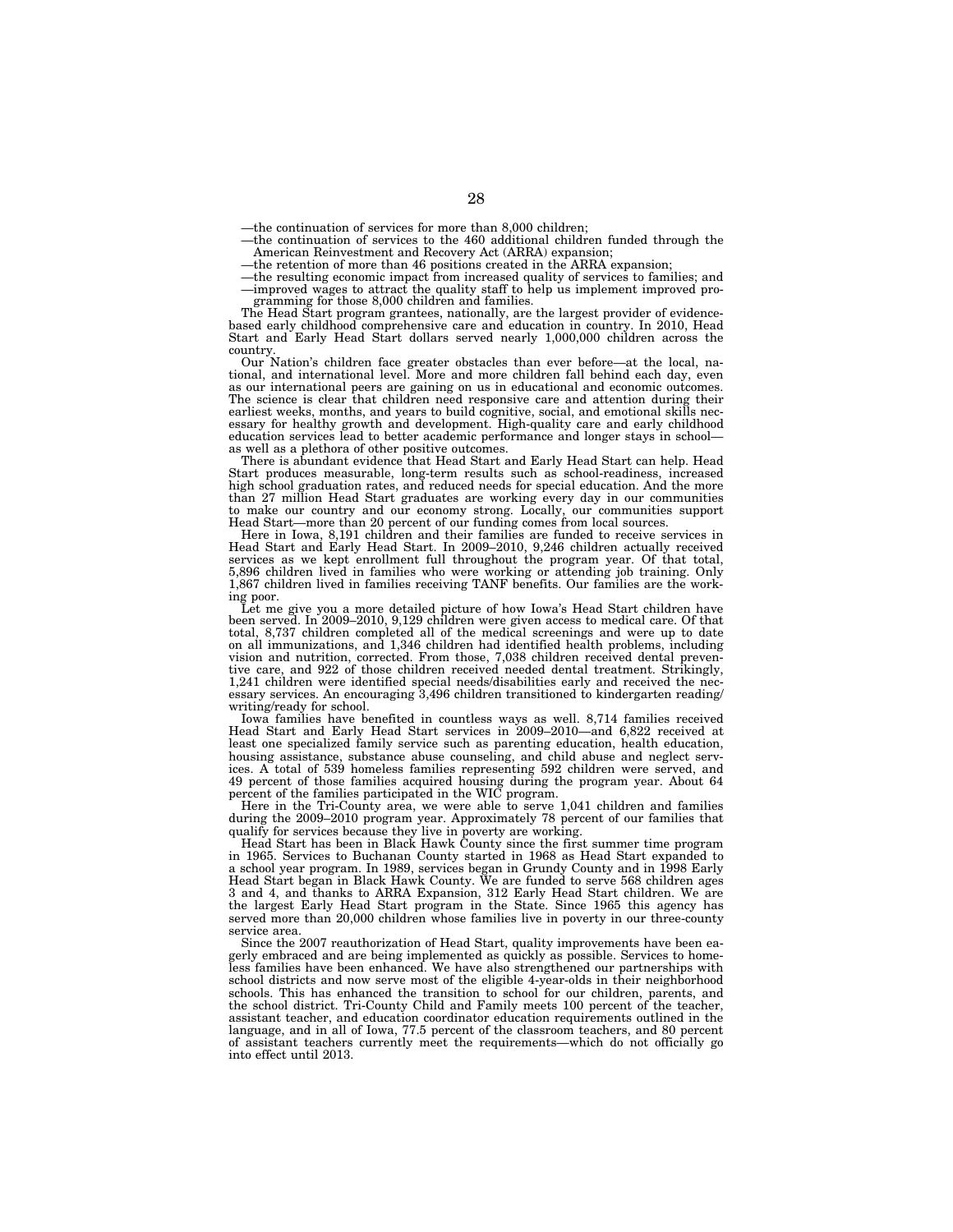Additionally, our school readiness statistics continue to increase every year as we work with the school districts to assure the Head Start enrolled children receive the comprehensive services of nutrition, health, including mental health and family support services. When children are fed they learn better, when children have dental needs addressed they are able to focus on their learning. Families are able to focus on getting their children to school on a regular basis when they know they are working with caretakers who treat them with the respect and dignity deserving of folks who love their children and are trying hard to provide for them in tough economic times.

Over the past few years, Congress and the administration have prioritized a robust investment in Head Start and Early Head Start through both the ARRA and annual appropriations—these dollars have had tremendous impact in our community. For Tri-County that means we have been able to serve  $72$  additional children and their families in Early Head Start. We expanded to include Early Head Start services in Buchanan and Grundy Counties through a partnership with Community Action Operation Threshold, and we renovated an Early Head Start center to meet Department of Human Services licensing requirements. We used local contractors and workers to get that job done. We were able to add 14 positions and \$1,558,561 in economic development to the community. Across Iowa \$14.1 million was used to construct and renovate centers, and serve an additional 460 children, provide training and education to staff members, enhance salaries so they are competitive, and recruit good teachers to stay on to serve the neediest children.

Should the additional ARRA Head Start investment be cut, we would have to reduce not only the 72 slots here in the Tri-County area, but possibly more to keep up with the increased costs associated with food, rent, and utilities. This would be devastating at a time when we have begun to make real gains.

Here at Tri-County:

- —69 percent of the children leaving our Head Start program are entering school proficient in national assessments for literacy and language development;
- —66 percent of the children are proficient in math;
- —75 percent are proficient in science;
- —100 percent of our children were up to date on immunizations and 100 percent had at least one physical examination within the past 12 months;
- —Our Early Head Start children participated in their well baby checks;
- —81 percent of our 3–4-year-olds were examined by a dentist in our communities; —90 percent of our families improved nurturing and attachment between parents
- and children; —92 percent of our families increased their knowledge about child development
- and parenting; —94 percent of our families connected to additional concrete supports within the community—such as health and dental providers, mental health counseling and other agencies; and
- —90 percent of our families maintained or improved healthy family functioning, problem solving, and communication.

And yet, we are still not serving anywhere near the number of families that are eligible for and have need for these services. It is in that regard that we ask the subcommittee to maintain its investment in the expanded Head Start so that we can continue to serve Iowa's vulnerable children and families.

We know what this request means in a time when we must all buckle down and do more with less. However, Head Start is a smart investment—one of the smartest and most effective we make. Study after study has demonstrated that Head Start has yielded a cost-benefit ratio as large as \$7 to \$1.

It makes our families and children healthier—Head Start parents lower Medicaid costs by \$198 per family. Head Start has reduced mortality rates for 5- to 9-yearolds by as much as 50 percent. Head Start programs reduce healthcare costs for employers and individuals because Head Start children are less obese, 8 percent more likely to be immunized, and 19 to 25 percent less likely to smoke as an adult.

Head Start graduates are 5 percent more likely to graduate from high school and we know that high school graduates contribute more to Federal, State, and local economies than high school dropouts do because these graduates earn \$9,000 more each year than dropouts. Further, Head Start saves our hard-earned tax dollars by decreasing the need for children to receive special education services in elementary schools.

For example, data analysis of a recent Montgomery County Public Schools (MCPS) evaluation found that a child receiving full-day Head Start services requires 38 percent fewer special education services and saves taxpayers \$700 per child annually. Based on a sample of 195 students, MCPS saves \$129,870 annually by hav-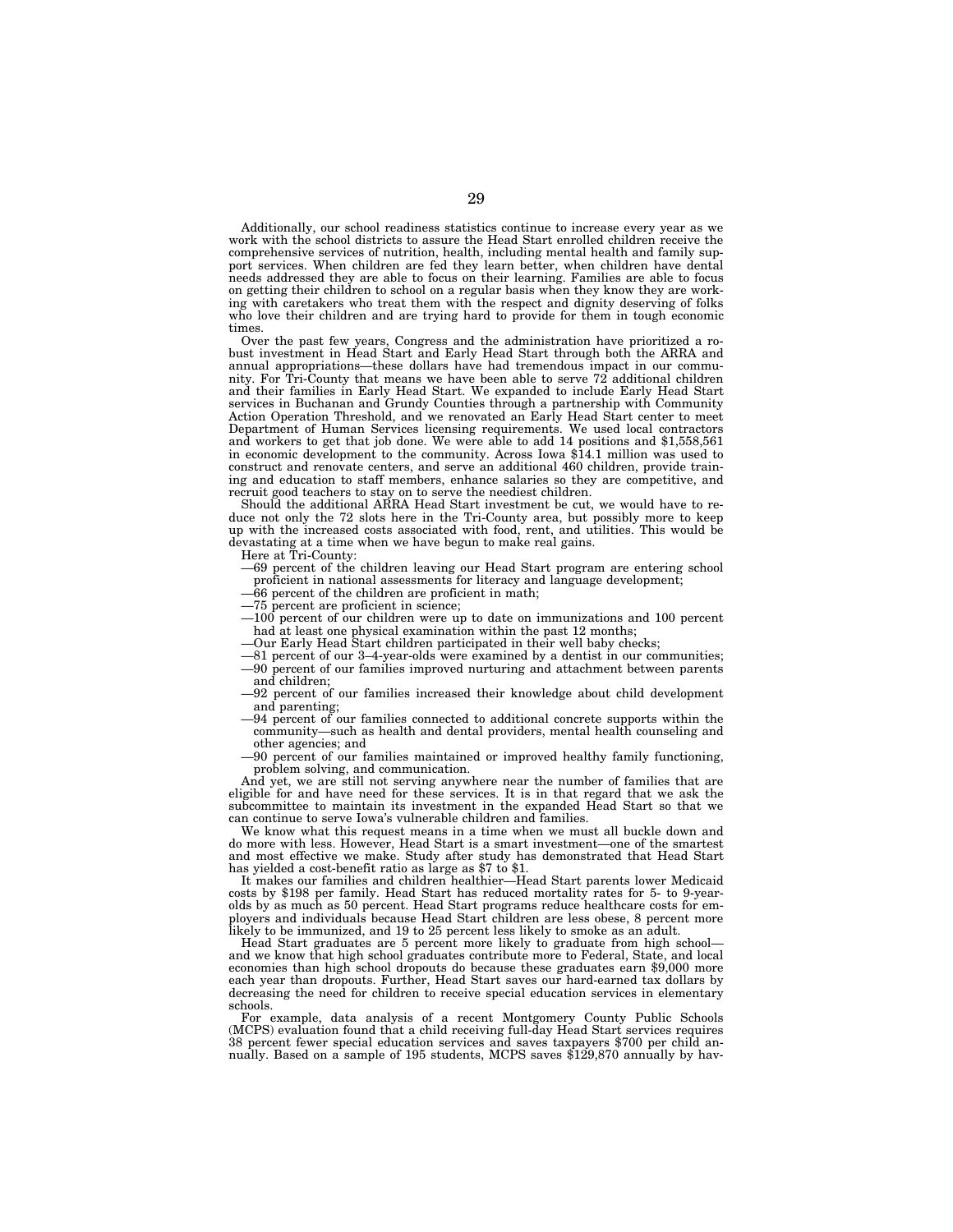ing children in Head Start full-day pre-kindergarten versus no MCPS pre-kindergarten.

States can save the \$29,000 per year for each prisoner that it incarcerates because Head Start children are 12 percent less likely to have been charged with a crime.

It's also efficient-compared with other early childhood programs that have generated high Results Over Investments, one Harvard economist calculated that Head Start provides 80 percent of the benefits of small model early childhood programs at 60 percent of the cost. In other words, Head Start is operated more efficiently than these model early childhood programs.

We are very concerned that without adequate funding here at Tri-County, we will need to drop families from our programs and lay off 14 dedicated employees—leaving children more vulnerable as their parents struggle to find affordable care when they are looking for work. The question is whether it is best to make the investment now, or pay a larger price later? Dr. James Heckman, a Nobel Laureate in Economics at the University of Chicago, recommended to the National Commission on Fiscal Responsibility and Budget Reform, ''Early Head Start and Head Start are programs on which to build and improve-not to cut.

President Obama has made education an economic imperative and supports the idea that education starts at birth with families and community. In Iowa, Head Start facilitates both, providing low-income families with the resources to find and sustain work, learn to be better parents, and feel able to leave their children in affordable and high-quality care. We ask the subcommittee to place a priority on comprehensive early childhood education and care through Head Start-ensuring our children start school healthy and ready to learn. The 1,045 children at Tri-County, the 7,146 children in Iowa and the remaining 991,974 children in the Nation are counting on you.

Senator HARKIN. All right. Now we turn to Dr. Durham, chancellor of Allen College of Nursing. Dr. Durham.

# **STATEMENT OF JERRY D. DURHAM, Ph.D., RN, FAAN, CHANCELLOR, ALLEN COLLEGE OF NURSING, WATERLOO, IOWA**

Dr. DURHAM. Thank you very much, Senator Harkin, for inviting me to testify today.

Allen College is a specialized, regionally accredited institution educating nurses and allied health providers. About 95 percent of our students come from Iowa, and the vast majority of them remain in Iowa after they finish their degrees.

About 90 percent of our students are studying for one of our three nursing degrees. Allen College is the only postsecondary institution in this region preparing baccalaureate-level and advanced practice nurses.

Most, 90 percent of Allen College's students receive financial assistance in the form of scholarships, grants, and loans. But even with this financial assistance and income from employment—and most of our students do work full or part time—the 2009–2010 average debt load of our undergraduate degree graduates was about \$28,700 because loans account for the majority, or 72 percent, of their financial assistance.

As you know, our State and our Nation need more nurses. The Bureau of Labor Statistics predicts that the number of nursing jobs will grow from about 2.62 million in 2008 to 3.2 million in 2018, representing a 22 percent increase because of a growing demand for healthcare for our aging baby boomers and the influx of new patients expected as a result of healthcare reform.

Because of projected retirements, the total number of available nursing jobs may also grow to more than 1 million in the future. In Iowa, the surge of nurse retirements is likely in the next decade because 45 percent of Iowa's registered nurses are now 49 years of age or older. According to the Governor's task force report released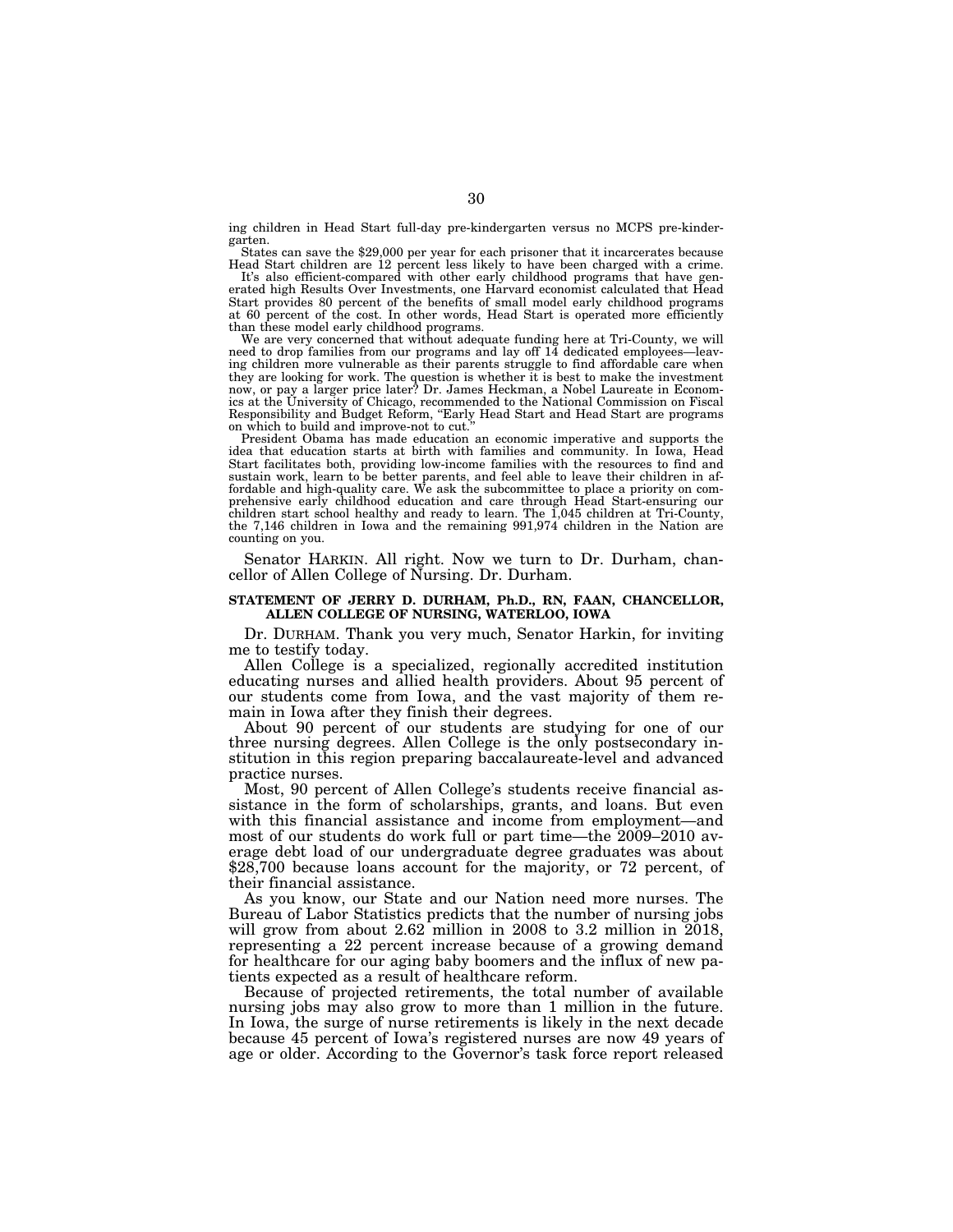in March 2008, Iowa may have as many as 9,100 unfilled RN positions in 10 years.

Federal support of Allen College has been critical to our success in increasing the number of nurses for Iowa. In 2010, Allen College received more than \$440,000 in title VIII funds to support undergraduate and graduate nursing students and to support improvements in our graduate nursing program. These funds were made available through an Advanced Nursing Education Grant, Advanced Education Nursing Traineeships, the Nurse Faculty Loan Program, and scholarships for disadvantaged students.

The Advanced Nursing Education Grant that we received allowed us to hire an instructional designer and additional faculty and staff to increase our enrollments of students from throughout Iowa. In our psychiatric nurse practitioner program, for example, we have doubled our enrollment to 16 students as a result of this critical support.

During the 2009–2010 academic year, 35 of 52 graduates from our master's program received a Federal nurse traineeship. And of those 35, at least 25 are working in medically underserved areas or serving underserved populations.

In past shortages, the Federal Government has provided increases in title VIII funds, which have been very effective in increasing the supply of nurses. Given the projected shortages of registered nurses over the next several years, we very much need to invest in the nursing workforce, and the need has never been greater.

And I would like to say on a personal note, after I was discharged from the service, I attended nursing school at St. Louis University. The Federal Government had given that university a relatively small grant to start what was then called and is still called an accelerated nursing program. It is a 12-month program designed for college graduates.

It was the first one of its type in the country. It was a terribly innovative program. There are now about 200 of those programs. So, as a result of that modest investment on the part of the Federal Government, a movement started which has spread across the United States. Allen College now has the only accelerated program in the State of Iowa.

I would also like to add that I came from a family of seven children. I was the youngest of those seven children. I was the only child to go to college. And as a result of nurse traineeships, I was able to obtain two master's degree in nursing.

I have had a career for 36 years in the field of nursing, as a clinician and as an educator. So that investment in me, as a first member of my family to graduate from college, I think was a wonderful investment on the part of the Federal Government.

So I thank you, Senator, for your service to Iowa and for your wonderful service to our Nation. Thank you.

Senator HARKIN. Thank you. Thank you, Dr. Durham.

That is a great story. That is a great story. Thank you.

[The statement follows:]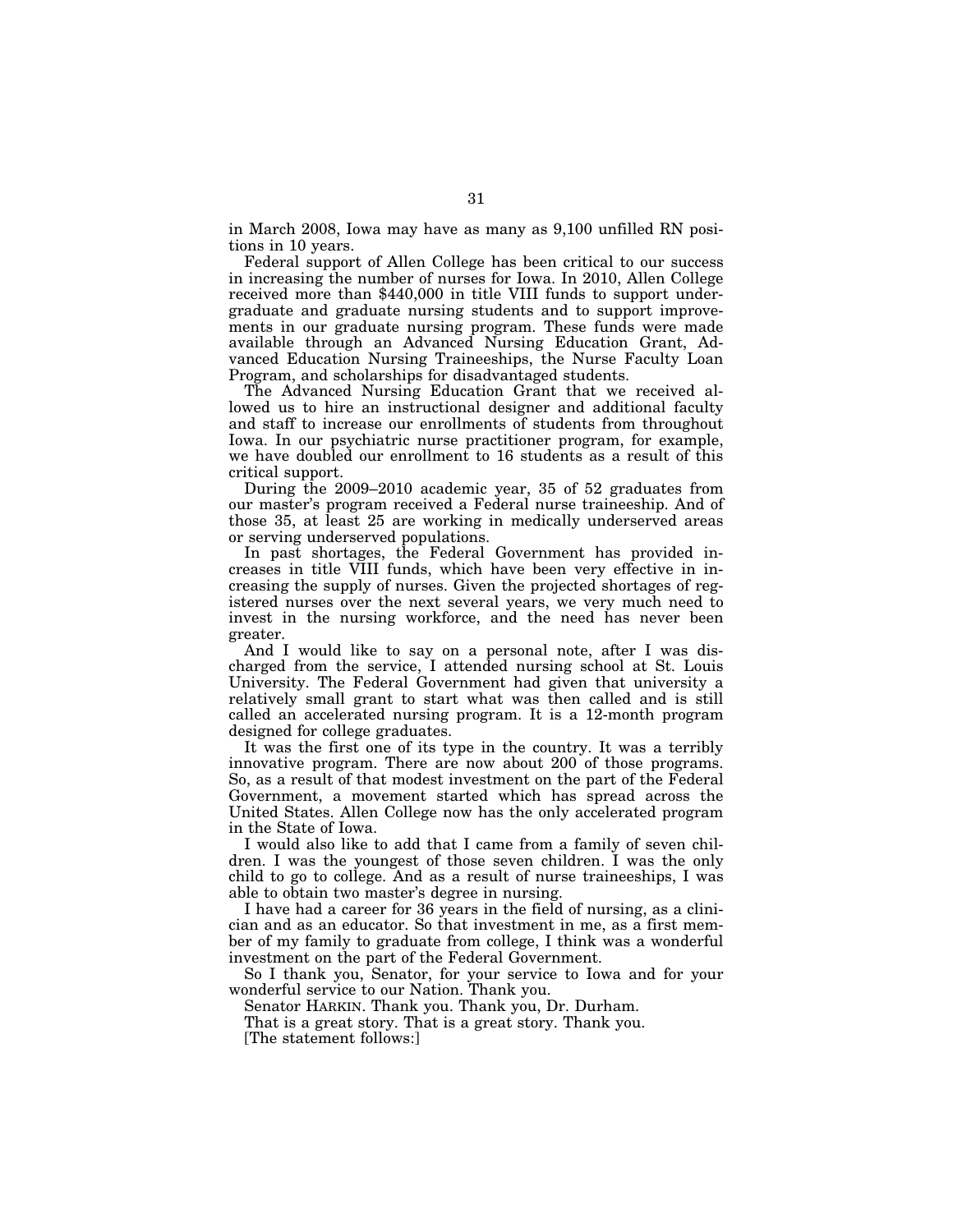#### PREPARED STATEMENT OF JERRY D. DURHAM

Allen College, with a history dating back to 1925, is a specialized, regionally ac-credited institution educating nurses and allied healthcare providers. About 95 percent of Allen College students are Iowa residents, and most remain in Iowa to work in healthcare following graduation. The College is authorized to confer two health sciences degrees and bachelor's (BSN), master's (MSN), and doctoral (DNP) degrees in nursing. More than 90 percent of Allen College's 500 students are studying for a nursing degree. Our nursing programs are designed to prepare students for licen-sure as registered nurses (RNs) or to advance their careers following licensure. Allen College is the only postsecondary institution in the Cedar Valley region pre-paring baccalaureate-level and advanced practice nurses. The more than 150 students enrolled in our MSN program are preparing for careers as nurse practitioners, educators, or leaders. Our nurse practitioner graduates play an increasingly critical role in delivering primary healthcare to Iowa's citizens, especially those in medically underserved areas, because of a decrease in the number of physicians choosing a primary care specialty.

Most (90 percent) of Allen College's students receive financial assistance in the form of scholarships, grants, and loans. Of students receiving financial assistance, 88 percent receive at least one type of Federal assistance. In addition, the majority of our students work full- or part-time in order to pay for the cost of their education. Many also have families to support. But even with this financial assistance and income from employment, the 2009–2010 average debt load of our undergraduate-degree graduates was about \$28,700 because loans (PLUS, Subsidized/Unsubsidized Stafford, Perkins, Alternative) account for the majority (72 percent) of financial aid.

Currently, RNs comprise the largest group of this Nation's health professionals. While the recession has reduced the shortage of RNs in Iowa and elsewhere, Bureau of Labor Statistics (BLS) analysts project that by 2018 more than 580,000 new jobs for RNs will be created. The BLS predicts that the number of nursing jobs will grow from 2.62 million in 2008 to 3.2 million in 2018, a 22 percent increase because of a growing demand for healthcare for aging Baby Boomers and the influx of new patients into the system as a result of healthcare reform. Because 458,000 nurses are predicted to retire in the next few years, the total number of available nursing jobs may grow to more than 1 million. In Iowa, a surge of nurse retirements is likely in the next decade, especially as the U.S. economy recovers, because 45 percent of Iowa's registered nurses are 49 years of age or older. According to a governor's task force report released in March 2008, Iowa had about 8 percent fewer nurses than were needed. This shortfall may increase to 27 percent in the next 10 years, or as many as 9,100 unfilled registered nurse positions (about 22 percent of Iowa's RN current workforce).

To meet the demand for registered nurses, Health Resource and Services Administration (HRSA) officials estimate the United States must graduate 90 percent more nurses from nursing programs. Because more than 60 percent of our Nation's nurse educators are 50 years of age or older, a probable shortage of nursing faculty is likely to result in fewer admissions to nursing programs. The American Association of Colleges of Nursing (AACN) recently reported that more than 50,000 qualified nursing applicants were turned away from baccalaureate and graduate nursing programs in 2009–2010 because of a shortage of nursing faculty, clinical sites, classroom space, clinical preceptors, and budget constraints.

Federal support of Allen College has been critical to Allen College's success in increasing the number of well-qualified staff nurses, nurse practitioners, nurse educators, and nurse leaders for Iowa. In fiscal year 2010 Allen College received more than \$440,000 in title VIII funds to support undergraduate and graduate nursing students and to support improvements in our graduate nursing program. These funds were made available through an advanced nursing education grant, advanced education nursing traineeships, the nurse faculty loan program, and scholarships for disadvantaged students. Our students rely upon this support to help them realize their career goals. The advanced nursing education grant that we received allowed us to hire an instructional designer and additional faculty and staff and to increase our enrollment of students throughout Iowa. In our psychiatric nurse practitioner program, for example, we have doubled our enrollment to 16 students as result of this support. During the 2009–10 academic year, 35 of the 52 graduates from our MSN program received Federal nurse traineeship support. Of those 35, at least 25 are working in medically underserved areas and/or serving underserved populations.

The Title VIII Nursing Workforce Development programs, as well as other Federal programs that provide financial aid, are critical to support students in completing their degree and making their future debt burden manageable—especially in the current recession. In past nurse shortages, the Federal Government has pro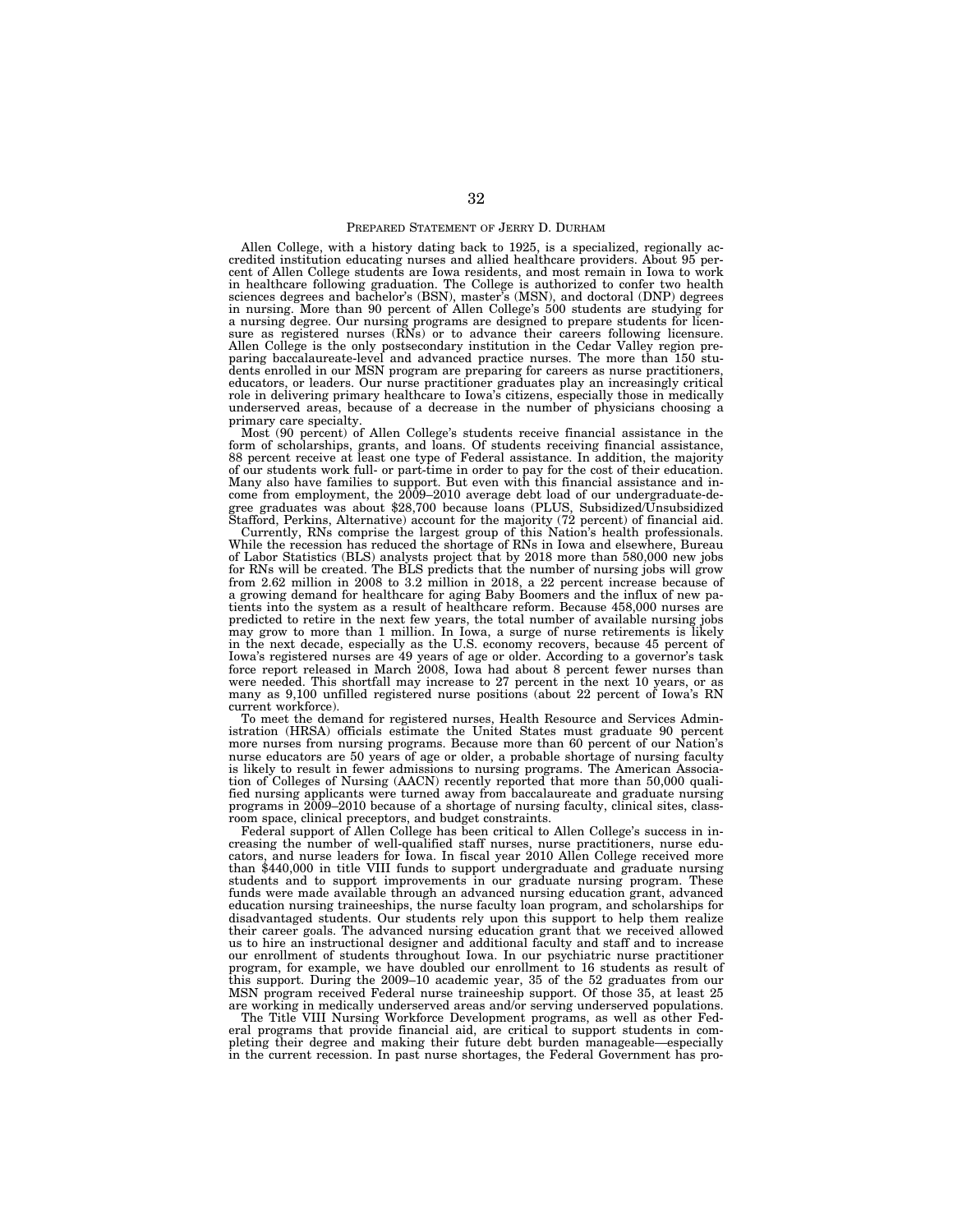vided increases in title VIII funds which have been effective in increasing the supply of nurses. Today, continued and increased support for the title VIII program is critically important to schools of nursing and their students if our Nation is to avert a shortage of well-prepared registered nurses. Because registered nurses comprise the largest number of healthcare professionals in our Nation, an adequate nursing workforce is critical to our Nation's future. Given the projected shortages of registered nurses over the next several years, the need invest in the nursing workforce has never been more crucial.

Senator HARKIN. Now we turn to Reverend Mark Anderson. Reverend Anderson, welcome and, again, please proceed.

# **STATEMENT OF MARK A. ANDERSON, ASSISTANT TO THE BISHOP, NORTHEASTERN IOWA SYNOD, EVANGELICAL LUTHERAN CHURCH IN AMERICA, WAVERLY, IOWA**

Reverend ANDERSON. Chairman Harkin, thank you for the invitation to testify today. I am anxious to describe the work of a unique joint venture.

Barnabas Uplift is an independent, not-for-profit corporation formed out of a partnership of the congregations in Iowa of the Evangelical Lutheran Church in America and its social service agency, Lutheran Services of Iowa. And also, the congregations of the Roman Catholic Archdiocese of Dubuque and its agency, Catholic Charities, also Muslim American Services and Iowans for Social and Economic Development. We are also assisted by friendly institutions, including Wartburg College and, of course, our community colleges.

I would like to describe all the aspects of Barnabas Uplift, but because of our limited time together, I will narrow my testimony to the Help4Health program. Senator, Hunger in America 2010 is the first research study to capture the significant connection between the recent economic downturn and the increased need for emergency food assistance.

This study reports that at least 40,000 people, including 16,000 children and almost 4,000 seniors, receive food assistance each year just through the Northeast Iowa Food Bank and its agencies. In other words, in Iowa, 1 in 8 individuals are experiencing some kind of food insecurity, meaning they lack consistent access to adequate amounts of nutritious food.

Barnabas Uplift is second to none in its appreciation for food banks and community meals. But handouts and soup kitchens can only address the symptoms of hunger, not the root cause. Why are people hungry? It is not because there is a food shortage. It is because they cannot afford to buy their own food or food for the children.

We cannot end hunger until we end poverty. One of the ways Barnabas Uplift fights poverty is by removing the barriers to job training and placement for the poor, with a special emphasis on outreach to the rural poor. Our outreach strategy, of course, includes utilizing the social service providers ISED and LSI, Catholic Charities, and MAS, to invite their existing clients to apply for the program.

However, it also, and more interestingly, uses pastors and priests and Imams to ask their flocks to seek out members, children, grandchildren, neighbors, students, anyone in the community who needs a boost up the ladder of success. Once a potential client has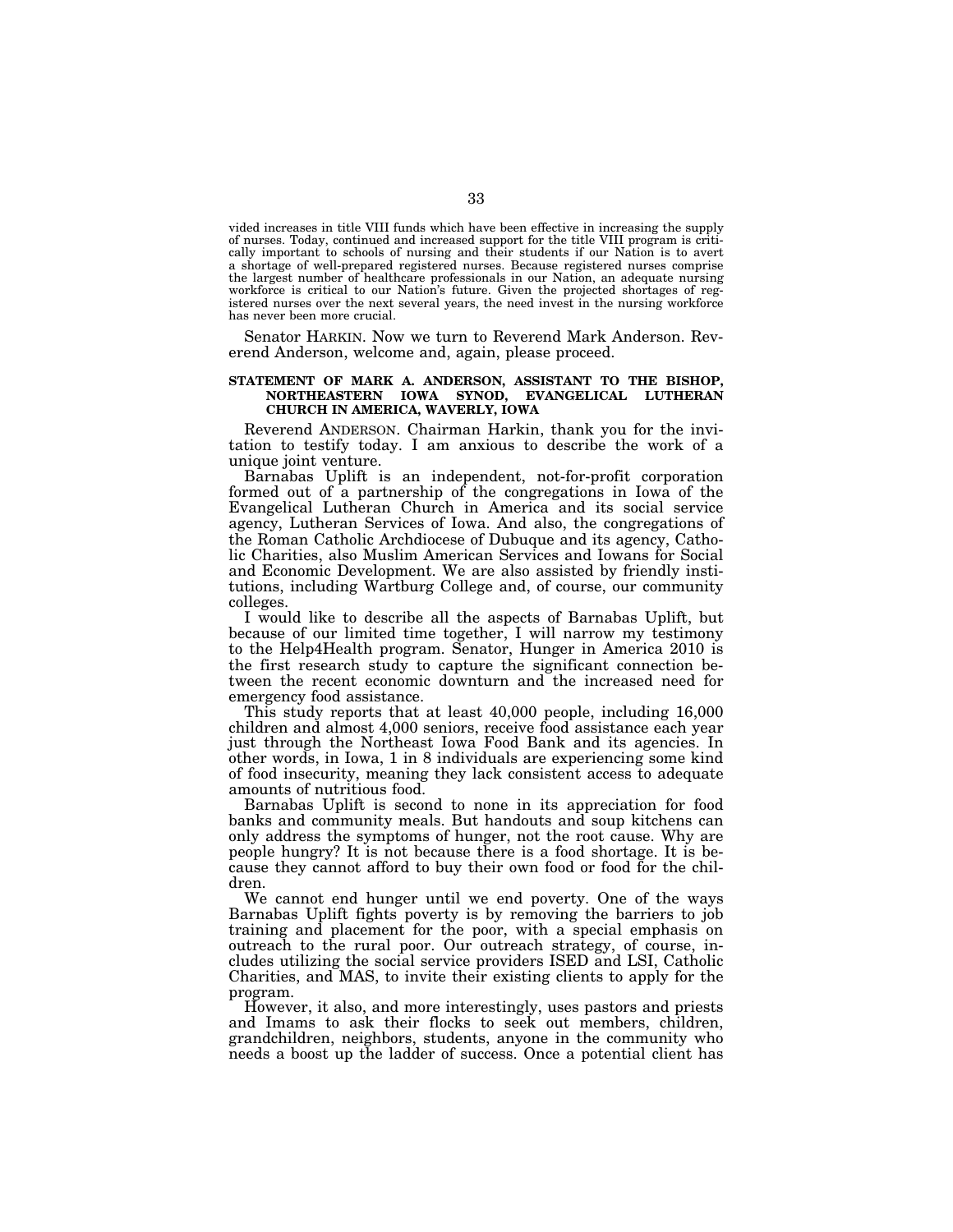been screened, they are invited to be trained as a certified nurse's aide.

In our metropolitan areas, the students are given a scholarship to attend one of our fine community colleges. But in rural areas, a teacher is brought to town, and classes are held in church basements and nursing homes and community education centers.

In some communities, church members provide childcare and even a meal for the student and the whole student's family so class can go on into the evening. Staff people that we call coaches work alongside the instructor to support and encourage the student all the way through to completion.

The program's independent interim evaluation documents that already our outreach strategy was successful in recruiting 187 percent of our goal. To date,  $122$  students have successfully completed the training.

Senator, of those 122 who completed the program, 95.9 percent have been successfully placed in a job in the healthcare industry. That means 117 Iowa households that once existed at or near poverty level now have a regular income.

Serving as a CNA is both physically and emotionally challenging. But many nursing homes and hospitals reward competent CNAs with tuition reimbursement for those who wish to continue their studies to become LPNs or RNs. So we see the CNA training as not a first job, but the first step into a meaningful career.

The Federal Government has made a small financial investment in the Help4Health program through a Federal allocation, sometimes called an earmark, which you, Senator Harkin, helped us to secure. Thank you.

Since the classroom, the space, the meals, the daycare, the graduation parties, mentoring, outreach, and much more are all donated by the community and by the church, there is only a small administrative cost above approximately \$700 tuition per student. This is what the earmark pays for, tuition and some administration.

So just imagine for about \$700, a household can be made independent from monthly support checks from the Government. These funds not only help the families, but they also provide desperately needed workers to care for our sick and our elderly and transform households from taxpayer supported to being taxpayers themselves.

And of course, the smaller the community, the larger the impact. For example, if you can imagine 10 households in a place like Oelwein moved from being unemployed to gainfully employed, that is a big difference for the families. It is a big difference for the whole community.

Seven hundred dollar tuition is often an investment that pays for itself in a matter of weeks. Unfortunately, the media sometimes portrays earmarks as free money to be frittered away. The reality is so much different.

The good stewardship of this public money is continually monitored, including goals and timelines to meet and regular reports to submit, even onsite inspections. Every penny must be accounted for, and every obligation met.

Senator, you should know that in communities—Iowa Falls, Radcliffe, and now Postville—individual donors are so inspired by the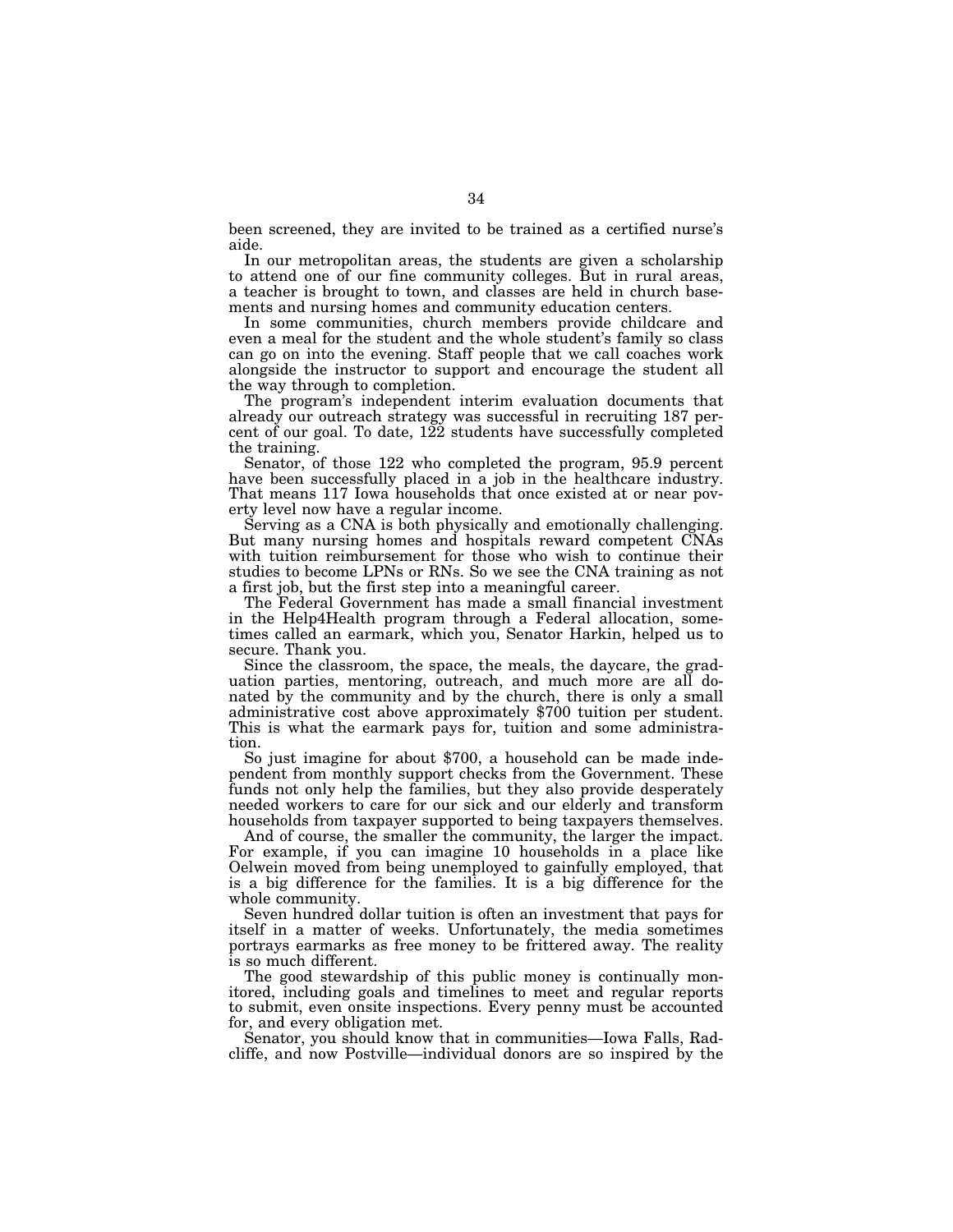Federal Government's support and by your leadership that they are personally financing the program out of their own pockets. On the other hand, because the allocation your office helped us to get to continue this work did not pass the House in the omnibus bill, for many cities, particularly our larger cities and our hardest to reach students, this program is soon going to come to an end.

Thank you, Senator, for this opportunity to testify and for you walking with the poorest members of our society.

Senator HARKIN. Thank you very much, Reverend Anderson. [The statement follows:]

#### PREPARED STATEMENT OF REV. MARK A. ANDERSON

Chairman Harkin, thank you for the invitation to testify today. I am anxious to describe for you the work of a unique new joint venture. ''Barnabas Uplift'' is an independent, not-for-profit corporation formed out of a partnership of the churches in Iowa of the Evangelical Lutheran Church in America and its social service agency, Lutheran Services in Iowa (LSI); the Roman Catholic Archdiocese of Dubuque and its agency, Catholic Charities; Muslim American Services; and Iowans for Social and Economic Development (ISED). We are also assisted by friendly institutions including Wartburg College, and our community colleges.

I would like to describe all aspects of Barnabas Uplift but, because of our limited time together, I will narrow my remarks to the ''Help4Health'' Program. Senator, "Hunger In America 2010" is the first research study to capture the significant connection between the recent economic downturn and an increased need for emergency food assistance. This study released by Feeding America, the Nation's largest domestic hunger-relief organization, reports that at least 40,000 people, including more than 16,000 children and almost 4,000 seniors, receive food assistance each year just through the Northeast Iowa Food Bank and its member agencies. In Iowa, 1 in 8 individuals are experiencing food insecurity, meaning that they lack consistent access to adequate amounts of nutritious food.

Barnabas Uplift is second to none in its appreciation for food banks and community meals. But handouts and soup kitchens can only address the symptoms of hunger and not the root cause. Why are people hungry? It is not because there is a food shortage. It is because they cannot afford to buy food. We cannot end hunger until we end poverty. One of the ways Barnabas Uplift fights poverty is by removing the barriers to job training and placement for the poor with a special emphasis on outreach to the rural poor. Our outreach strategy, of course, includes utilizing the social service providers at ISED, LSI and Catholic Charities to invite their existing clients to apply for this program. However, it also uses pastors, priests, and imams to ask their flocks to seek out members, children, grandchildren, neighbors, students, anyone in the community who needs a boost up the ladder of success. Once a potential client has been screened, they are invited to be trained as Certified Nursing Aids (CNA). In our metropolitan areas, the students are simply given a scholarship to attend one of our fine community colleges. In rural areas, a teacher is brought to the town and classes are held in church basements, nursing homes, and community education centers. In some communities, church members provide childcare and even a meal for the student and the student's whole family so class can continue into the evening. Staff people we call ''coaches'' work along side the instructor to support and encourage the student through to completion.

The program's independent interim evaluation documents that already our outreach strategy was successful in recruiting 187 percent of our goal. To date, 122 stu-dents have successfully completed the training. Senator, of those 122 who completed the program, 95.9 percent have been successfully placed in a job in the healthcare industry. That means 117 Iowa households that existed at or near poverty level now have a regular income. Serving as a CNA is both physically and emotionally challenging, but many nursing homes and hospitals reward competent CNAs with tuition reimbursement for those who wish to continue their studies to become LPNs or even RNs. So, we see the CNA training as not a first job but a first step in a career.

The Federal Government has made a small financial investment in the Help4Health program through a Federal allocation sometimes called an ''earmark'' which you, Senator Harkin, helped us to secure. Since the classroom space, meals, daycare, graduation parties, mentoring, outreach, and much more are all donated by the community, there is only a small administrative cost above the approximately \$700 tuition per student. This is what the "earmark" pays for, tuition and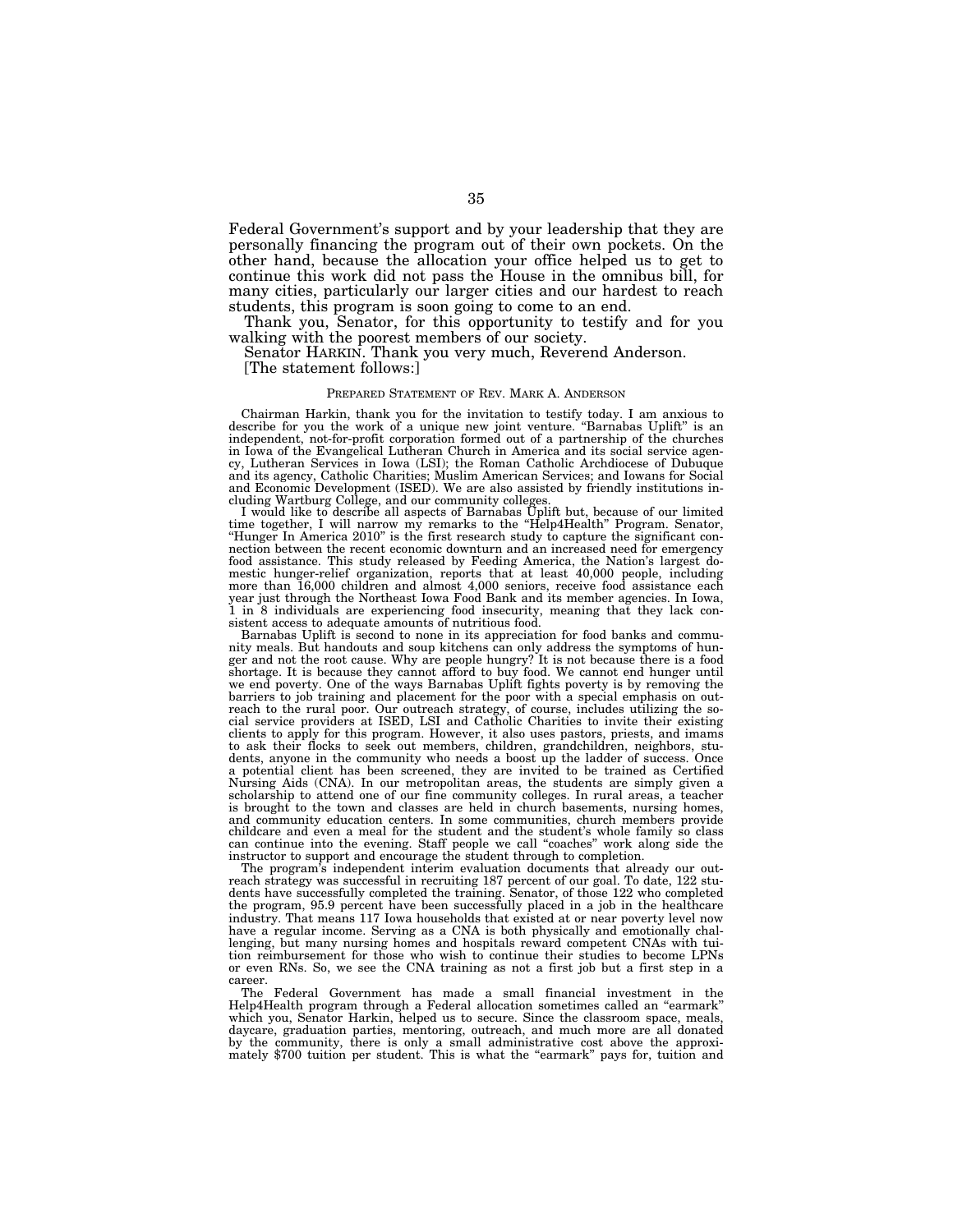some administration. Just imagine, for about \$700 a household can be made independent of monthly support checks from the Government. These funds not only help these families but also provide desperately needed workers to care for the sick and elderly, and transform households from taxpayer-supported to being taxpayers. Of course, the smaller the community the larger the impact, for example, if we can help 10 people in Oelwein move from unemployed to gainfully employed, that makes a big difference for both the families and community. This is often an investment that pays for itself in a matter of weeks.

Unfortunately, the media has sometimes portrayed these "earmarks" as free money frittered away. The reality is much different. The good stewardship of this public money is continually monitored including goals and timelines to meet, regular reports to submit and even inspections. Each and every penny must be accounted for and every obligation met.

Senator, you should know that in the communities of Iowa Falls, Radcliffe and now Postville, individual donors are so inspired by the Federal Government's support they are personally financing the program in their own communities out of their own pockets. On the other hand, because the allocation your office helped us with to continue this work did not pass the house in the omnibus bill, for many cities this program will soon come to an end.

Senator HARKIN. And now, Jonathan Keniston. Welcome. I read your testimony, and it is very profound. Please proceed.

# **STATEMENT OF JONATHAN KENISTON, STUDENT, HAWKEYE COMMU-NITY COLLEGE, WATERLOO, IOWA**

Mr. KENISTON. Thank you, Senator, for the opportunity to speak today.

Hello. My name is Jonathan Keniston. I am a 31-year-old student currently attending Hawkeye Community College in Waterloo, Iowa.

I am here today because I was asked to tell you a little bit about my life experiences and how the Pell grant has aided in my educational journey and success. First, I would like to tell you a little bit about myself.

I was born and raised in Waterloo, Iowa, and have lived here for most of my life. After graduating from East High School, I enlisted in the United States Air Force, where I was trained as a munitions specialist and a military policeman. My service to our country was an unforgettable experience that took me around the world and was instrumental in providing the foundational skills and values that have guided my life since then.

Following my enlistment, I returned home to Waterloo in the summer of 2001. After only being home for a month, a friend and I were driving home when we were struck head on by a drunk driver traveling at 75 miles an hour, causing serious injury to me and taking the life of a childhood friend.

After being released from the hospital, I had to go through physical rehabilitation. Five months into therapy, I was rear-ended by another drunk driver, causing more injuries, forcing me to start the rehabilitation process all over again. The time I spent in physical therapy prompted my initial interest in the medical field, and from there, the desire continued to grow.

In the fall of 2002, I met my beautiful wife, Emily. Not wasting any time, we were married 2 years later in the fall of 2004. Shortly after getting married, we were overjoyed by the arrival of our first child, a little girl named Ellie Jo, who is now 5 years old and daddy's little girl. This was the best time in my life, newly married and becoming a new father to a precious little girl.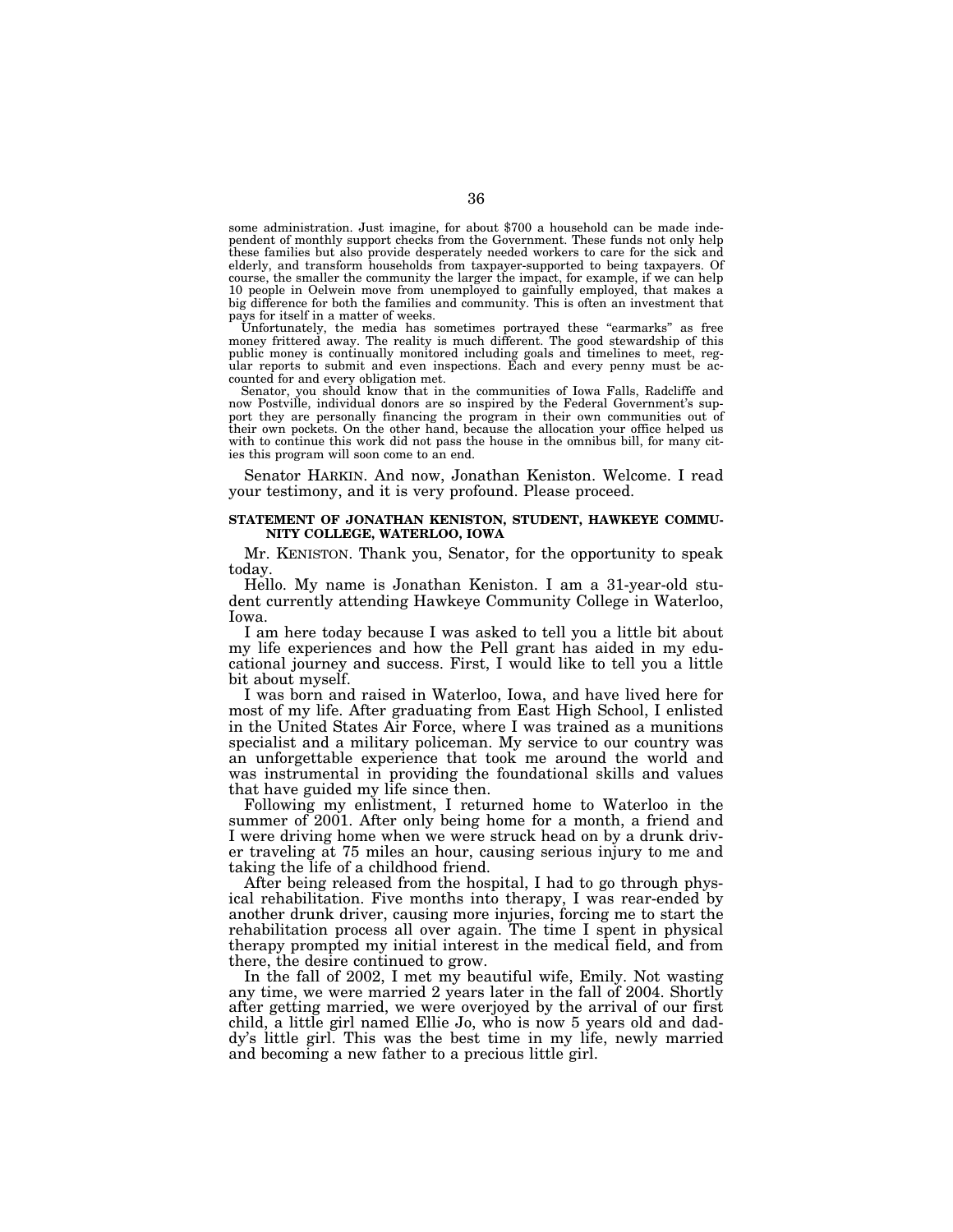Feeling like I was on top of the world and enjoying my new career as a realtor in the Cedar Valley, I realized how quickly things can change in life with my father's unexpected failing health. He was diagnosed with congestive heart failure. Throughout the next year, he struggled through a brain hemorrhage, leading to multiple seizures resulting in a brain aneurysm ending his battle with heart disease.

While dealing with this great despair of losing my father, these emotions were overshadowed by the news of expecting our first son, who bears my father's middle name, Austin James, who is now 3 years old. Last, but not least, 17 months later, our family grew once again with the addition of our youngest child, Ian Scott, who is now 2 years old.

My experience with rehabilitation following the car accidents, the events and complications of my father's disease, and the wonderful experience of the births of my three children, a new desire was growing in my heart to redirect my career toward the medical field. After selling real estate for several years in the Cedar Valley, I wanted a healthier, more stable lifestyle for my family with a brighter financial future that only higher education could provide.

With numerous responsibilities at this point in my life and changing careers, enduring the financial struggles of achieving a higher education seemed almost unattainable and frightening, to say the least. Researching tuition and the cost of living for my family, the actual expense of college grew exponentially.

With the help of Pell grants and financial aid, we were able to make our decision that I was going to attend Hawkeye Community College in the fall of 2009. Committing to school, my wife and I were faced with several critical financial decisions, beginning with restructuring our lifestyle, selling our home for a more affordable one, and trading our vehicle in for a smaller, more fuel-efficient model.

Walking through the doors on the first day of school, I felt nervous and out of place. But I viewed school as my new job, with the attitude of ''failure is not an option.'' Jumping in head first, I registered and completed a total of 34 credit hours my first year at college.

After achieving a 4.0 GPA, I was placed on the dean's list, was awarded a scholarship this spring, and given an invitation to the Phi Theta Kappa honor society. In addition, I have been accepted into the radiography program at Allen College in Waterloo, starting this fall following May graduation.

The Pell grants have helped me attend school full time, including attending classes over both Christmas breaks and last summer, covering the majority of the average full-time tuition cost. The Pell grants provided me with the financial ability to worry less about the cost of college, permitting me to focus on my academics and allowing me to enroll in additional classes every semester, enabling me to graduate sooner.

The money that I have received from the Pell grant program has lessened my fears of leaving college only with student loans and no degree. These funds make the dreams of obtaining a college degree more realistic, even with the cost of higher education continuously increasing. With both my wife and I currently taking advantage of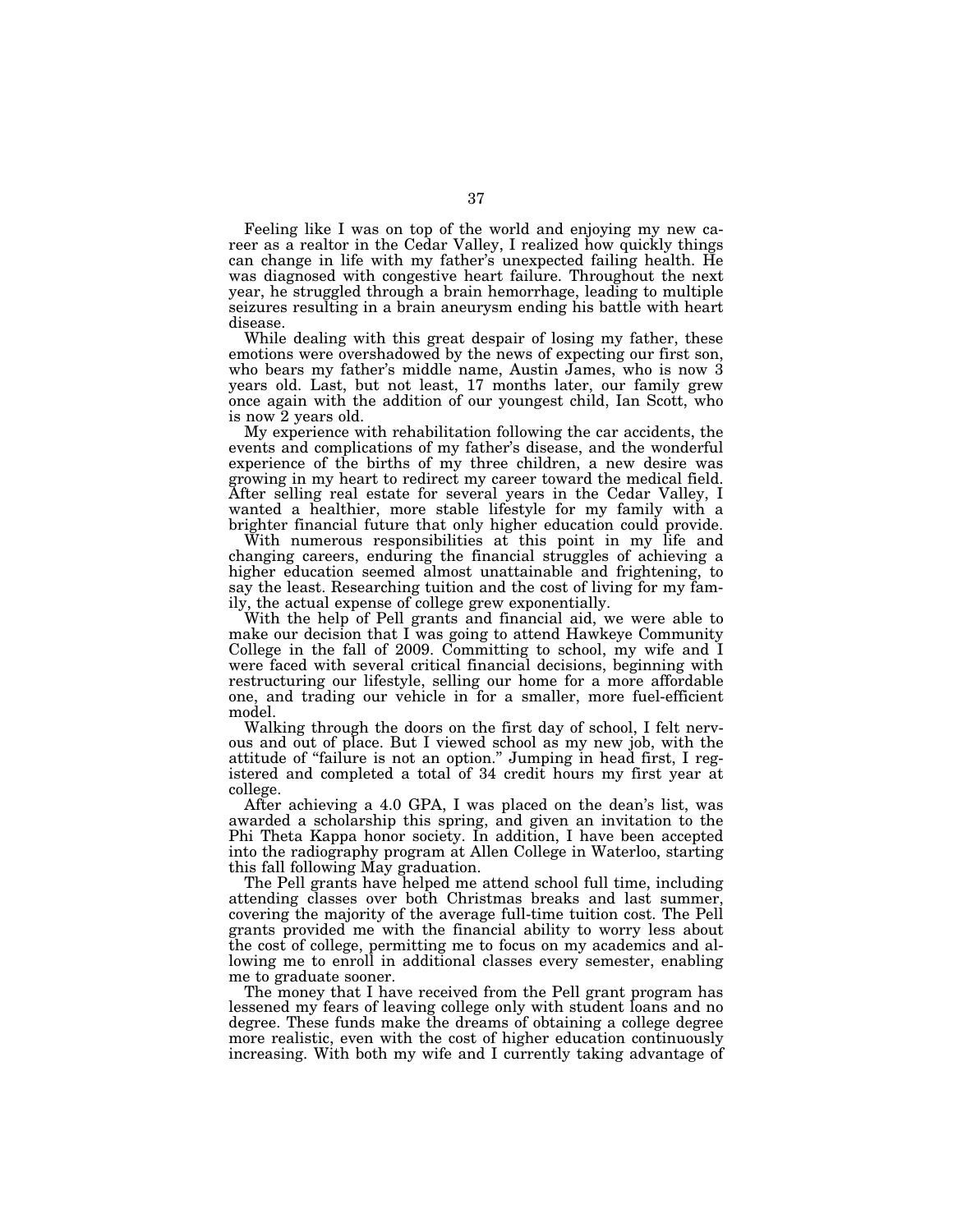the Pell grants, it has relieved an enormous financial burden off of our family, making it possible for my wife to pursue a career as a dental hygienist.

My future plans and goals are to graduate from the radiography program at Allen College and then attend the University of Iowa to seek a bachelor's degree in radiation science and enter a master's degree program. I have proven myself through adversity and challenges in my past to get to this point in my life and will continue to press forward toward my goals and aspirations.

If the Pell grant program funding is cut dramatically, coupled with the rising costs of tuition, I feel that my college educational goals will be driven further out of my financial grasp. The reduction in Pell funding would also restrict my family by allowing only one of us to attend college part time, greatly extending our time spent in college and limiting my financial ability to support my family and further my educational goals in completing my bachelor's and master's degree.

Thank you very much for your time.

Senator HARKIN. Thank you, Jonathan. Great story. Congratulations.

[The statement follows:]

# PREPARED STATEMENT OF JONATHAN KENISTON

Hello, my name is Jonathan Keniston. I am a 31-year-old student currently at-tending Hawkeye Community College in Waterloo, Iowa. I am here today because I was asked to tell you a little about my life experiences and how the Pell grant has aided in my educational journey and success. First, I would like to tell you a little about myself. I was born and raised in Waterloo, Iowa, and have lived here for most of my life. After graduating from East High School, I enlisted in the United States Air Force where I was trained as a munitions specialist and military policeman. My service to our country was an unforgettable experience that took me around the world and was instrumental in providing the foundational skills and values that have guided my life since then. Following my enlistment, I returned home to Waterloo in the summer of 2001. After only being home for a month, a friend and I were driving home when we were struck head-on by a drunken driver traveling at 75 miles per hour causing serious injuring to me and taking the life of a childhood friend. After being released from the hospital, I had to go through physical rehabilitation. Five months into therapy, I was rear-ended by another drunken driver, causing more injuries which forced me to start the rehabilitation process all over again. The time I spent in physical therapy prompted my initial interest in the medical field and from there the desire continued to grow.

In the fall of 2002, I met my beautiful wife, Emily. Not wasting any time, we were married 2 years later in the fall of 2004. Shortly after getting married, we were overjoyed by the arrival of our first child, a little girl named, Ellie Jo, who is now 5 years old and daddy's little girl. This was the best time in my life, newly married and becoming a new father to a precious little girl. Feeling like I was on top of the world and enjoying my new career as a Realtor in the Cedar Valley, I realized how quickly things can change in life with my father's unexpected failing health. He was diagnosed with congestive heart failure. Throughout the next year, he struggled through a brain hemorrhage leading to multiple seizures resulting in a brain aneurysm ending his battle with heart disease. While dealing with the great despair of losing my father, these emotions were overshadowed by the news of expecting our first son who bears my father's middle name—Austin James, who is now 3 years old. Last, but not least, 17 months later, our family grew once again, with the addition of our youngest child, Ian Scott, who is now 2 years old.

My experience with rehabilitation following the car accidents, the events and complications of my father's disease, and the wonderful experience of the births of my three children, a new desire was growing in my heart to redirect my career toward the medical field. After selling real estate for several years in the Cedar Valley, I wanted a healthier more stable lifestyle for my family with a brighter financial future that only higher education could provide. With numerous responsibilities at this point in my life and changing careers, enduring the financial struggles of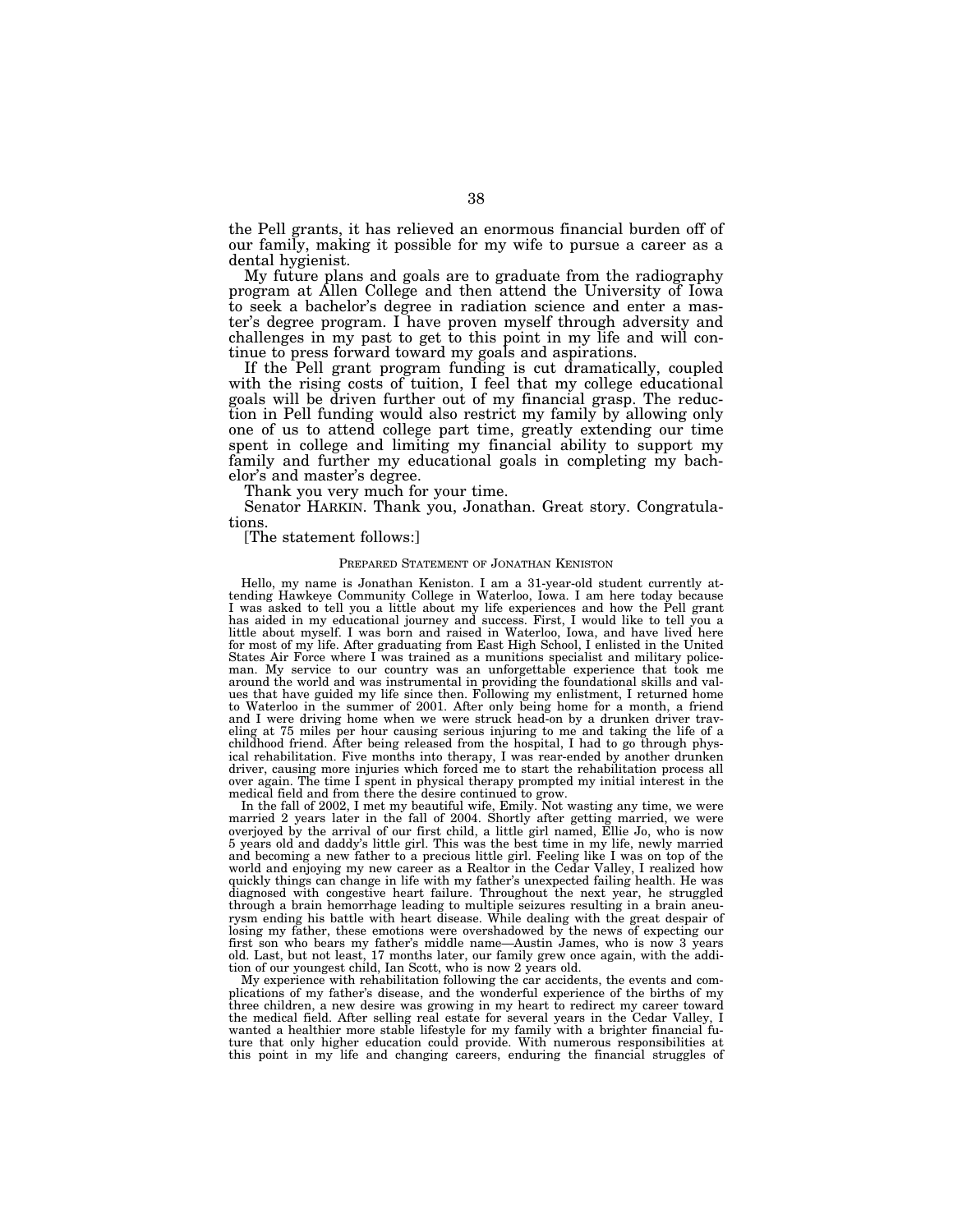achieving higher education seemed almost unobtainable and frightening—to say the least. Researching tuition and the cost of living for my family, the actual expense of college grew exponentially. With the help of Pell grants and financial aid, we were able to make our decision that I was going to attend Hawkeye Community College in the fall of 2009. Committing to school, my wife and I were faced with several critical financial decisions beginning with restructuring our lifestyle, selling our home for a more affordable one and trading our vehicle in for a smaller more fuelefficient model.

Walking through the doors on the first day of school, I felt nervous and out of place, but I viewed school as my new job with the attitude of—failure is not an option. Jumping in head first, I registered and completed a total of 34 credit hours my first year at college. After achieving a 4.0 GPA, I was placed on the Dean's List, was awarded a scholarship this spring, and given an invitation to the Phi Theta Kappa Honor's Society. In addition, I have been accepted into the Radiography program at Allen College in Waterloo, starting this fall following May graduation. The Pell grants have helped me attend school full-time including attending classes over both Christmas breaks and last summer covering the majority of the average fulltime tuition cost. The Pell grants provided me with the financial ability to worry less about the cost of college—permitting me to focus on my academics and allowing me to enroll in additional classes every semester enabling me to graduate sooner. The money that I have received from the Pell grant program has lessened my fears of leaving college with only student loans and no degree. These funds make the dreams of obtaining a college degree more realistic even with the cost of higher education continuously increasing. With both my wife and I currently taking advantage of Pell grants, it has relieved an enormous financial burden off our family making it possible for my wife to pursue a career as a dental hygienist.

My future plans and goals are to graduate from the radiography program at Allen College, and then attend The University of Iowa to seek a bachelor's degree in radiation science, and enter a master's degree program. I have proven myself through adversity and challenges in my past to get to this point in my life and I will continue to press forward toward my goals and aspirations. If the Pell grant program funding is cut dramatically, coupled with the rising cost of tuition, I feel that my college educational goals will be driven further out of my financial grasp. The reduction in Pell funding would also restrict my family by allowing only one of us to attend college part-time, greatly extending our time spent in college, and limiting my financial ability to support my family and further my educational goals in completing my bachelor's and master's degrees. Thank you.

Senator HARKIN. Well, I think all of us now can see from the testimony of all these witnesses that there are profound effects on what we do in Washington and how we shepherd and dispense with our taxpayers' dollars. And so, as I said in my opening statement, the deficits we have are unsustainable. We all know that.

Now we do have to bring them under control. But in doing so, as I said at the beginning, we have to be careful that we don't eat our seed corn, as we like to say in Iowa, and that we don't just say, well, we will just push it off on the backs of our most vulnerable. Well, they don't have a lot of money. They don't have powerful lobbyists in Washington.

But they rely upon good people like all of you here to give them hope and to give them opportunity and to make sure that the other Jonathan Kenistons out there and the other ones that you mentioned, Dr. Allen—I forgot her name—the young woman you mentioned who is a chemistry student now?

Dr. ALLEN. Yes. Reygan Freeney, on our staff now, faculty.

Senator HARKIN. To make sure that we know there are more out there like her and like Jonathan and others, and we have just got to make sure that we don't leave them behind and that we make sure that they have every opportunity to succeed. And so, that is really the purpose of this hearing and other hearings I will be having on this subject is to make the record on that and to show that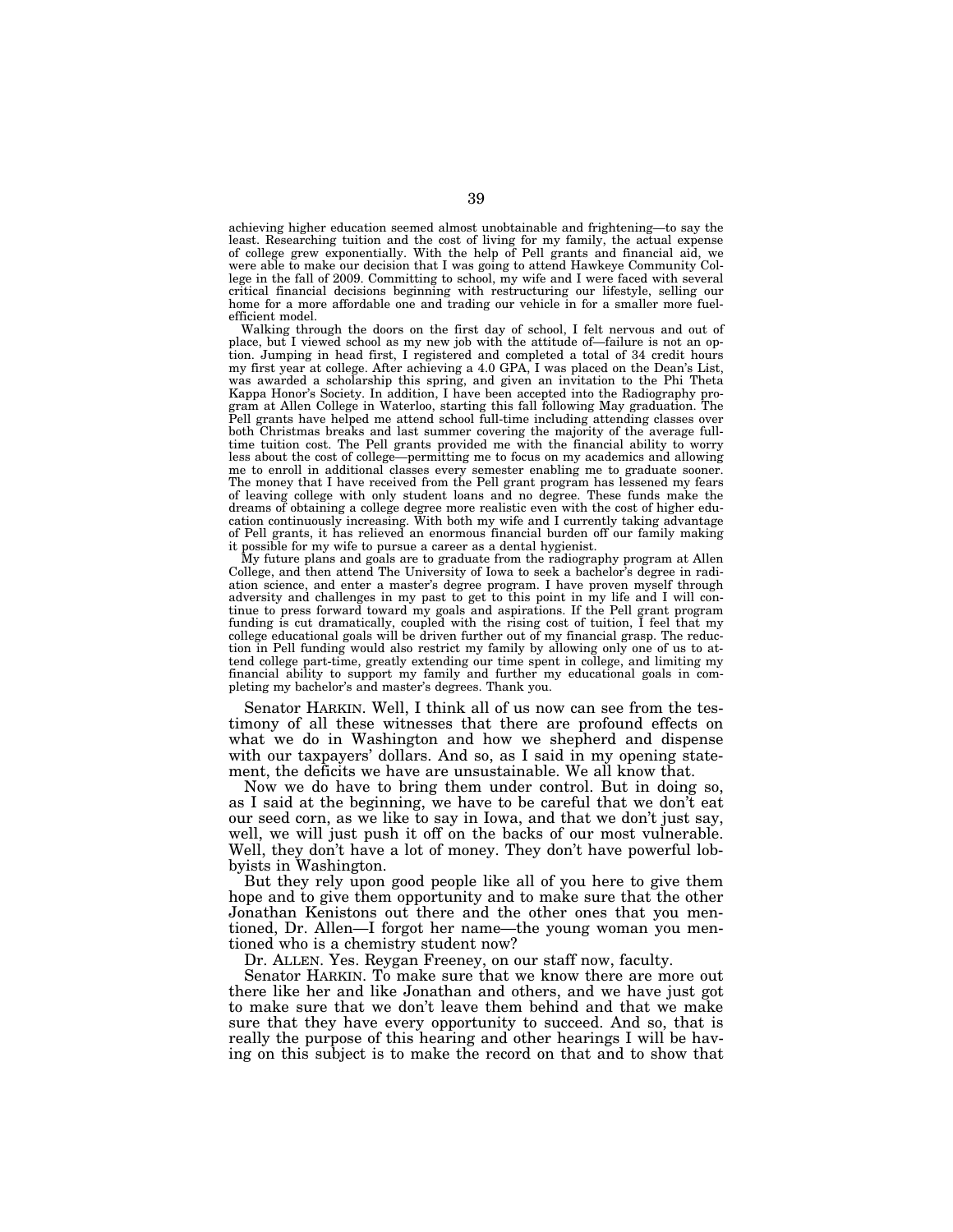we have people out there that need some assistance, that need maybe just a little boost up—Head Start, a Pell grant.

A person on disability needs to make sure that their case is heard right away. I know you don't do disability in your office, but as an example of that. Or as you said, someone who is on SSI, and they don't have anything. Can they afford to wait 1 month or 2 months? They can't afford-

Mr. NELSON. No, they can't.

Senator HARKIN [continuing]. To do that. So we have an obligation to meet, and we are going to do everything we can to meet that obligation.

Now I said that my staff had passed out some cards, and I have staff around here. Now would be a good time if you have questions to pass them in and give them to her, and I will try to get to those questions as many as I can.

Dr. Allen, let me just start kind of a round of questions with you. By law, the Federal Government must by February 1, if I am not mistaken, must make known what the Pell grant awards will be for the next school year so that colleges can plan on it. And so, by law, the Department of Education, I think, just in the last week, if I am not mistaken, sent out to the colleges what those awards would be so that Dr. Allen and our other college presidents—I am sure you, too, Dr. Durham—can look at that and say, okay, here is basically what we can expect from the Pell grant program.

Now, by law, we have to do that, and it makes sense for planning purposes. Now we have the funding bill in the Congress right now that will be up in March, and some of the proposals are to make drastic cuts in that, which then would reduce the amount of money in the Pell grant program.

Dr. Allen, what would that do to you and the university? Right now, you are planning. You have got that from the Department of Education. So now you are starting to plan ahead for that. What happens if in March that all of a sudden that is cut by 24 percent, and then we don't know if that is going to hold. It bounces back and forth and back and forth. Just what is the impact on you and I of that kind of a process and the possibility of a 24 percent cut from what you have already been told you are getting?

Dr. ALLEN. Senator Harkin, let me first answer in the context of the university, but maybe more importantly, on the context of the student. From the university's point of view, it clearly challenges our financial aid office who works very hard, diligently to put together financial packages, including the Pell grant, including private scholarships, loans. And so, if this would change by that magnitude, it would destroy kind of the interconnections there in terms of what we could offer.

Now that would then force us to reconsider issues such as our set-aside percentage, which is about 18 percent. Would that have to go up? If so, from the university's perspective, it would create a lot of challenges. And quite honestly, I think it could affect our enrollment.

But more importantly, what does it do for the student?

Senator HARKIN. Student, yes.

Dr. ALLEN. Because the families are trying to plan for next year, and we are partly guilty of this ourselves at the university. We still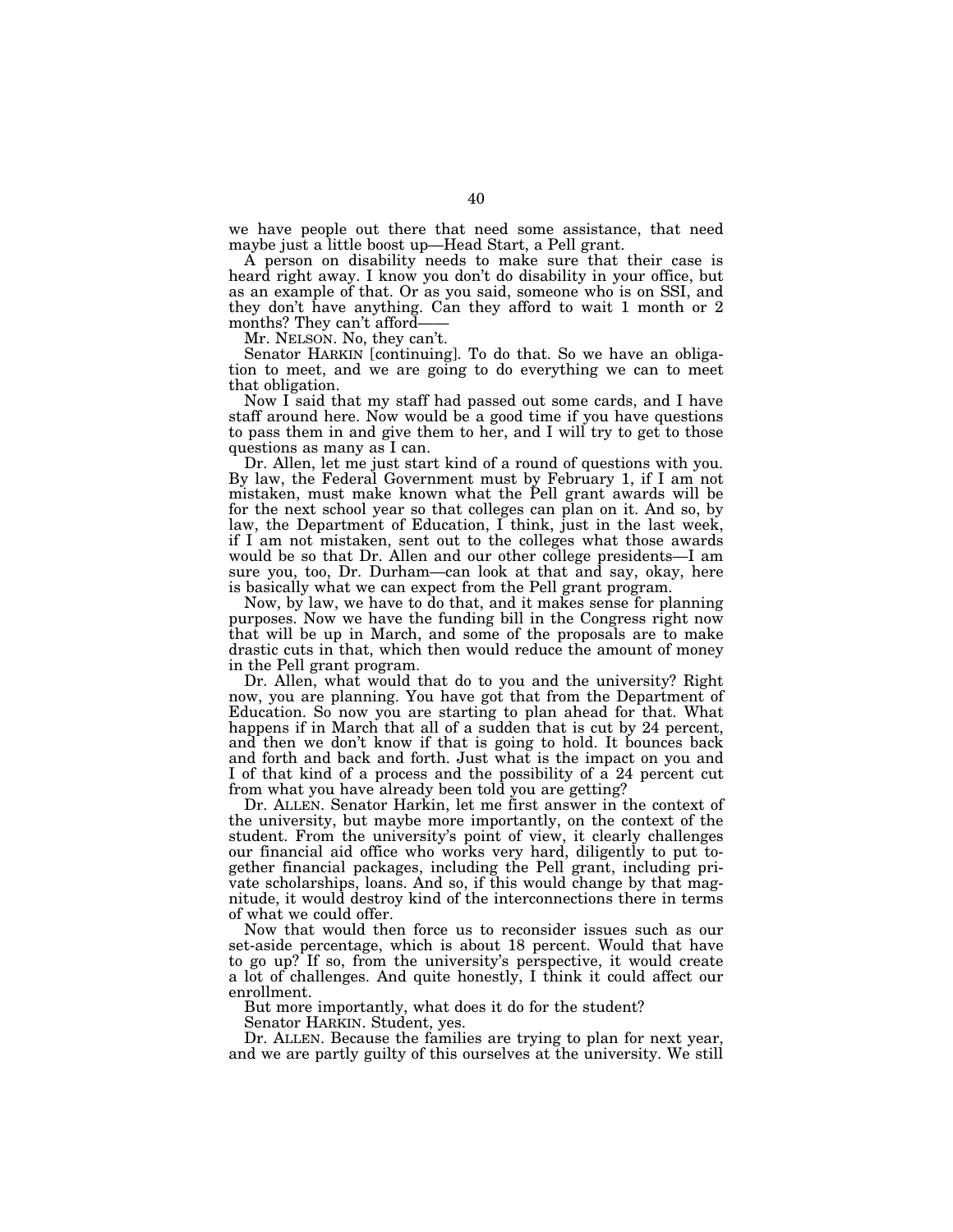have not decided on the tuition level for next year. But for the families who are trying to budget for next year, this would change that late in the year. It would create a tremendous challenge for them.

The students will probably have to find additional opportunities to work on campus or off campus. They may have to delay their education. But the other thing that happens here, and I didn't talk about this much, it affects, I think, the success of our students because if they get less money from the Pell grant, they work more hours, less time for study. And so, it is simply a cascading effect on not only accessibility, but also on success of the students.

Senator HARKIN. Mm-hmm. Dr. Allen, you mentioned a couple of people in your testimony. One you mentioned was Danielle Stuck? Dr. ALLEN. Yes.

Senator HARKIN. A Pell grant recipient. She is a junior. What you didn't tell us is that she was valedictorian of her class of 312, carries a perfect 4.0 grade point average, and is a member of the honors program. And this is someone who is, I guess, again relying upon a Pell grant?

Dr. ALLEN. That is correct.

Senator HARKIN. Is she here?

Dr. ALLEN. Danielle, I am not sure she is. But if she is, I hope she does stand up.

Senator HARKIN. Danielle Stuck is—well, maybe—

Dr. ALLEN. She is probably studying.

Senator HARKIN. Yes, with a 4.0 grade point average, she probably is. Doesn't have time for this.

But it is just again-

Dr. ALLEN. But let me add to your comment, Senator.

Senator HARKIN. Yes.

Dr. ALLEN. The reason we didn't put all that in there, when she provided us the information, she did not tell us about that valedictorian. She was focused on what she was able to gain from the Pell grant and did not brag about her accomplishments. We had to get permission to even state the 4.0 grade point average because of obvious confidentiality issues.

So all this came out after the fact, and so that is why I said it would be a great loss if we couldn't have her this—give her this opportunity to get an education.

Senator HARKIN. And she has no parental support?

Dr. ALLEN. No.

Senator HARKIN. As I understand, whatsoever?

Dr. ALLEN. That is correct.

Senator HARKIN. Senator Dotzler, you chair important committees in the State senate. You did mention the WIA program. You went on quite a bit about the WIA and the support that we have for the dislocated worker program.

Now under the American Reinvestment and Recovery Act, socalled stimulus, there was—Iowa received another \$10 million through the dislocated worker program and then another \$9 million—oh, I am sorry. There was \$9 million that came in under the Recovery and Investment Act and \$10 million for dislocated workers. So, again, these helped, as I understand, train displaced workers for employment in new fields, temporary jobs, cleaning up and recovery efforts in the wake of flooding, tornadoes.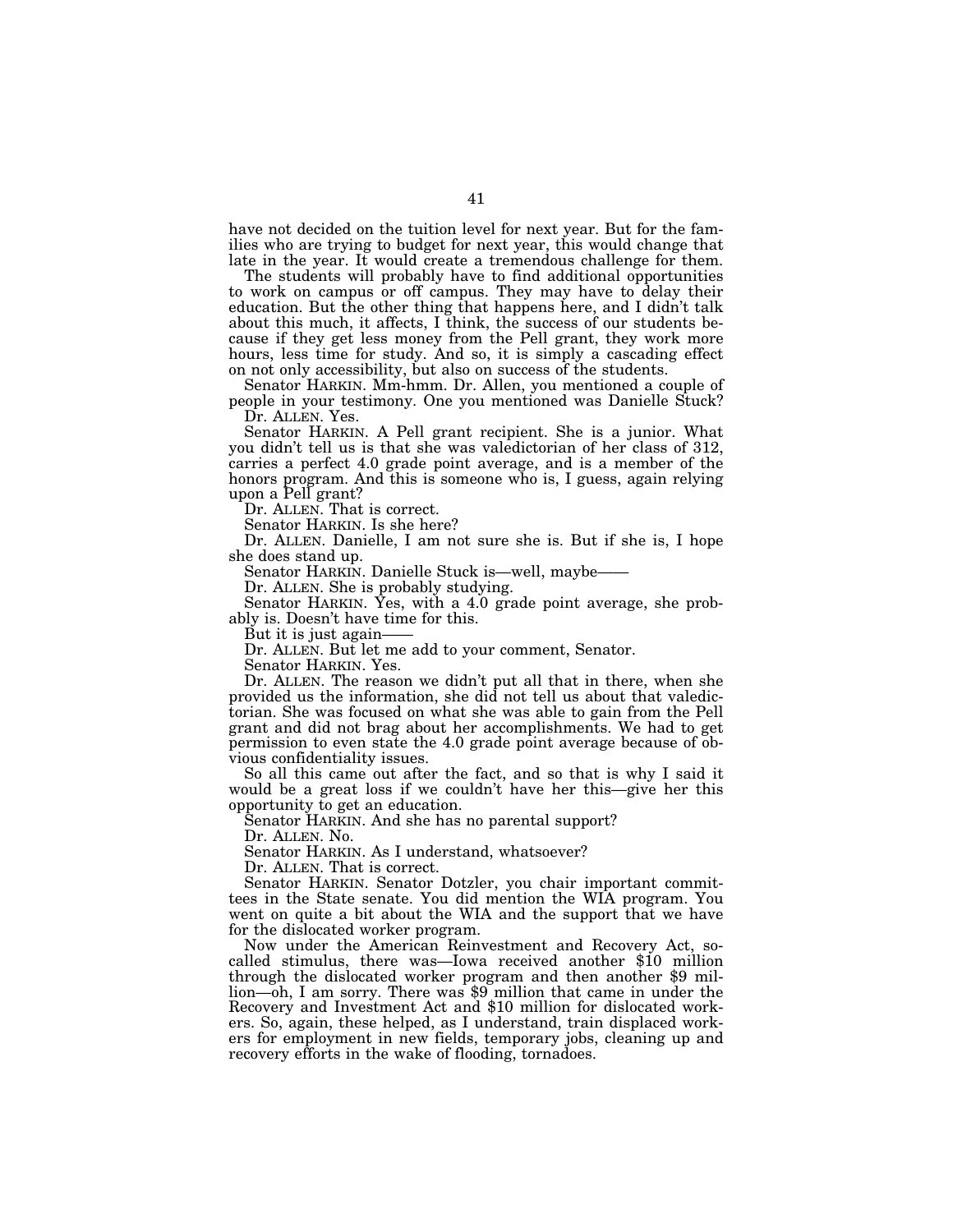Now I understand the House—our House of Representatives—are threatening to cut these programs by an 8 percent cut or more. Is that right? Is that right,  $\hat{8}$  percent cut? Okay.

So if we cut all those things, the WIA programs, by 8 percent, what does that mean here in Iowa on worker training, just on worker training in Iowa?

Mr. DOTZLER. Well, Senator, what it means is that workers won't get the training they need. They will sit on unemployment benefits longer and longer until they exhaust them, and you know how difficult it is to give continual extensions on unemployment to get through Congress. And as a net result, we will end up putting people more on the welfare rolls.

We are finding today that people who are long-term unemployed, who are working hard to try to get a job, are viewed in a way by employers that—in suspect. And so, we are working with our community colleges, and I mentioned Kirkwood. But I know Hawkeye and other community colleges have been looking at shorter-term training programs that are specific to what employers say their needs are, to give them certified skill sets that will upgrade their skills in a kind of a short-term basis at least to make them employable and allow them to move forward.

But when you talk about individuals, and I mentioned Donnie Stanley, who was an unemployed mother. She was on welfare, and it was really a combination of programs through Pell grants and workforce dollars, and they all go together to kind of add to a total package that will allow somebody to get the education skills they need. And because of that, she found a career that she really loves.

And I had an opportunity to talk to her this week, and she is planning on going on ahead in nursing. She has several children she is taking care of on her own. So she is working full time, trying to go to additional education, and the main thing is she is not on welfare, and she is helping her family.

And so, those training dollars also, you know, allow the employers to find the workers they need. When we got 6.3 percent unemployment in the State of Iowa, it is still 100,000 people out of work. And you would think that every employer could find the workers that they need, but we still have job openings that are out there. Some of them require college degrees, but there are plenty of skill sets that are short, especially in construction trades and nursing, areas that—nurse's aides that require a little bit less.

And these dollars are so important to get these workers in to meet the employer's need, and they help expand our economy. We get a return for our investment.

Senator HARKIN. Sure.

Mr. DOTZLER. So those dollars are important. We utilized them in very important ways, and you saw the success numbers on the return for the investment just on wages. So it is something that we really need to—as you said, that is the seed corn that is really producing our crop of skilled workers, and it is so important, especially when you are talking about low-income and disadvantaged workers and people who lost their jobs.

Senator HARKIN. You mentioned one other thing that I wanted to just get into a little bit about your brother-in-law-

Mr. DOTZLER. Yes.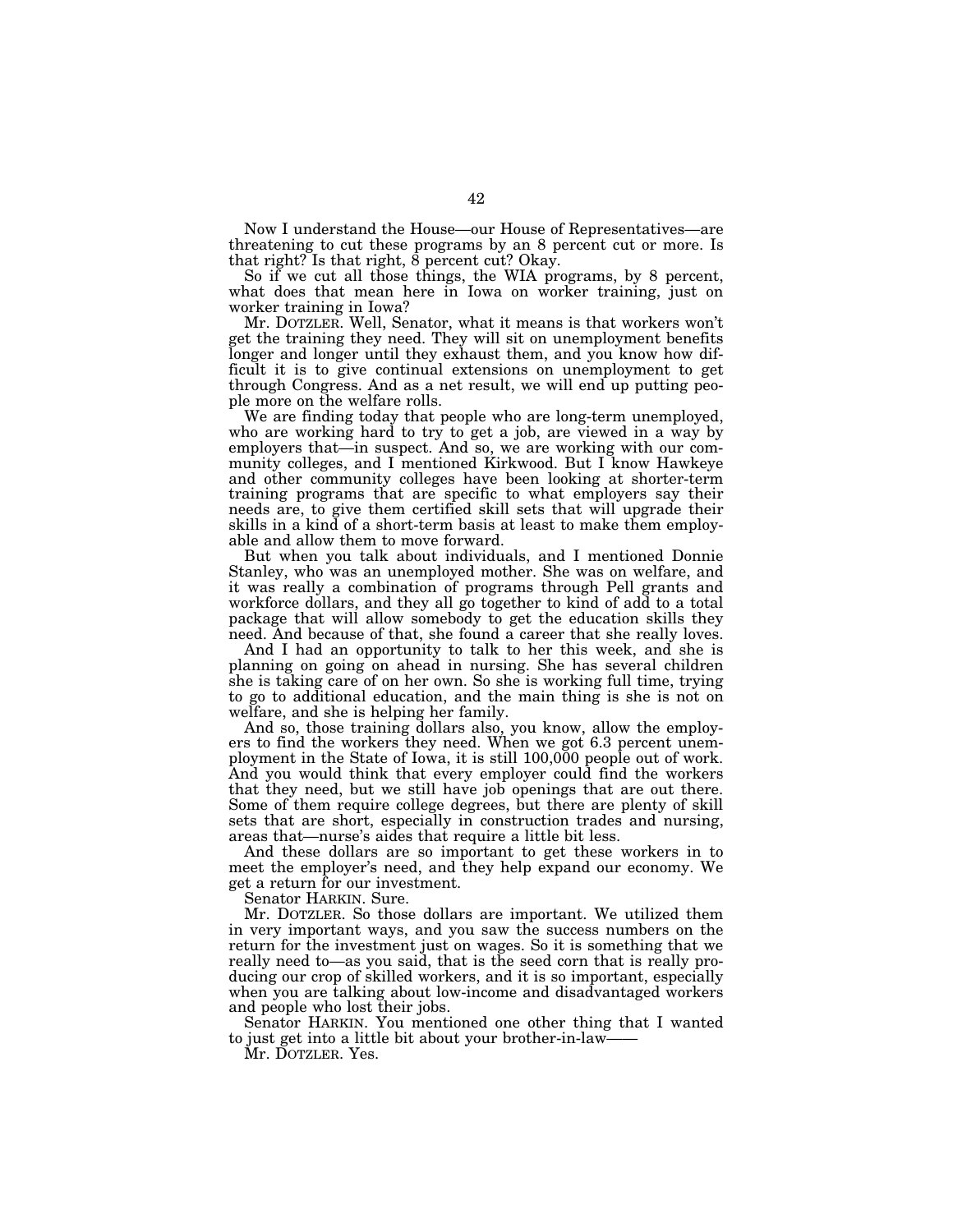Senator HARKIN [continuing]. Who had lost his job, was moving to another job-

Mr. DOTZLER. He was employed in a new job.

Senator HARKIN. But he hadn't got his health insurance.

Mr. DOTZLER. Right. Because you usually have a probationary period, and he was in his 50s, a young man. And he couldn't afford the COBRA, which you are allowed to carry your insurance. But when you are unemployed and on unemployment-

Senator HARKIN. How can you pay for it?

Mr. DOTZLER [continuing]. Benefits and have a family, that is really difficult. So, and my sister doesn't have health insurance. And so, it worked out that they thought they could get by, and he had this heart attack when we were at a family funeral. And he drove himself to the hospital, and it was a major heart attack, and he was lucky he survived.

But he went through that. He got out, and they said, well, you need a stent on the other side. You have got a 90 percent blockage in another artery, and we need to do this immediately. And he said, "I can't do it. I have already drove this debt. I don't have insurance. I have to wait.'' And he had a couple of close calls between times and then finally had the procedures.

But it points to how important the Healthcare Act really is to the citizens of Iowa. And we also have heard from employers that that is one of the limiting factors that they have is dealing with healthcare costs in hiring new people, and that is why those tax credits that you have put into that program are so important to our economy and to help people move forward.

The increase on health insurance rates, 24 percent to an individual who is taking care of her mother on a limited income. Her mother has severe dementia, and she is a full-time daycare provider and night care provider, and she can't afford those increases. But it is either that or go without insurance. So these things affect Iowans in many, many ways, and that is just a couple of stories, Senator. There are hundreds of them across the State.

Senator HARKIN. Well, that is all changing.

Mr. DOTZLER. Thank God.

Senator HARKIN. That is all changing. By 2014, by the time we phase this all in, first of all, people will not be locked into a job. There are a lot of people now that feel a job lock. They have to stay in a job because they can't afford to give up their health insurance.

They might even want to go out and start a new business, a small business, be an entrepreneur. Can't do it if they lose their health insurance. So, from now on, that won't happen any longer.

And if you move to a new job, you will have your coverage and take it with you. And again, in your brother-in-law's case or cases like that, he will not be denied insurance because he has a pre-existing condition. So, again, I think this is going to do a great thing for business and for business growth and economic growth down the road.

Mr. DOTZLER. I agree.

Senator HARKIN. Mr. Nelson, you know, I have been in Government a long time. And you always hear about the term ''bureaucrats.'' You hear bureaucrats, bureaucrats. Usually it is used as almost like a pejorative term. I just want you to know this is one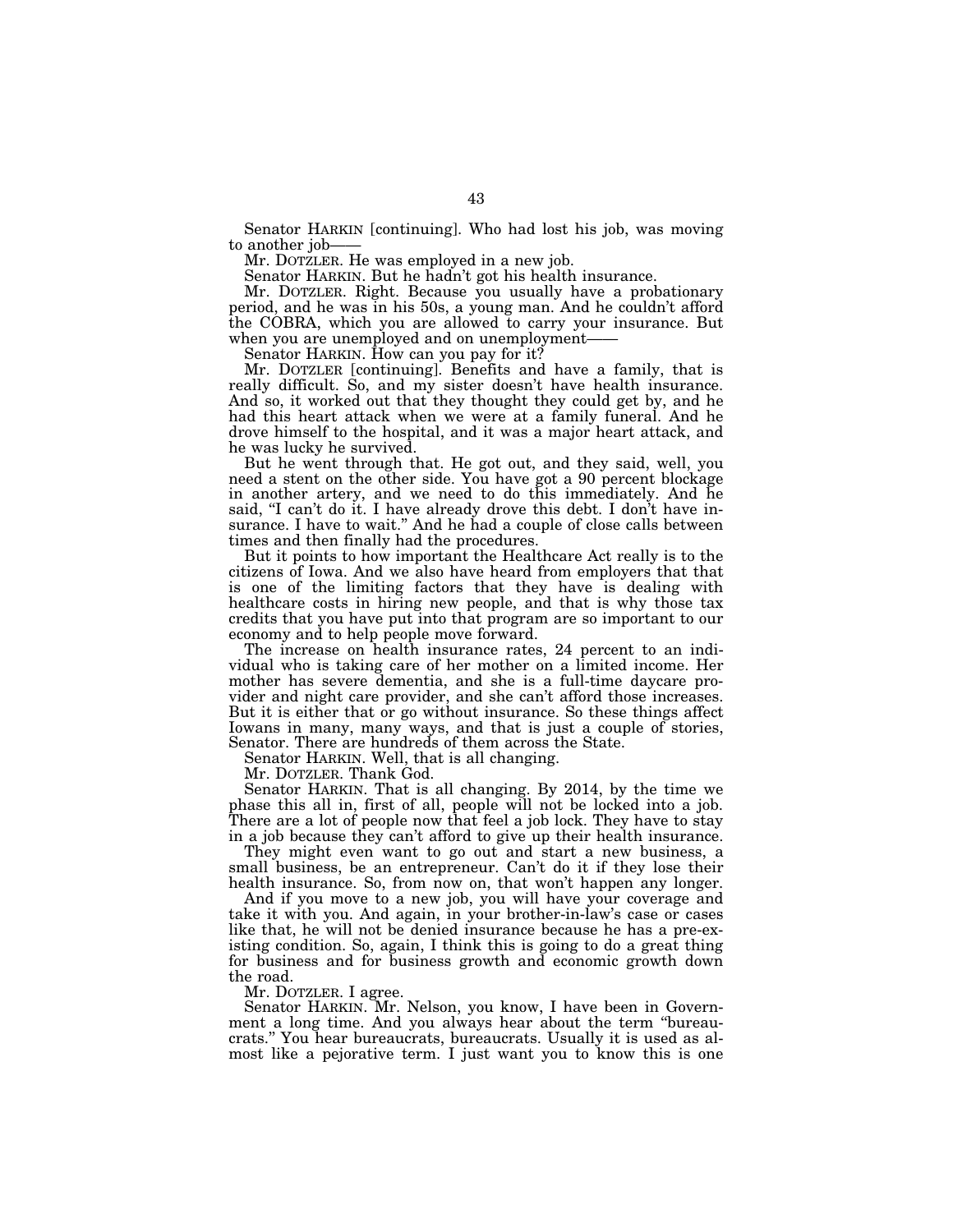United States Senator that appreciates bureaucrats like you and the kind of job that you do.

Mr. NELSON. Thank you.

Senator HARKIN. We have so many good people out there like you, and I don't know all the people that work for you that come to work every day. They are helping people's lives, helping them through rough times. And especially in the Social Security Administration, just doing great work. And I just want you to know, I think I speak for a lot of people here, we really appreciate that very, very much.

Mr. NELSON. Thank you.

Senator HARKIN. I thought about this furlough business. Did you say maybe up to 3 weeks of furlough? Did you say that?

Mr. NELSON. I didn't say that, no. I have heard that.

Senator HARKIN. Oh, I have heard that, too.

Mr. NELSON. Yes.

Senator HARKIN. What would happen? What happens?

Mr. NELSON. Oh, what would happen? You know, as a member of the community, just the thought of shutting down the Waterloo office for even a day would be painful to imagine. And I mentioned some of the things earlier. I mean, our first priority is to provide excellent service to the public in the Waterloo area here.

And there are so many individuals in need, as we talked about earlier, vulnerable adults. They come into our office on a daily basis, and some of them aren't even really sure what they need, and we help them through the process all along and refer them to the right agencies. We are doing the right things to help them.

Earlier in my statement, I mentioned that Social Security is one of the most successful Government programs ever created, and the reason for that is we keep the elderly out of poverty. More than one-half would fall in poverty if not for Social Security. I think the chairman, Senator Reid, said it was the greatest program even in the world, I think, was his quote. I will take him for his word on that.

Senator HARKIN. At least in this country it has been great.

Mr. NELSON. Yes.

Senator HARKIN. Ms. Young-Kent, again, reminding us of our meeting 18 years ago, you focused a lot on the Head Start program. Two things I want you to just elaborate a little bit on, the Early Head Start program, and also the fact that Head Start encompasses more than just education. And it covers a lot of wraparound services.

Ms. YOUNG-KENT. Right.

Senator HARKIN. Could you just talk about a family whose child is getting Head Start services and what things that family also gets as a benefit from that?

Ms. YOUNG-KENT. First, talking about Early Head Start, we are now encompassing families as early as prenatal moms.

Senator HARKIN. That is right.

Ms. YOUNG-KENT. And so, we are going to begin service with that mom and make sure that she is getting to her medical appointments so that she is meeting targets for good nutrition for herself and for the baby. Meets those necessary and needed medical pieces for healthy birth outcomes.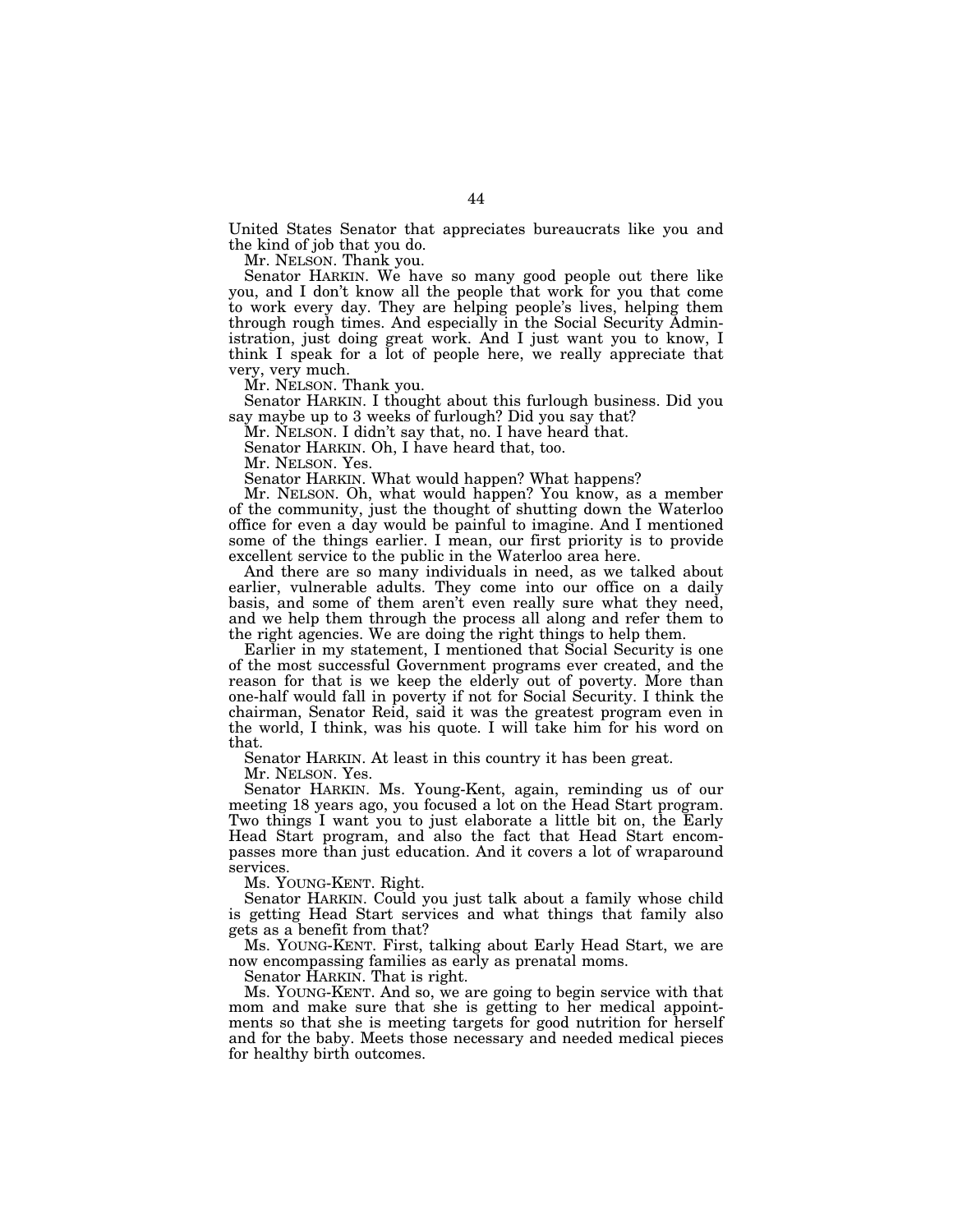Then we are going to continue the services with that family. One of my favorite programs is our Early Head Start Home Base program, and that is where our home visitors, who have all degrees in either social work or education, are in the home with our families for 90 minutes at least every week, and then they do some socialization on top of that every month.

But in that Home Base program, they are working directly with the families. So we are setting goals as a family. We are also doing child development. So we are making sure kids are healthy. Head Start does encompass the medical, mental health, dental, all of those good kind of things. We make sure kids are up to date on all of their requirements. We follow the EPSDT standards in terms of early and periodic—and what is all that stuff, Jerry?

Anyway, make all those things happen. So kids are healthy and ready to learn. Dental health is huge for us. All of the children in our program, even in our Early Head Start program, after the age of 12 months are seen by a dentist. There are pediatric dentists available in our community, thank you very much. And they have provided wonderful opportunities for us to partner together so we can get those services to kids and families.

We had a number of children I can name about—well, one is going to happen tomorrow or on Monday, excuse me. But families who have to—who have significant enough dental issues that they have to have surgery. And the dentists put the children to sleep so that they can do the massive kind of work that needs to be done.

And if kids don't have decent dental health, they can't eat. And if they can't eat, they can't grow. And if they can't grow, then there are all kinds of stuff that comes into that.

We also provide comprehensive services in terms of developmental environments and assessments and screens so that kids are on target to do the things that they need to get done and be ready to start school. Sixty-three percent of our kids left our Head Start program at or above proficient, ready to go to kindergarten——

Senator HARKIN. Good.

Ms. YOUNG-KENT [continuing]. In literacy and language.

Senator HARKIN. Good.

Ms. YOUNG-KENT. Better in every one, 100 percent of them had medical treatment. The kids that needed treatment got treatment. So we are providing that whole gamut and helping families at the same time set those goals so that they don't have to worry so much about their children while they are worrying and doing—pursuing their job training opportunities and their skilled labor opportunities as well.

Senator HARKIN. Just as a side footnote-type thing, as you know, we are right now in negotiations and we are developing the reauthorization of the Elementary and Secondary Education Act, the socalled ''No Child Left Behind.'' I hope to have that through our committee around Easter time.

One of the goals that I think we have good bipartisan support on is to more closely align the Head Start program, the educational aspect of that, with what kids need to have when they enter kindergarten or first grade. And so, I am working with the Head Start Association, the national association, to help try to develop what those would be. How would you set those kind of guidelines so that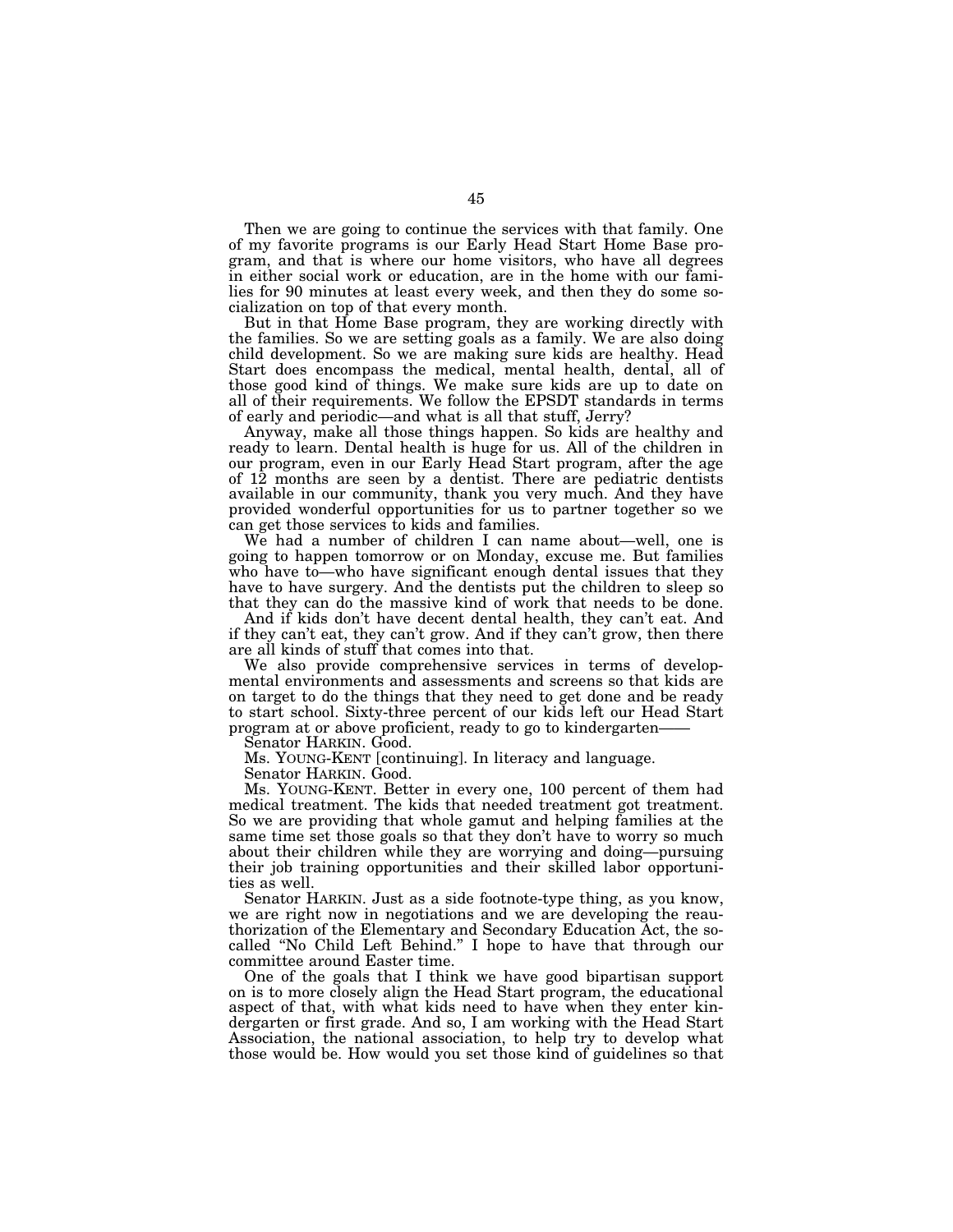kids get the education they need to be proficient when they enter first grade?

Ms. YOUNG-KENT. Right.

Senator HARKIN. So if you have thoughts along that line because, obviously, you are doing some things pretty successfully——

Ms. YOUNG-KENT. Yes.

Senator HARKIN [continuing]. If your kids are meeting these proficiencies when they enter school.

Ms. YOUNG-KENT. And we don't have an achievement gap.

Senator HARKIN. Mm-hmm. Well, that is good. That is nice. Ms. YOUNG-KENT. Yes.

Senator HARKIN. That is great. That is another term?

Ms. YOUNG-KENT. Yes.

Senator HARKIN. We have failing schools, but we also have achievement gaps. Even in good schools, we have achievement gaps between students. And so, you say in your group, you don't have that achievement gap.

Ms. YOUNG-KENT. That is correct.

Senator HARKIN. Well, if you have any thoughts on how we might fashion the Elementary and Secondary Education Act to more closely align with Head Start, just from your own personal standpoint, I would like to know about it.

Ms. YOUNG-KENT. Okay.

Senator HARKIN. Okay, thanks.

Dr. Durham, just I was just thinking here, what is the—if there is an average, what is the average starting salary or wages of an RN in Iowa?

Dr. DURHAM. In Iowa, it is between \$40,000 and \$45,000. Around the Cedar Valley, new RNs right out of school would start between \$20 and \$22 an hour.

Senator HARKIN. Mm-hmm. I keep hearing that a lot of our nurses are leaving and going to some other States, that there is a drain on our well-qualified RNs.

Dr. DURHAM. Well, at least our graduates generally stay in Iowa. And interestingly-

Senator HARKIN. Well, that is nice.

Dr. DURHAM [continuing]. Even when they leave Iowa, a lot of them come back when they decide to start families.

Senator HARKIN. That is true.

Dr. DURHAM. Because they love Iowa.

Senator HARKIN. That is true.

Dr. DURHAM. And it is true that States that have greater shortages than Iowa, of course, do come to Iowa, just as they do in education to recruit teachers. They come to Iowa to recruit nurses.  $So-$ 

Senator HARKIN. In a way, that speaks well for us.

Dr. DURHAM. Speaks well for us.

Senator HARKIN. But it also makes us want to make sure that we keep more of them here in the State of Iowa. But again, with that kind of a starting salary, if a student graduates with a debt load of \$25,000 or \$30,000, which could be oppressive.

Dr. DURHAM. Generally, nurses in many other States are paid a higher salary.

Senator HARKIN. That is right.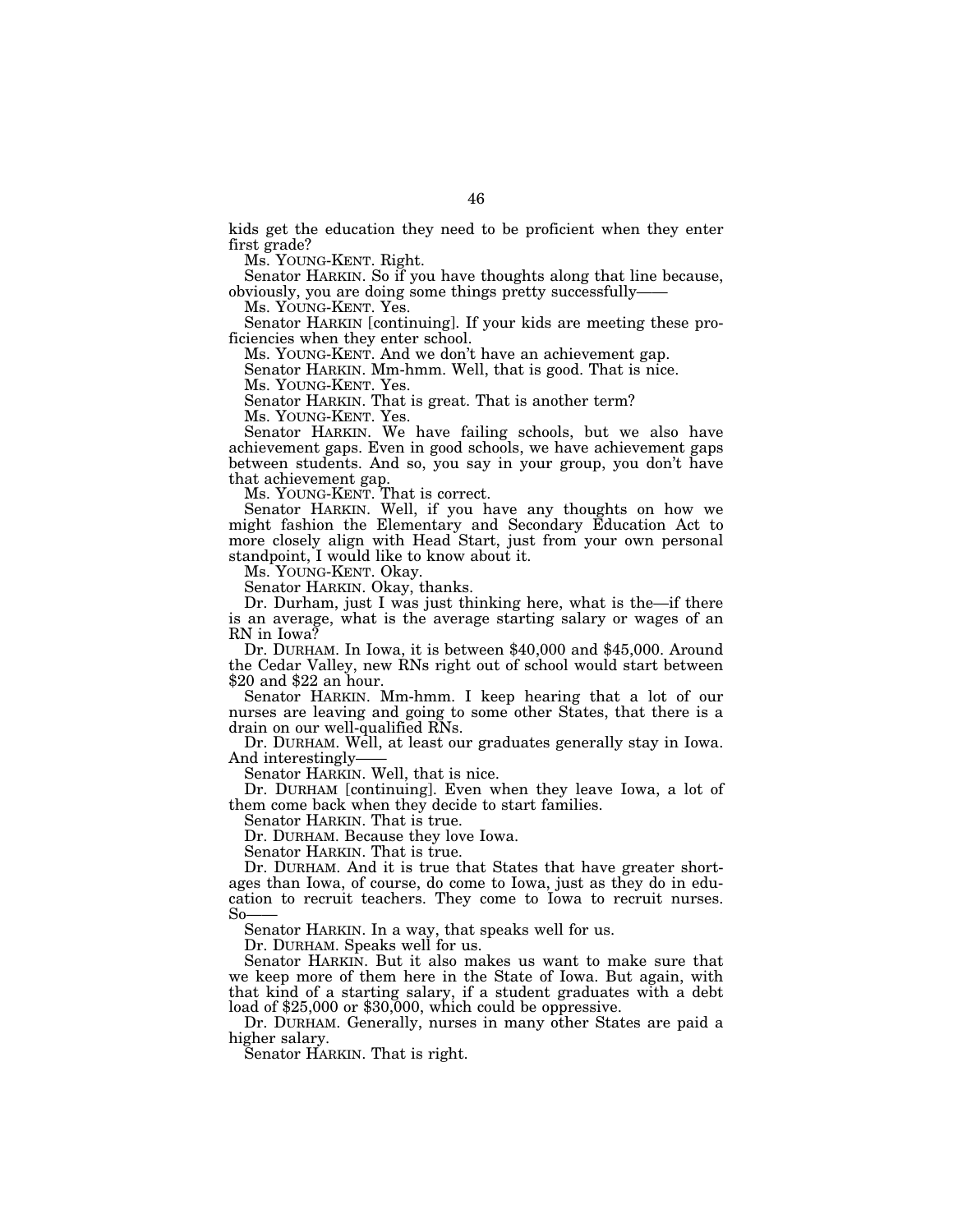Dr. DURHAM. So they could go to Minnesota, for example, and work at Mayo at \$28 to \$30 an hour to start without a much higher cost of living. And we do have a fair number of graduates who go to Mayo and to other places. I am sure you are aware that the reimbursement rate for medical care in Iowa is not very high, which is one of the reasons why the salaries for nurses, both starting nurses and experienced nurses, is lower in comparison to many other States.

Senator HARKIN. Just again, to follow up on that, I worked very closely with the Congressman from this area, Congressman Braley, when we passed the healthcare bill to get that bump-up in the reimbursement rate.

Dr. DURHAM. Yes. Yes.

Senator HARKIN. That is in there. So a repeal of healthcare would wipe that out.

Dr. DURHAM. Yes. We greatly appreciate that assistance because it has been a problem for so many years in this State.

Senator HARKIN. Yes. Long, long, time.

Reverend Anderson, again, we talked about earmarks. I guess you mentioned it. I didn't. And for those of you in the audience and others, I have always been a very strong proponent of what has been called earmarks. I don't even know why it is called that.

We have always referred to it as ''congressionally directed funding'' because Congress directs it one way or the other. I always give a little tutorial on the Constitution of the United States. The Constitution of the United States gives the power of the purse to Congress, not to the President.

The President of the United States cannot spend one nickel of taxpayers' dollars except for what the Congress gives him the authority to do. And so, it has almost gotten to the point now where the President says they get to decide where all the money goes. Well, that is not so. That is not so.

And so, we have fought hard in Congress to retain the right and to retain what is a constitutional obligation to direct monies to certain things. A lot of the programs that you have, like Barnabas Uplift, is the kind of a program, it doesn't fit into a niche. I mean it doesn't fit into Social Security. It doesn't fit into WIA. It doesn't fit into some structured kind of program.

And so, those of us who have this authority and responsibility would look at things like this, and you say, can we help them out? Is there some way that we can direct some money to programs like this to see if they really work? Sometimes they don't. Quite honestly, sometimes we put money into certain things, and they just don't pan out very well.

But we can put a small amount of money into programs like this. They are backed by a lot of times religious institutions, nongovernmental organizations, Boys and Girls Clubs or the Y, or things like that, and so you get a lot of bounce off of that dollar out there. And they really do take one dollar of taxpayer money and really magnify it a great deal and help a lot of people.

And so, we look at those very closely. And Barnabas Uplift, from everything that I have been able to see and my staff has been able to see, is one of those that just does a wonderful job in taking a taxpayer dollar and boosting it a lot, and helping people that don't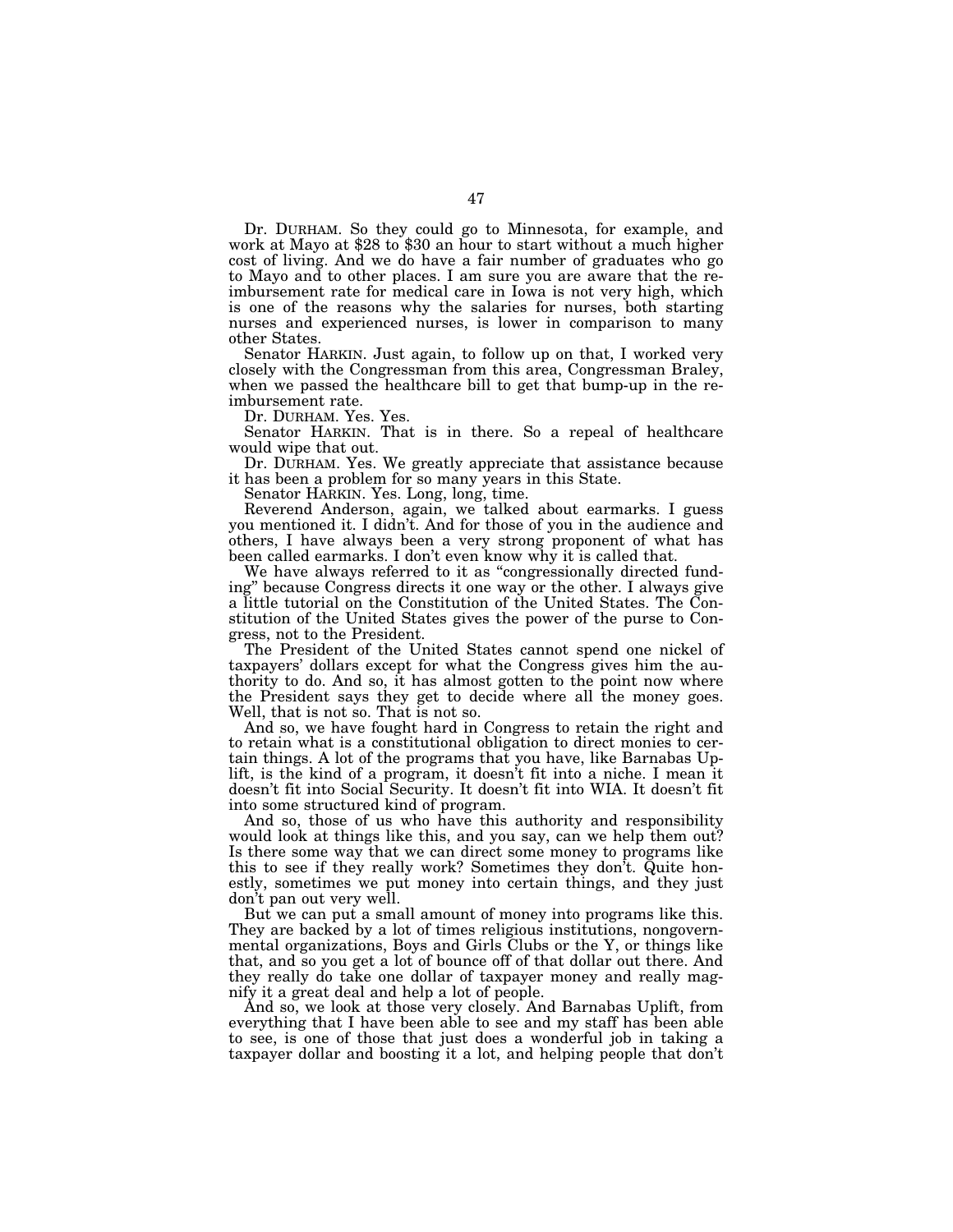quite fit into a structure or someplace that would come from Washington.

And so, that is why I happen to have a disagreement with my own President on this. But it is a funny thing about Presidents. I don't know what it is. They just think they get to run everything.

And I don't care what party they are. Every President that I have known since Jimmy Carter, and I have been there since Carter. Well, I was there with Ford. Every single one of them, it doesn't make a difference whether they are Republicans or Democrats, once they get in there, they think they got to run it and Congress doesn't count for anything. And this President is in the same mold. I don't know why it is, but they get there.

So we are having this little bit of a battle, but we have had it before with other Presidents. And so, we are going to do everything we can to, again, make sure that we are able to respond to needs, to seek out and find good people who are doing wonderful things in their community that may need just a little bit of help to do something.

So I am glad you brought that up. I wasn't going to talk about it, but I think that people should understand when the President says he is going to veto any bill with earmarks, he is going to have to veto his own budget.

Now next week, when does the President's budget come out? Next week?

MALE SPEAKER. February 14.

Senator HARKIN. February 14, the President's budget comes out. I will give you a little preview. I am going to go over to the floor of the Senate. I am going to have a chart there. I am going to have the President's budget—Office of Management and Budget (OMB), that is the President's budget arm—they are going to have their budget.

And guess what? There are going to be certain programs that are going to increase and certain things that are going to decrease. going to increase and correct masp case of  $\sigma$ . That is what the President wants to do.

Well, what about what we in Congress may want to do? We may not want to do exactly like the President wants to do, but that are his earmarks. That is his decision on how to spend taxpayers' dollars. And so, when we earmark money, that is our decision on how we should spend it. And quite frankly, I think we have the upper hand because the Constitution of the United States is clear. Only Congress has the power of the purse and not the executive branch.

So I didn't mean to get off on that. But it is just that I feel very strongly, as you can tell, about-

Mr. DOTZLER. We are with you.

Senator HARKIN [continuing]. Keeping our ability to help good people and good things out there that I have done work with Boys and Girls Clubs and the Y and so many other things where just a little bit of funds really go a long way. So I guess that wasn't so much of a question as to just elaborate a little bit upon what you said.

But give us just another little flavor of this. How do you find the people that help you so much? You have a lot of people who volun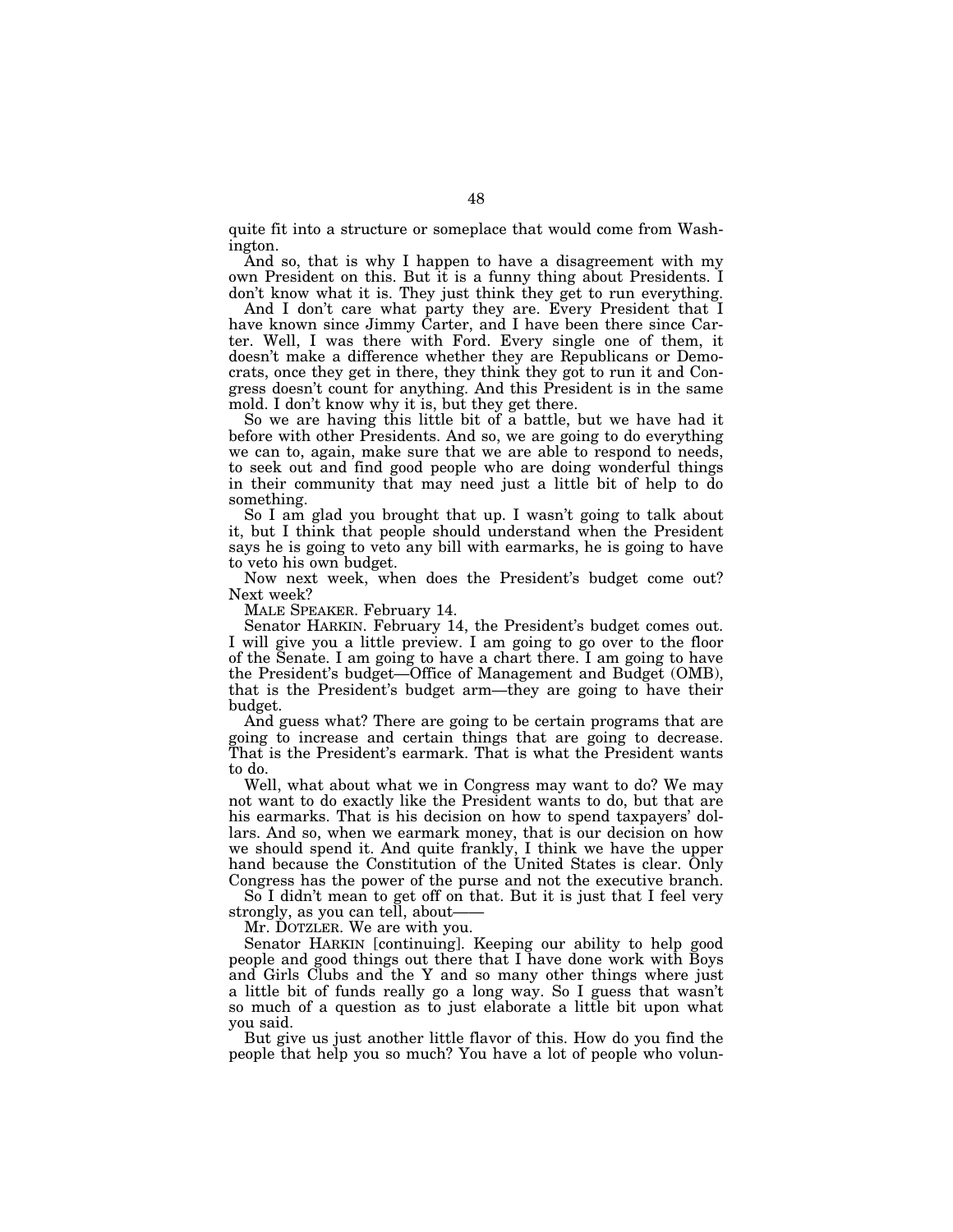teer their time on the weekends, evenings. How do you find people like that?

Reverend ANDERSON. Iowans, particularly small-town Iowans really want to help their neighbors. My favorite story is Iowa Falls. I was there making a presentation describing what we are doing in Waterloo with Barnabas Uplift. And an elderly woman with a walker came over and asked me, "Well, what would that cost to do something like that for the folks here in our town?''

You know, I hem and haw, "It is hard. There are a lot of variables. I can't really put a price tag on it right here and now.'' ''No, how much would it cost?" "Oh, at least \$20,000." And she handed me a \$20,000 check.

Senator HARKIN. Jeesh, whoa.

Reverend ANDERSON. So we opened the program there. The Roman Catholic and Lutheran Church pooled together. Some weeks, the Lutherans provide childcare and the Catholics cook the meal. The next week, we change. We get retired teachers to come do childcare. So when the student is done with class, the child has been fed. The homework is done. They are ready for bed.

Just about every time we find a barrier for someone who wants to get a job to get a good job, we try to eliminate that barrier just by the pastors, the priests, the Imams, and the leaders of the community just calling out and saying we can really help a family by doing this. When we are able to do that, there is no shortage of volunteers. There are people very much wanting to help.

But this sort of social entrepreneurism does need some cash up front, Senator, and your office has been very helpful with us. And your office has pushed us to create documents so that this program could be duplicated anywhere in the country, and that is an experiment to try to create something new.

Senator HARKIN. That is the other thing that we can do with these earmarks, is find programs that are really successful and multiply them. There are a lot of places that are now nationwide that started out as a program just like that. And you duplicate it, and you build it up regionally, nationally. And then pretty soon, it doesn't take much Government support at all to keep it going.

Reverend ANDERSON. If I may, we received the first earmark, and at the end of the year it was set for, we contacted Department of Labor, where the money came from, and said this is way more efficient than we thought it would be, and we didn't spend all the money and we don't want another earmark. And so, we were able to run for a second year with no additional funds.

Senator HARKIN. Great.

Reverend ANDERSON. We came back and said now we have expended all that money. We would like to expand to five more cities, and that is in the bill that didn't make it.

Senator HARKIN. Yes.

Reverend ANDERSON. It is great to cut the budget. But to cut the budget by taking job opportunities away from the poorest Iowans is bad math and in some ways just plain mean.

Senator HARKIN. Bad morals, too.

Jonathan Keniston, great story. What would happen if you couldn't get a Pell grant?

Mr. KENISTON. Well——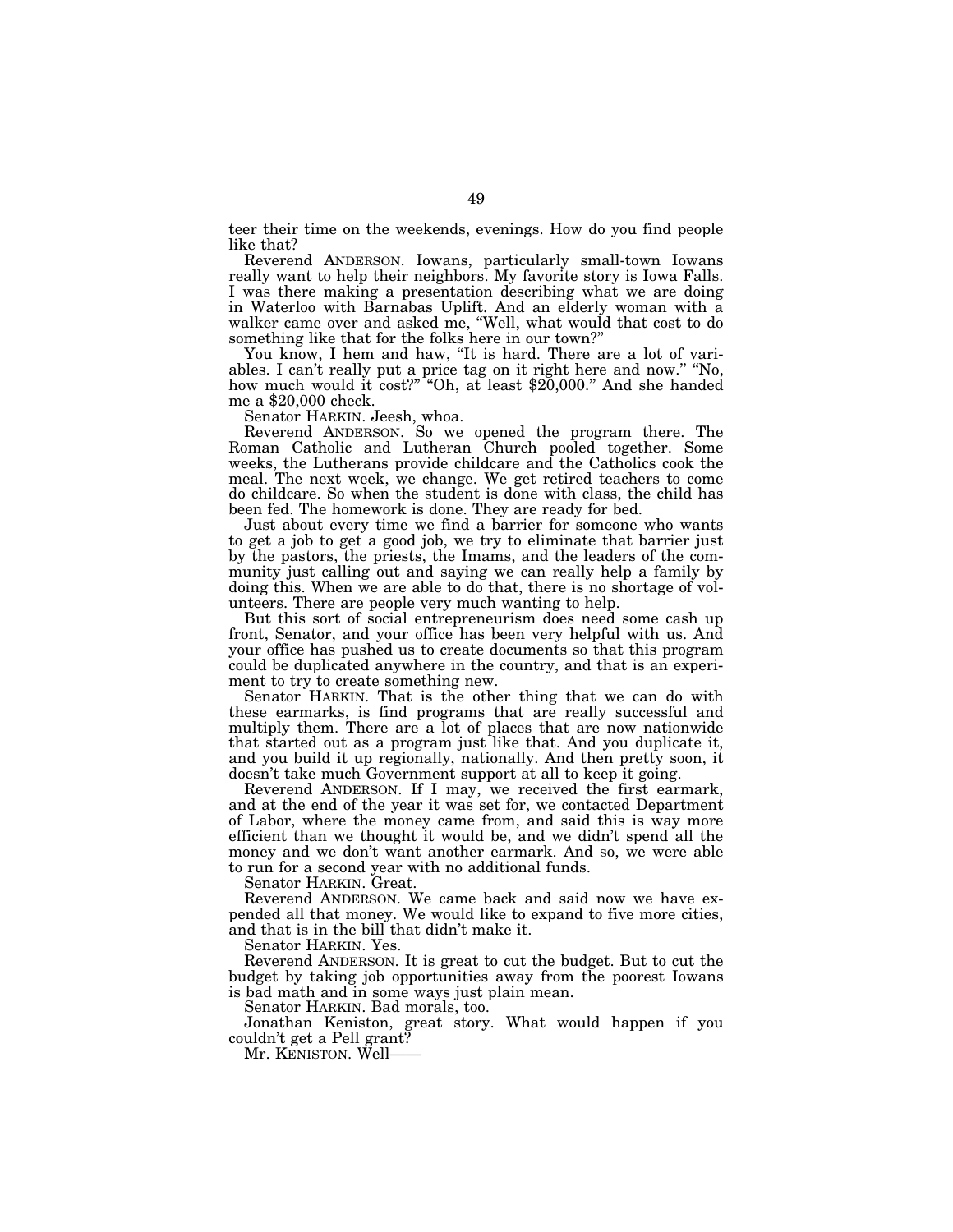Senator HARKIN. And your wife, too, right?

Mr. KENISTON. Yes.

Senator HARKIN. And she is going to school now?

Mr. KENISTON. Yes, that is correct. You know, that Pell grant funding is just fundamental to us being able to juggle the finances and taking care of three children under the ages of 5, paying our bills, and moving forward. And time is such a precious commodity that when you are going through school it is hard to come by.

And the faster we can go through school, which is allowed by the Pell grants that we have been taking advantage of, just I guess will accelerate us faster into our positions and our careers.

Senator HARKIN. Now, tell me again, where are you in school?

Mr. KENISTON. I am graduating in a couple of months from Hawkeye.

Senator HARKIN. Right.

Mr. KENISTON. And then I have been accepted at Allen College in the radiography program.

Senator HARKIN. Right here. Good.

All right, Dr. Durham, you have got a good student coming your way.

Dr. DURHAM. Indeed.

Senator HARKIN. But I think, again, just illustrative of because you have three children.

Mr. KENISTON. Yes.

Senator HARKIN. And I assume you have no other family support. Your father has passed away. And so, you rely just upon these grants and, I guess, work that you do, part-time work?

Mr. KENISTON. Yes.

Senator HARKIN. That is why this is just so vitally important on these Pell grants to make sure that we continue those.

Now I have a whole bunch of questions here. I have a feeling that many of them are for me, but there may be some for the panel. Again, I just open it up to the panel, anything else that you think that we should know or take into account just listening to some of the things we have been talking about here. If you have anything at all that you would just like to bring up, I just throw that out at all.

Dr. ALLEN. Senator Harkin.

Senator HARKIN. Dr. Allen.

Dr. ALLEN. What I am hearing across the seven individuals today is something that I think needs to be underscored. That the Federal programs that we all depend upon in some way are complemented by efforts at the State level and the private sector.

Senator HARKIN. That is right.

Dr. ALLEN. And so, it is really just not the Federal Government, but that Federal Government support forms a baseline that is so important for the other pieces to be successful. I will give you an example, which I might have mentioned earlier.

My wife and I had the pleasure and the privilege of being the co-chairs of United Way for this area of the State this year. And if you look in those agencies that are supported by the Federal Government, there are also other pieces to it, private giving, and other sources of revenue. But there is also a fairly consistent finding that, despite all these different sources, we came up short and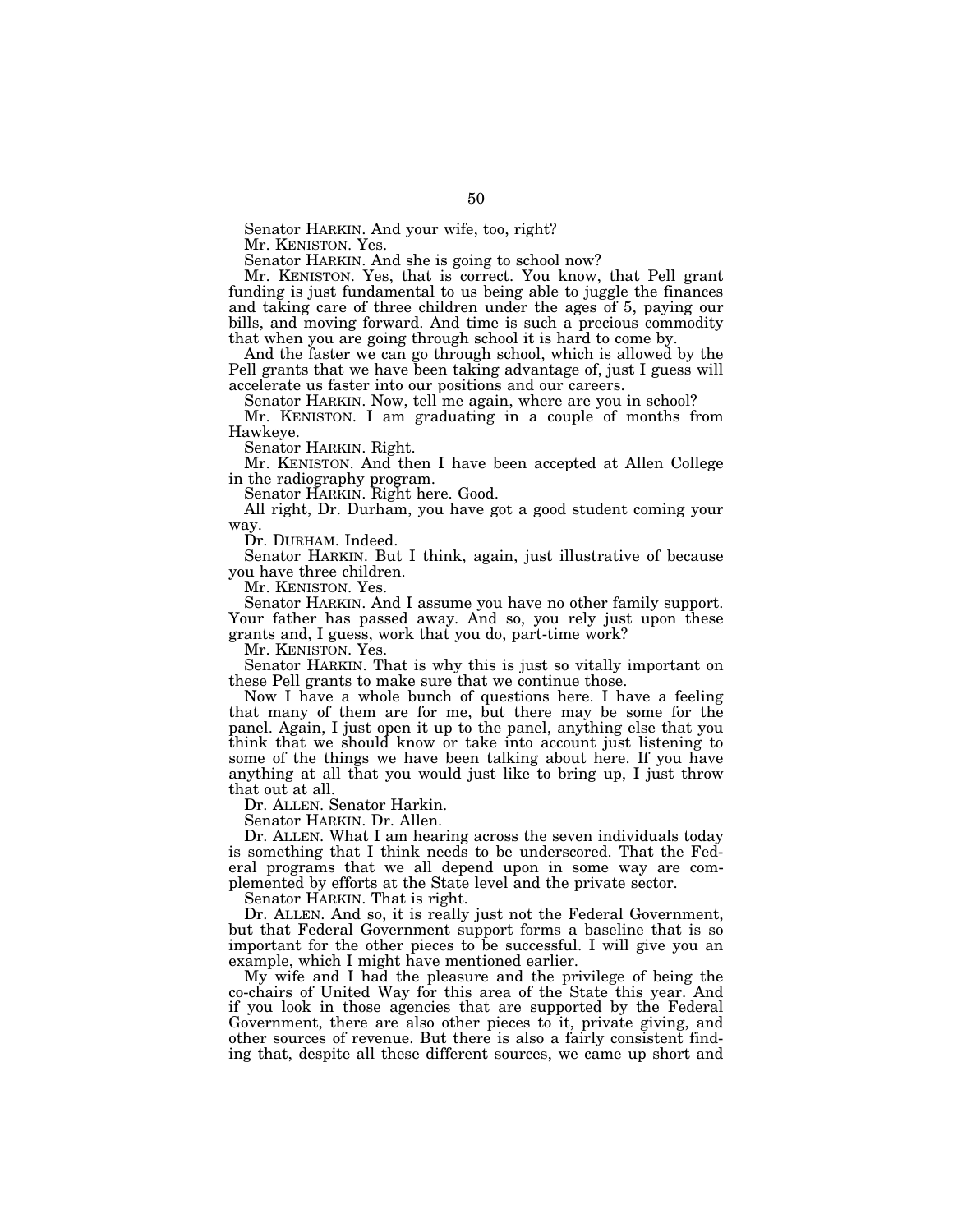that the agencies couldn't provide all the services that were being requested.

And so, I think we want to be sure that we understand this is part of the piece of all of these other sources, but still that baseline support is so important.

Senator HARKIN. I think that is an important point to make. Anything else that anybody would like to add to that?

I am going to try to respond to some of these questions. Some may be for you. I just happened to see the first one here was (reading question card), "Can the House kill the health bill by refusing to fund it?''

The answer to that is yes, and we anticipate that will probably happen. As you know, there was a repeal motion in the House that passed. There was a repeal amendment this week in the Senate, and it didn't pass.

And so, we have anticipated that the House, because of the Constitution, as you know, those bills originate in the House—there may be efforts to not fund a certain portion, or no money—usually, it would be ''no funds can be expended for this purpose'' but then that has to come to the Senate, and we don't have to accept that.

The real question is—what happens—because you know for the President to sign a bill, it has to pass both Houses in the same, exact form—what happens if the House digs in its heels and says, no, they won't fund this and the Senate says we will, then what happens to funding for the Government?

And that is where there is a lot of talk about, will there be a shutdown of the Government, because we will run out of money to run the Government? I hope it doesn't come to that. I hope it doesn't come to that.

The second thing is that because of the scoring by CBO, the healthcare bill, as it is now being implemented, actually saves money. As I said, they estimate about \$240 billion this decade. In order to stop something in that healthcare bill, that is going to cost money. And so, if they want to stop the funding, they are going to have to come up with the money to make up for the deficit or find some way of raising the money for it because the healthcare bill saves money.

So that is just my way of saying that you are probably right. I think there will be attempts to do that, but I hope in the end they will not be successful and that we will be able to move ahead.

I just say this on the healthcare bill. I don't know why we are fighting this battle again. I am not saying that there are not things in the health reform bill that can't be modified or changed. I said when we passed the health reform bill, I likened it to a starter home, you know? Yes, well, you can change a little bit here and add a little bit here, move something here. That is true of any law that we pass.

So I would, if people have suggestions on how to modify it and make it better and change it, okay, fine. That can be a good debate. But just to say repeal it outright is going back a couple of years and fighting old battles again and, plus, just increasing the deficit in this country.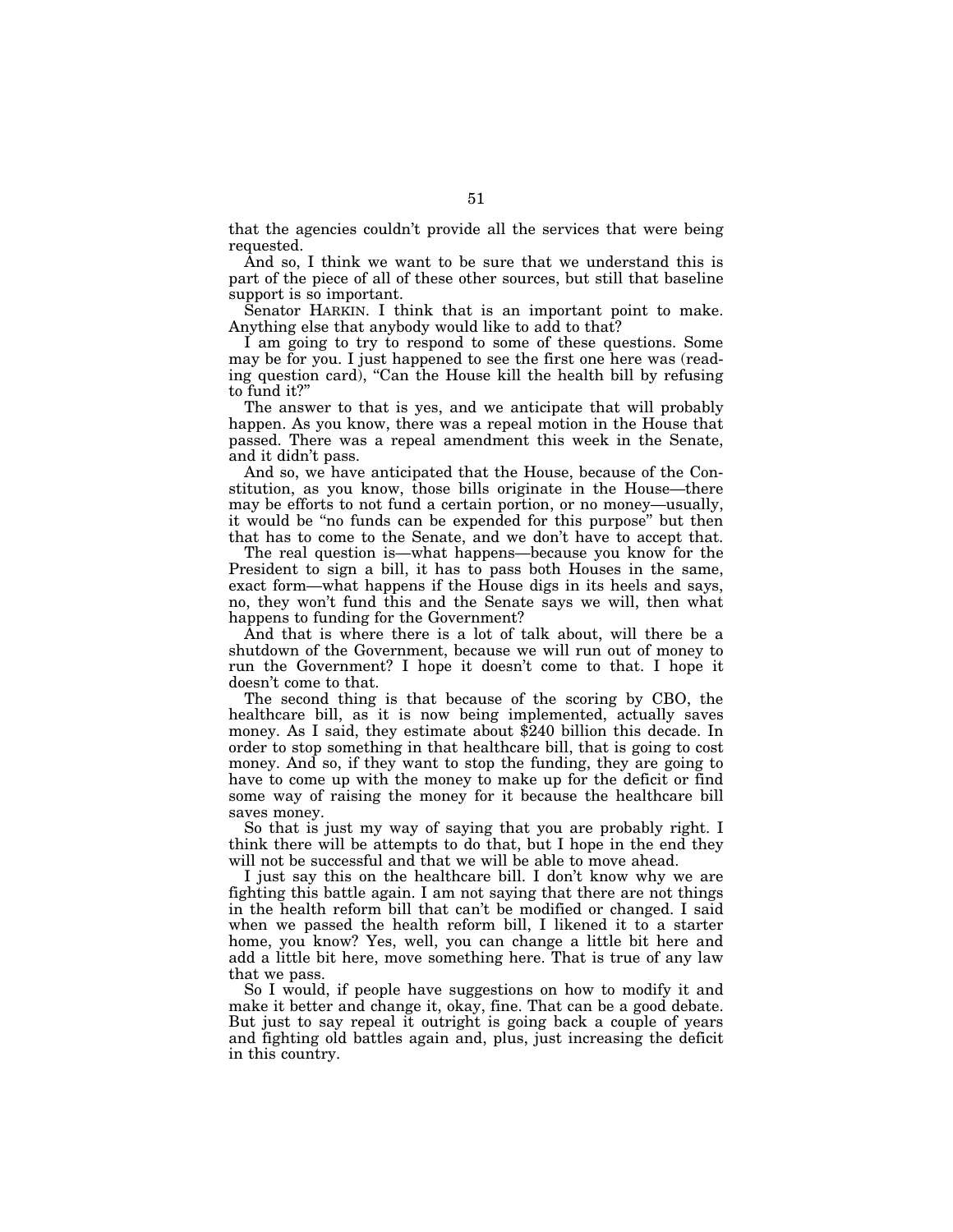Let us see (reading question card), "I feel the health insurance exchanges are an exciting new policy. Can you go into more depth on them, how they are going to impact at the State level?''

Well, when the exchanges are up by 2014, it just means that any individual or small business, self-employed who is not on a private insurance policy through their employer can then go to the exchange, and on that exchange, there will be several different policies. And so, you can pick and choose those policies that are best for you or your family. There will be competition. There will be transparency. Everybody will know what every policy has, how much they cost, what they cover.

And then there will be a sliding scale of subsidies for individuals, tax credits for businesses and others that want to go on that exchange. And so, it is just going to open up—again, let us say that someone is, as I said earlier, in a job—they don't want to move because maybe they have a pre-existing condition or they will just lose their health insurance, but they would like to go out and do something else.

Well, now they will be able to do that, go on the exchange, get a health insurance policy, be able to get a subsidy for it, if they qualify, and not fear that they will never be without health insurance coverage for any part of their life. And so basically, that is how the exchanges are going to work on the State level.

Now, again, will there be changes made to that? Well, you know, we will see how they work and how they are being implemented and there may be modifications to it down the road, but that is basically how it is going to work.

Is there anything else I can add to that? I'll check with my experts here.

Senator HARKIN. (reading question card) ''The President has proposed cutting CSBG funding by 50 percent. This will dramatically impact our most vulnerable families. How does the Senator feel about this proposed cut?''

Kim, you mentioned in your statement, at least in your written statement, that you were working with a certain community action agency. Was it-

Ms. YOUNG-KENT. Right. Operation Threshold, which is our community action agency here.

Senator HARKIN. Operation Threshold. Well, tell me, what would it mean in terms of your association with them and what would they do if they were cut by 50 percent?

Ms. YOUNG-KENT. Well, our families rely on those—that entity and that agency. For example, they have got—women, infants, and children (WIC) services come through——

Senator HARKIN. Women, infants, and children services.

Ms. YOUNG-KENT. Yes, excuse me. Yes, come through Operation Threshold, as well as just the administration of their entity as they work to serve the community's most vulnerable population.

Senator HARKIN. Do they-

Ms. YOUNG-KENT. Their mission is children and families in poverty.

Senator HARKIN. Do they administer the Head Start program in your area or not?

Ms. YOUNG-KENT. They do not.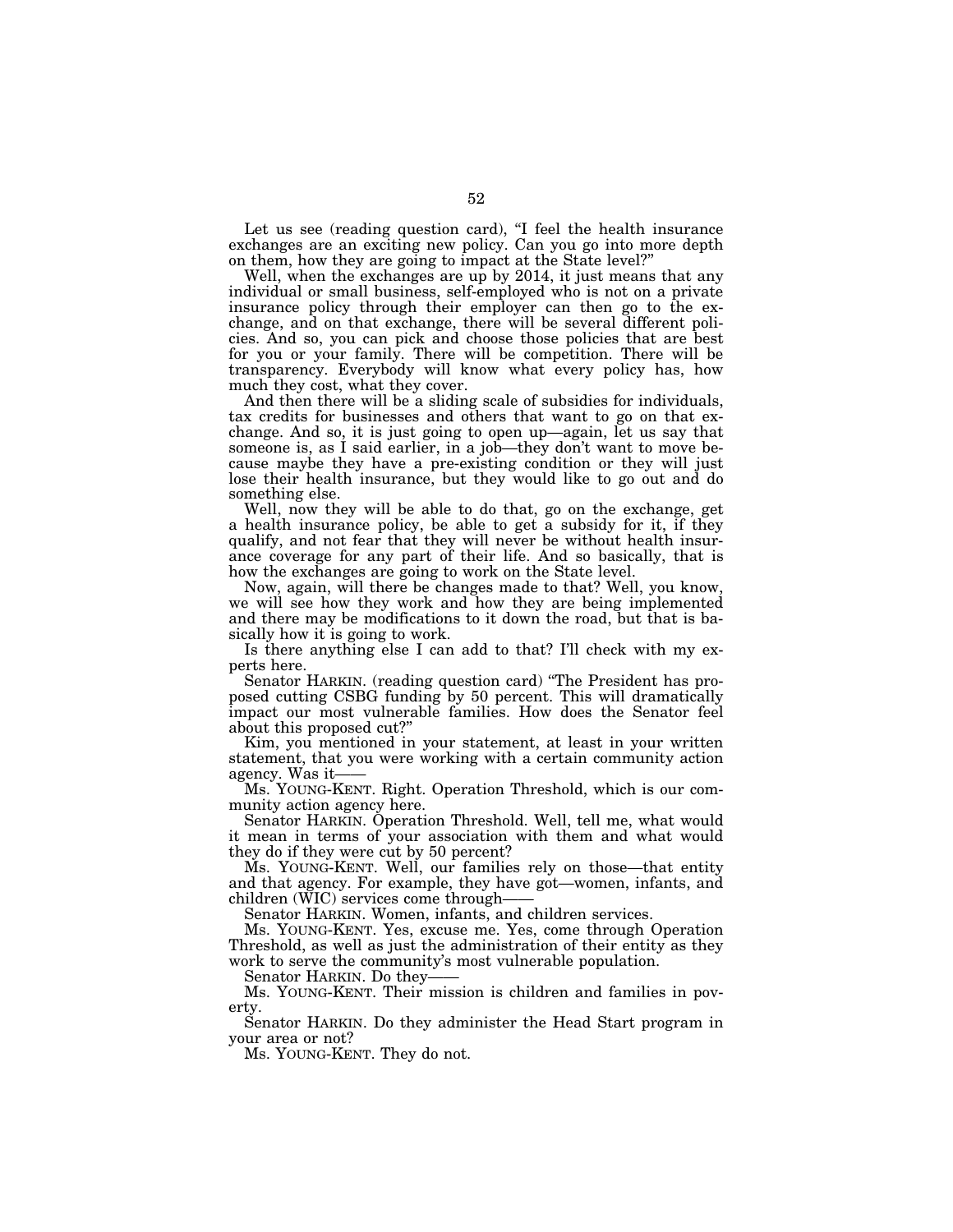Senator HARKIN. They don't.

Ms. YOUNG-KENT. We are a stand-alone program.

Senator HARKIN. Okay. Some in places they do.

Ms. YOUNG-KENT. In the State of Iowa, there are 19 Head Start grantees, and 16 of them are community action programs.

Senator HARKIN. Administered by the community action programs?

Ms. YOUNG-KENT. Yes. Yes.

Senator HARKIN. How many people here know what a community action agency is? How many people know what they are?

Senator HARKIN. Oh, good for you. That is great.

Community action agencies have been wonderful in many ways. First, because they involve local people. They get local control and they are able, to have flexibility in what they can do. And all community action agencies have boards of directors who are made up of local citizens.

Ms. YOUNG-KENT. Elected officials.

Senator HARKIN. Elected officials, business people.

Ms. YOUNG-KENT. Right. And participants in the program.

Senator HARKIN. And participants in the program. I have met a lot of business owners who are on boards of the community action agencies, educators. And so, what this does is it allows the local communities to get a good feel for these programs and how they work and what the WIC program is or the Head Start program or the LIHEAP, the Low-Income Heating Energy Assistance Program, and how they work.

To me, this is the essence of good government, to get it out to people and let them make some decisions on how these things operate. For the life of me, I don't understand this proposed 50 percent cut. No one checked with me on it, and it happens to be in my jurisdiction. And I can tell you, I will do everything I can to prevent that from happening.

I just—I don't get it. I don't get that.

Ms. YOUNG-KENT. Part of the essences behind community action is it is a one-stop shop for our families so they don't have to go to this agency to get that accomplished and this agency to get the next accomplished and find another place. But we have got an entity where we can bring services together to serve our vulnerable populations.

Senator HARKIN. Well, what I am doing is, I am going to OMB, the President, and I have said, okay, what is wrong with the community action program? Do you have some suggestions on how we change it, let me know? I mean, I am all for looking if there are better ways of running things and stuff like that. But to just whack it by 50 percent? I don't think so.

So I am anxious to see why they believe it would be in our best interest to cut it by 50 percent. And I have not seen any indication of that anywhere in my years in Congress. In fact, I think it has been very well run and run with very little overhead.

Anyway (reading question card), ''As you know, nothing has a larger impact on our overall health than what we eat. As you have said, there are not enough fruits and vegetables grown in the United States.'' Boy, this is getting a little bit—''what can be done to make USDA subsidies match nutritional guidelines?''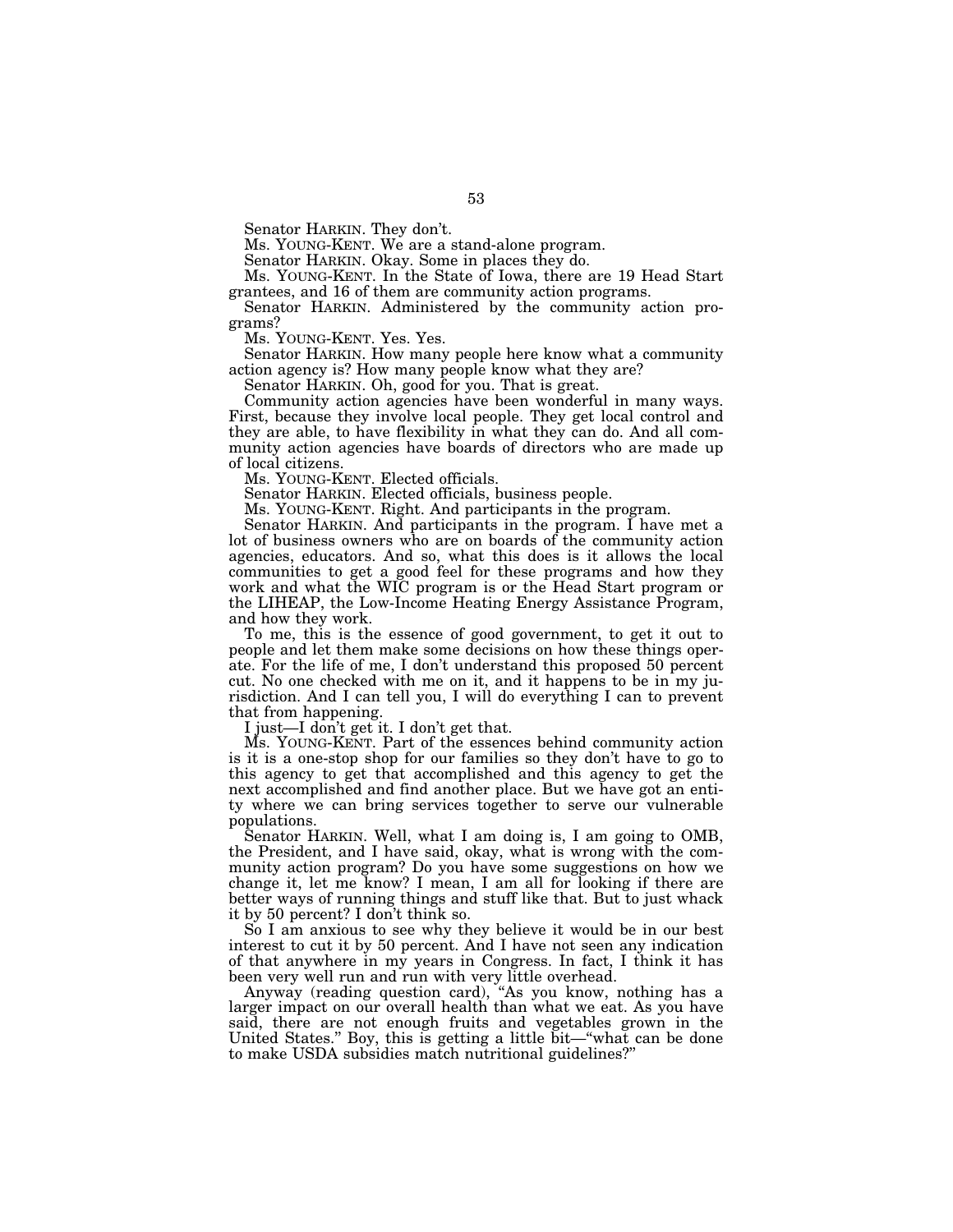Well, that is a good question when you talk about healthcare. Well, quite frankly, we have a Secretary of Agriculture, right now, that is moving in that direction. I mean, he really has moved on these guidelines, and that is a guy by the name of Tom Vilsack. We kind of know who he is.

And I have been very encouraged by what Secretary Vilsack has been doing with our guidelines and what First Lady Michelle Obama has been doing to make sure we get better foods for our kids. As you know, in the waning days of the Congress, we passed the new nutritional standards for kids in school. Beginning actually this next school year, we are going to get rid of all sugared drinks in schools and candy snacks and all that kind of stuff. We are moving toward better school feeding programs, more fruits and vegetables in our school lunch programs.

So that is taking place, and the new guidelines, as a matter of fact, that the Department of Agriculture came out with, I think, again are moving us in that right direction. So I feel good about that.

And also in the healthcare bill, we put—a big part of that of the healthcare bill is prevention and wellness, and we have set up a prevention fund, a wellness fund that is going to be geared toward the idea of keeping people healthy in the first place rather than just taking care of people when they get sick.

For example, in January of this year, under the healthcare bill, just last month, any person on Medicare can now get a free annual checkup with no copayments and no deductibles. They can get colonoscopy without any copays or deductibles. They can get mammogram screenings, no copays or deductibles. And they can get a health status, a wellness guideline. Every elderly person now can get a wellness guideline at their checkup that will instruct them about what they should eat and how they should exercise and quit smoking and all that.

Again, that is to try to get our elderly to eat better, exercise more, cut back on smoking, stay healthy. So that is part of the healthcare bill, and that just went into effect in January.

Now I am told that there are more comments and questions. I am sorry I can't get to all of them now. You are right. I think we have—yes, we have run out of time. But to the extent that I have people's names and addresses, I will answer them and get back to you on those. I want you to be reassured of that, that I will have my staff get those to me and we will get back to you on them.

Is there anything else that the panel—you have been very kind and generous with your time and your expertise. Any other thing for the good of the audience here that we need to go over?

Erik, do you have anything that we may have missed? I did miss one thing. I wanted to—oh, I wanted to thank our sign language interpreter, Karlene Kischer-Browne. Thank you very much.

Senator HARKIN. So if there is nothing else, thank you very much, panel. Thank you all for being here, and I will be here for a while. If you want to talk to me privately off the record and stuff like that, we will be able to do that.

## CONCLUSION OF HEARING

So the subcommittee will stand recessed.